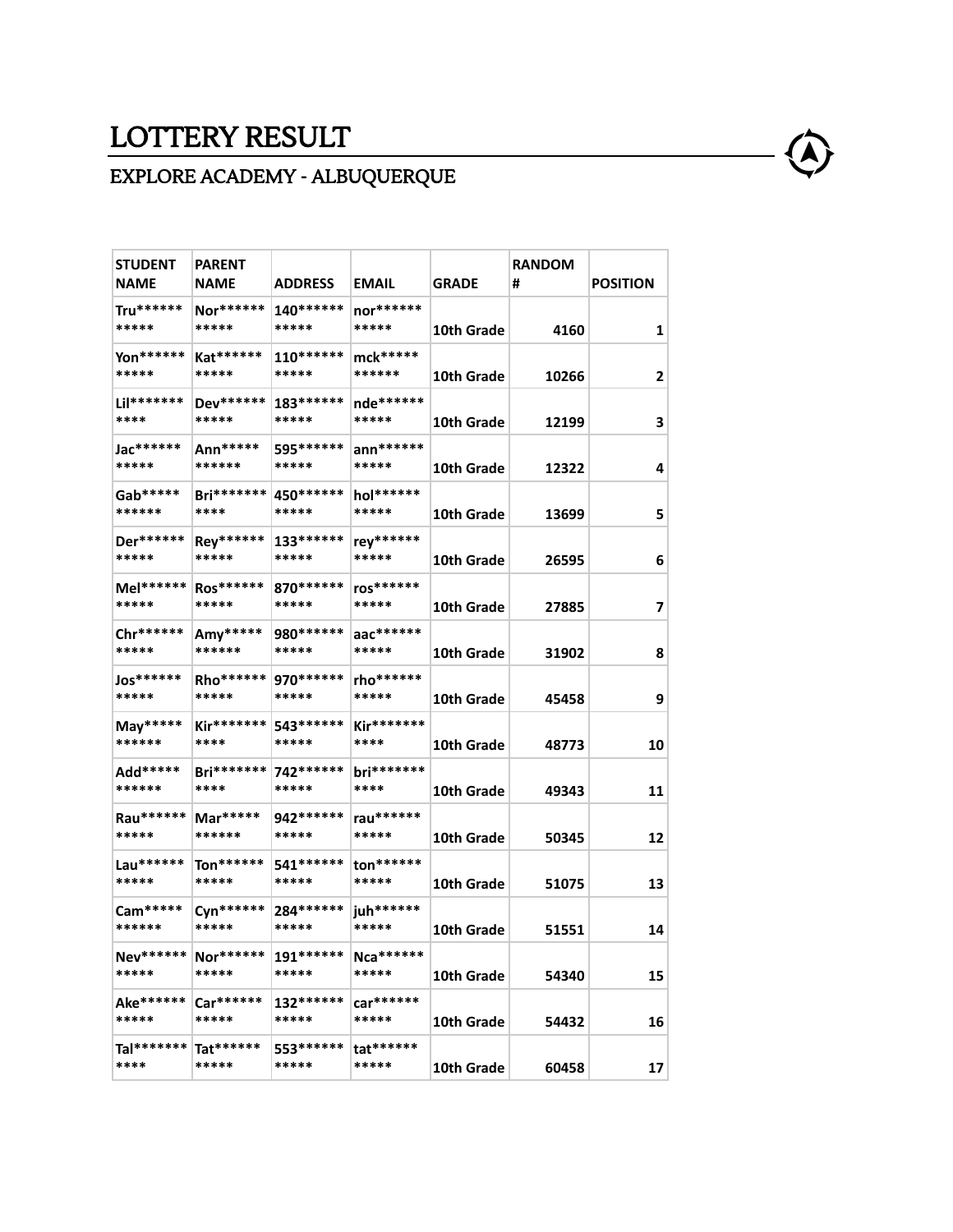| Haz******<br>*****   | Lau******<br>*****         | 804******<br>*****   | Lau******<br>*****   | 10th Grade | 62761 | 18 |
|----------------------|----------------------------|----------------------|----------------------|------------|-------|----|
| Ale******<br>*****   | Dav******<br>*****         | $105******$<br>***** | dav******<br>*****   | 10th Grade | 72774 | 19 |
| Mar*****<br>******   | Dar******<br>*****         | 926 *******<br>***** | the******<br>*****   | 10th Grade | 74775 | 20 |
| Her******<br>*****   | Amy*****<br>******         | 980 *******<br>***** | aac******<br>*****   | 10th Grade | 77792 | 21 |
| Xia******<br>*****   | 0lm*****<br>******         | 951 ******<br>*****  | olm******<br>*****   | 10th Grade | 78399 | 22 |
| Jos******<br>*****   | Nat******<br>*****         | 590 ******<br>*****  | $nat******$<br>***** | 10th Grade | 78573 | 23 |
| Mia******<br>*****   | Tam*****<br>******         | $514******$<br>***** | $tam******$<br>***** | 10th Grade | 83443 | 24 |
| Gab*****<br>******   | Meg*****<br>******         | 961 *******<br>***** | $mmi***$<br>******   | 10th Grade | 83679 | 25 |
| Kai******<br>*****   | Mis******<br>*****         | 709 ******<br>*****  | Mis******<br>*****   | 10th Grade | 94675 | 26 |
| Rya******<br>*****   | Rya******<br>*****         | 540 *******<br>***** | $mau***$<br>******   | 10th Grade | 95818 | 27 |
| Els*******<br>****   | Jam******<br>*****         | 963******<br>*****   | jsr*******<br>****   |            |       |    |
| Van******            | Mel******                  | $115******$          | mel******            | 10th Grade | 98237 | 28 |
| *****<br>Gui******   | *****<br><b>Bre******</b>  | *****<br>664******   | *****<br>bjc******   | 11th Grade | 11773 | 1  |
| *****<br>Est******   | *****<br>Jes******         | *****<br>574******   | *****<br>sta******   | 11th Grade | 32115 | 2  |
| *****                | *****                      | *****                | *****                | 11th Grade | 4441  | 3  |
| Tri*******<br>****   | Kri*******<br>****         | 411 ******<br>*****  | tru******<br>*****   | 11th Grade | 7020  | 4  |
| Ori******<br>*****   | Ali*******<br>****         | 502******<br>*****   | ali*******<br>****   | 11th Grade | 7683  | 5  |
| Sau*******<br>*****  | Jam******<br>*****         | 321******<br>*****   | Akv******<br>*****   | 11th Grade | 11401 | 6  |
| $Mel******$<br>***** | Ang******<br>*****         | 613******<br>*****   | arl*******<br>****   | 11th Grade | 33617 | 7  |
| Vas******<br>*****   | Tay******<br>*****         | $810******$<br>***** | $tay******$<br>***** | 11th Grade | 37296 | 8  |
| Ras******<br>*****   | $\rm{Tab^{****}}$<br>***** | 100******<br>*****   | $mis******$<br>***** | 11th Grade | 37690 | 9  |
| ASI******<br>*****   | $CAR*****$<br>******       | 109******<br>*****   | cga******<br>*****   | 11th Grade | 39020 | 10 |
|                      |                            |                      |                      |            |       |    |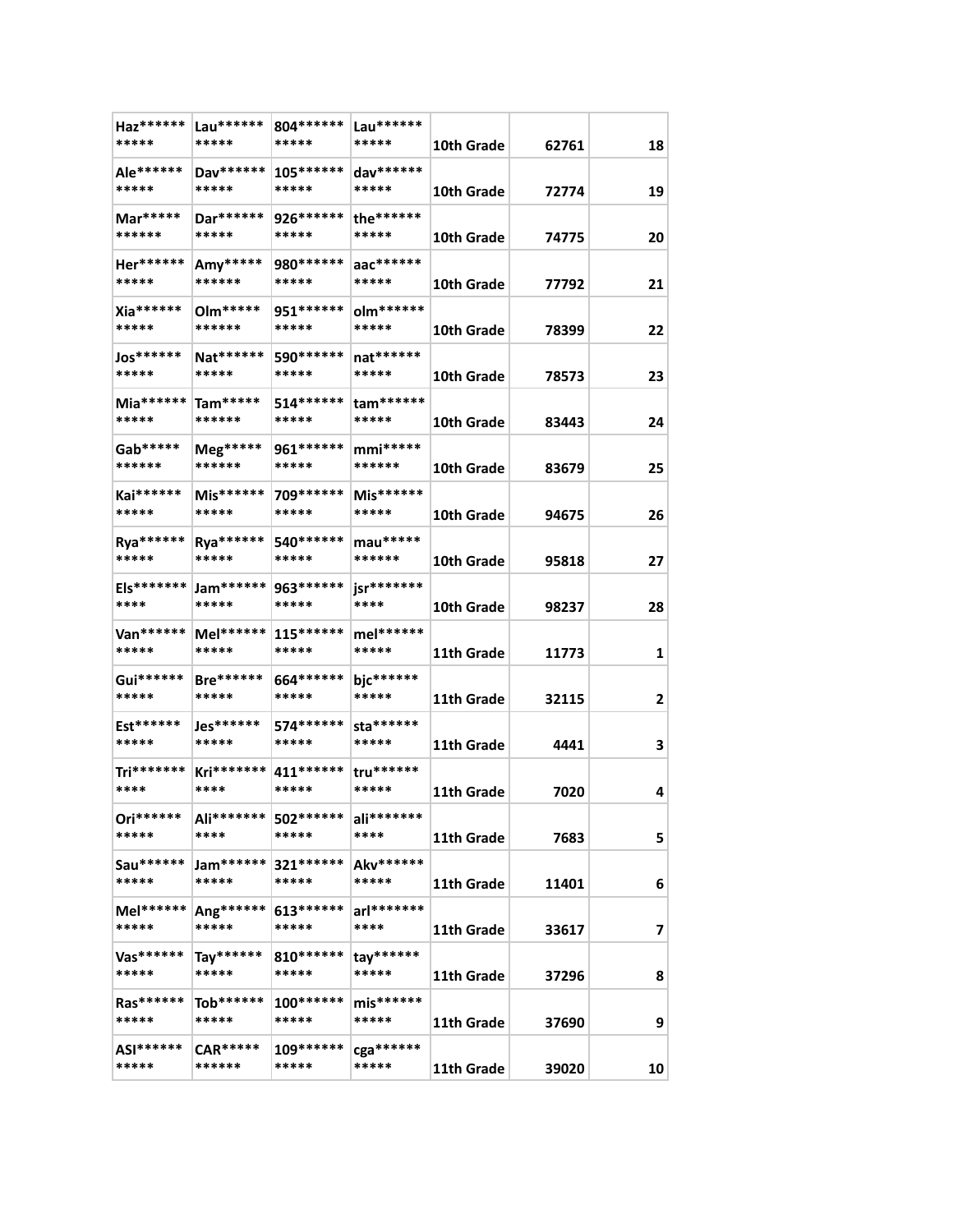| Hay******<br>*****    | Car******<br>*****              | 184******<br>*****    | $cse******$<br>*****      | 11th Grade | 57138 | 11 |
|-----------------------|---------------------------------|-----------------------|---------------------------|------------|-------|----|
| May*****<br>******    | $Tam****$<br>******             | 105******<br>*****    | tme*****<br>******        | 11th Grade | 64026 | 12 |
| Mar*****              | Ale******                       | 770******             | ale******                 |            |       |    |
| ******                | *****                           | *****                 | *****                     | 11th Grade | 65181 | 13 |
| Jac******             | Kat******                       | 282 ******            | kat******                 |            |       |    |
| *****                 | *****                           | *****                 | *****                     | 11th Grade | 74154 | 14 |
| Iz<br>*********<br>** | And*****<br>******              | 615******<br>*****    | and******<br>*****        | 11th Grade | 75773 | 15 |
| Zay******<br>*****    | Jac******<br>*****              | 34<br>*********<br>** | pay******<br>*****        | 11th Grade | 80072 | 16 |
| Lil*******<br>****    | Lil*******<br>****              | 991 *******<br>*****  | Tra******<br>*****        | 11th Grade | 88846 | 17 |
| Pie******             | Hea******                       |                       | fea******                 |            |       |    |
| *****                 | *****                           | 850 *******<br>*****  | *****                     | 11th Grade | 96862 | 18 |
| Jay******<br>*****    | Ale******<br>*****              | 122******<br>*****    | gon******<br>*****        | 12th Grade | 18773 | 1  |
| Kay******<br>*****    | Nic******<br>*****              | 445 ******<br>*****   | nik******<br>*****        | 12th Grade | 46934 | 2  |
| Eva******             | <b>Kim******</b>                | 760******             | $mic******$               |            |       |    |
| *****                 | *****                           | *****                 | *****                     | 12th Grade | 81385 | 3  |
| Eli*******<br>****    | Sus******<br>*****              | 411******<br>*****    | <b>SUS******</b><br>***** | 12th Grade | 88681 | 4  |
| Jos******<br>*****    | Pam*****<br>******              | 952 *******<br>*****  | pam*****<br>******        | 1st Grade  | 76373 | 1  |
| $Syd******$           | Ant******                       | 451******             | cla*******                |            |       |    |
| *****                 | *****                           | *****                 | ****                      | 1st Grade  | 10677 | 2  |
| Eli*******<br>****    | Jor******<br>*****              | 521******<br>*****    | jls*******<br>****        | 1st Grade  | 11037 | 3  |
| Pey******<br>*****    | <b>Bra******</b><br>*****       | $110******$<br>*****  | bra******<br>*****        |            |       |    |
|                       |                                 |                       |                           | 1st Grade  | 11275 | 4  |
| Isa*******<br>****    | Jam******<br>*****              | 321 ******<br>*****   | akv******<br>*****        | 1st Grade  | 12769 | 5  |
| Cam*****<br>******    | ${\sf les^{*****}}$<br>*****    | $272******$<br>*****  | 89J******<br>*****        | 1st Grade  | 14310 | 6  |
|                       |                                 |                       |                           |            |       |    |
| Roc******<br>*****    | $Mal******$<br>*****            | 809******<br>*****    | mal******<br>*****        | 1st Grade  | 14878 | 7  |
| Liv*******  <br>****  | $\mathsf{Tra^{*****}}$<br>***** | 741******<br>*****    | e.e******<br>*****        | 1st Grade  | 18897 | 8  |
|                       |                                 |                       |                           |            |       |    |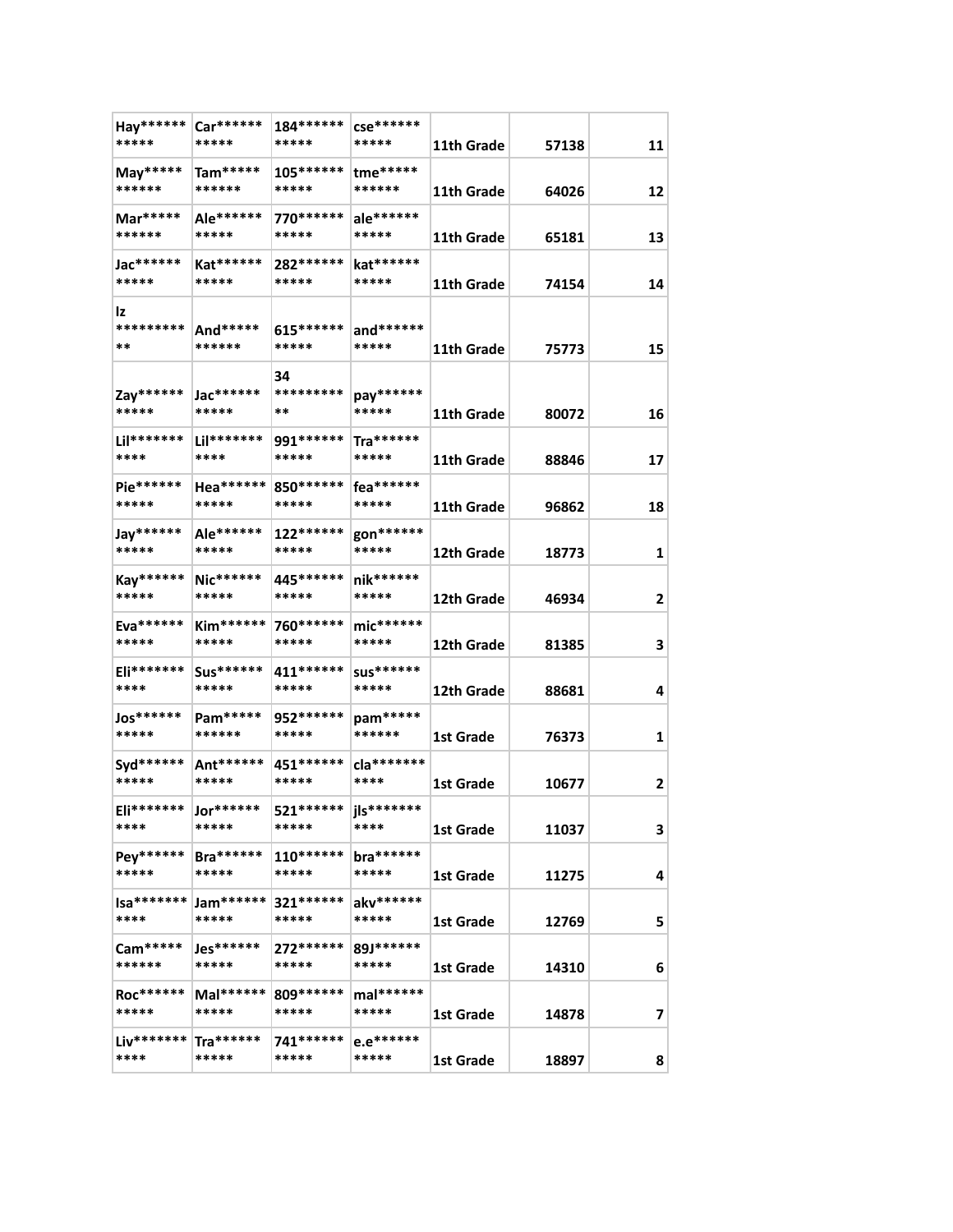| Ama*****<br>******        | Kar******<br>*****         | 100*******<br>*****   | $mis******$<br>*****             | 1st Grade | 24851 | 9  |
|---------------------------|----------------------------|-----------------------|----------------------------------|-----------|-------|----|
| Myr*****<br>******        | Man*****<br>******         | 715******<br>*****    | sai********<br>****              | 1st Grade | 24906 | 10 |
| Asp******<br>*****        | Rac******<br>*****         | 288******<br>*****    | rac******<br>*****               | 1st Grade | 29328 | 11 |
| Gab*****<br>******        | Fel******<br>*****         | 139******<br>*****    | fdj*******<br>****               | 1st Grade | 30124 | 12 |
| Zay******<br>*****        | Adr******<br>*****         | 290 ******<br>*****   | ag-******<br>*****               | 1st Grade | 34011 | 13 |
| Ros******<br>*****        | $Isa*******$<br>****       | $mov****$<br>******   | ifs*******<br>****               |           |       |    |
| Fio******                 | All*******                 | 460 ******            | sao*******<br>*****              | 1st Grade | 34798 | 14 |
| *****<br>Zia******        | ****<br>Rya******          | *****<br>561 *******  | dav******                        | 1st Grade | 36513 | 15 |
| *****<br>Pet******        | *****<br>Val******         | *****<br>366******    | *****<br>lav******               | 1st Grade | 39253 | 16 |
| *****<br>Chl******        | *****<br><b>Bri*******</b> | *****<br>450 ******   | *****<br>hol******               | 1st Grade | 39660 | 17 |
| *****<br>Esh******        | ****<br>Kav******          | *****<br>742 ******   | *****<br>kav******               | 1st Grade | 46073 | 18 |
| *****<br>Lev******        | *****                      | *****                 | *****<br>jes*******              | 1st Grade | 50105 | 19 |
| *****                     | Jes******<br>*****         | 381 ******<br>*****   | ****                             | 1st Grade | 54947 | 20 |
| Tay******<br>*****        | Sha *******<br>*****       | $611******$<br>*****  | sha *******<br>*****             | 1st Grade | 60467 | 21 |
| Sie******<br>*****        | Aar******<br>*****         | 560******<br>*****    | $ama*****$<br>******             | 1st Grade | 62428 | 22 |
| Dak******<br>*****        | Kar******<br>*****         | 154 *******<br>*****  | for******<br>*****               | 1st Grade | 62947 | 23 |
| Mek*****<br>******        | $Lar*****$<br>*****        | 547******<br>*****    | sha *******<br>*****             | 1st Grade | 66707 | 24 |
| $Tar*****$<br>*****       | $Sco******$<br>*****       | $112******$<br>*****  | smc******<br>*****               | 1st Grade | 74825 | 25 |
| <b>Jax******</b><br>***** | <b>Bri*******</b><br>****  | 446******<br>*****    | jes*******<br>****               | 1st Grade | 75908 | 26 |
| Kar******<br>*****        | $Ter******$<br>*****       | 31<br>*********<br>** | kar******<br>*****               | 1st Grade | 84085 | 27 |
| Jen******<br>*****        | Dan******<br>*****         | 232******<br>*****    | $\frac{1}{2}$ dan******<br>***** | 1st Grade | 84729 | 28 |
| Bel******<br>*****        | Jen******<br>*****         | 561******<br>*****    | jde******<br>*****               | 1st Grade | 89151 | 29 |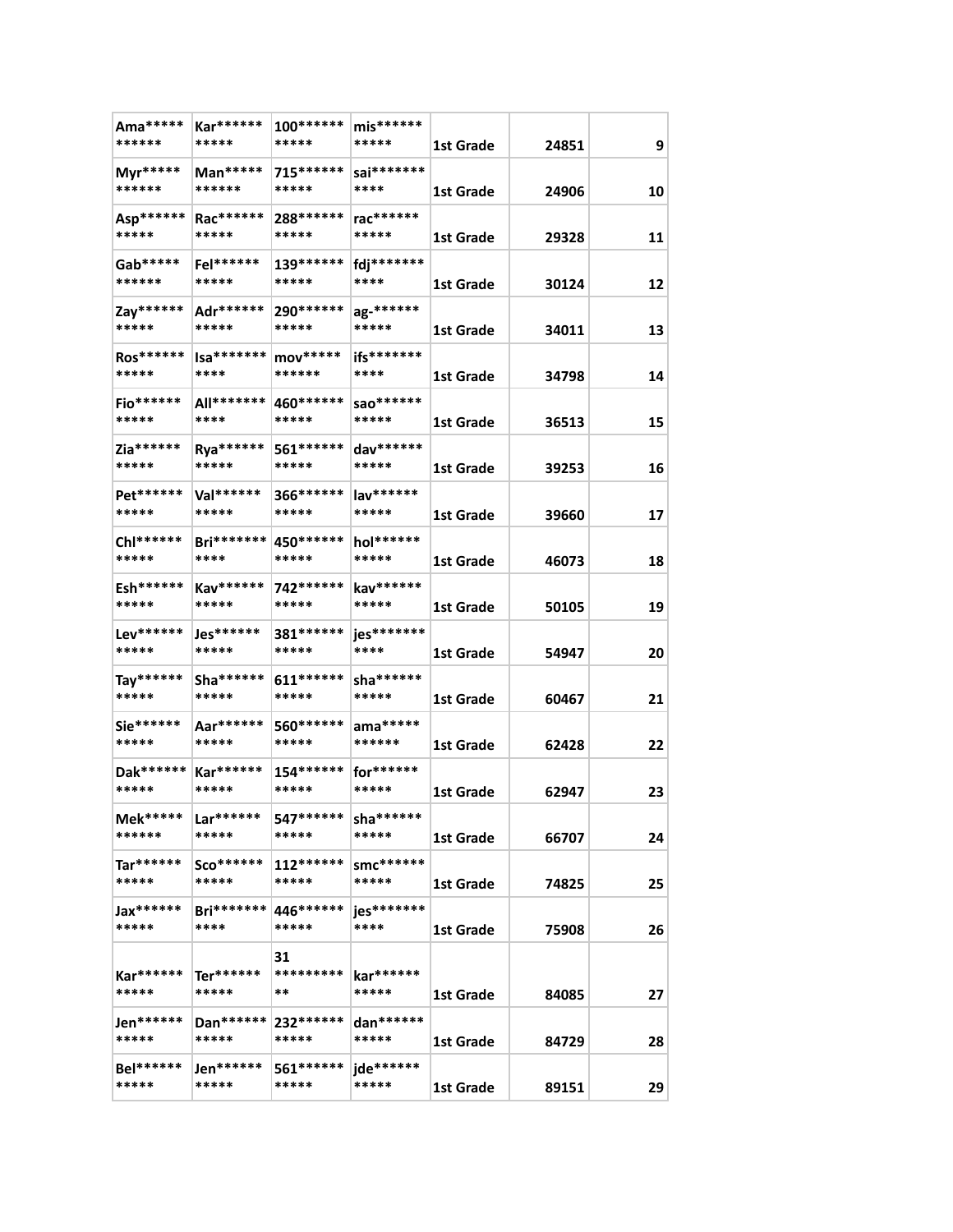| 1st Grade<br>91780<br>kim******<br>Jac******<br>$Kim*****$<br>$107******$<br>*****<br>*****<br>*****<br>*****<br>1st Grade<br>97597<br>Ame*****<br>$Sal*******$<br>$172******$<br>etb******<br>******<br>*****<br>*****<br>*****<br>98578<br>1st Grade<br>Ana******<br>Ali*******<br>120 ******<br>zal*******<br>*****<br>****<br>*****<br>****<br>98701<br>1st Grade<br>cha ******<br>Gar******<br>$Cha******$<br>452******<br>*****<br>*****<br>*****<br>*****<br>2nd Grade<br>24580<br>Jak******<br>$Cha*****$<br>452 ******<br>$cha******$<br>*****<br>*****<br>*****<br>*****<br>2nd Grade<br>70241<br>$ za****** $<br>Mir******<br>$mir******$<br>242******<br>****<br>*****<br>*****<br>*****<br>2nd Grade<br>6844<br>Odi******<br>All*******<br>861******<br>che******<br>*****<br>****<br>*****<br>*****<br>2nd Grade<br>9699<br>dfh******<br>Eth******<br>Dav******<br>741******<br>*****<br>*****<br>*****<br>*****<br>2nd Grade<br>10812 | 30         |
|------------------------------------------------------------------------------------------------------------------------------------------------------------------------------------------------------------------------------------------------------------------------------------------------------------------------------------------------------------------------------------------------------------------------------------------------------------------------------------------------------------------------------------------------------------------------------------------------------------------------------------------------------------------------------------------------------------------------------------------------------------------------------------------------------------------------------------------------------------------------------------------------------------------------------------------------------|------------|
|                                                                                                                                                                                                                                                                                                                                                                                                                                                                                                                                                                                                                                                                                                                                                                                                                                                                                                                                                      |            |
|                                                                                                                                                                                                                                                                                                                                                                                                                                                                                                                                                                                                                                                                                                                                                                                                                                                                                                                                                      | 31         |
|                                                                                                                                                                                                                                                                                                                                                                                                                                                                                                                                                                                                                                                                                                                                                                                                                                                                                                                                                      | 32         |
|                                                                                                                                                                                                                                                                                                                                                                                                                                                                                                                                                                                                                                                                                                                                                                                                                                                                                                                                                      |            |
|                                                                                                                                                                                                                                                                                                                                                                                                                                                                                                                                                                                                                                                                                                                                                                                                                                                                                                                                                      | 33         |
|                                                                                                                                                                                                                                                                                                                                                                                                                                                                                                                                                                                                                                                                                                                                                                                                                                                                                                                                                      | 1          |
|                                                                                                                                                                                                                                                                                                                                                                                                                                                                                                                                                                                                                                                                                                                                                                                                                                                                                                                                                      | 2          |
|                                                                                                                                                                                                                                                                                                                                                                                                                                                                                                                                                                                                                                                                                                                                                                                                                                                                                                                                                      | 3          |
|                                                                                                                                                                                                                                                                                                                                                                                                                                                                                                                                                                                                                                                                                                                                                                                                                                                                                                                                                      |            |
|                                                                                                                                                                                                                                                                                                                                                                                                                                                                                                                                                                                                                                                                                                                                                                                                                                                                                                                                                      | 4          |
|                                                                                                                                                                                                                                                                                                                                                                                                                                                                                                                                                                                                                                                                                                                                                                                                                                                                                                                                                      | 5          |
| Tim******<br>Ari******<br>600 *******<br>tro******<br>*****<br>*****<br>*****<br>*****<br>2nd Grade<br>12900                                                                                                                                                                                                                                                                                                                                                                                                                                                                                                                                                                                                                                                                                                                                                                                                                                         | 6          |
| Jub******<br>$121******$<br>$acb******$<br>Ann*****<br>*****<br>******<br>*****<br>*****<br>2nd Grade<br>14942                                                                                                                                                                                                                                                                                                                                                                                                                                                                                                                                                                                                                                                                                                                                                                                                                                       | 7          |
| Lev******<br><b>Kim******</b><br>$107******$<br>kim******<br>*****<br>*****<br>*****<br>*****<br>2nd Grade<br>15690                                                                                                                                                                                                                                                                                                                                                                                                                                                                                                                                                                                                                                                                                                                                                                                                                                  | 8          |
| Mel******<br>Lau******<br>540 *******<br>bec******                                                                                                                                                                                                                                                                                                                                                                                                                                                                                                                                                                                                                                                                                                                                                                                                                                                                                                   |            |
| *****<br>*****<br>*****<br>*****<br>23587<br>2nd Grade                                                                                                                                                                                                                                                                                                                                                                                                                                                                                                                                                                                                                                                                                                                                                                                                                                                                                               | 9          |
| kat******<br>Ade******  <br>Kat******<br>718******<br>*****<br>*****<br>*****<br>*****<br>2nd Grade<br>24072                                                                                                                                                                                                                                                                                                                                                                                                                                                                                                                                                                                                                                                                                                                                                                                                                                         | 10         |
| Vin******<br>Eli*******<br>eli*******<br>$107******$                                                                                                                                                                                                                                                                                                                                                                                                                                                                                                                                                                                                                                                                                                                                                                                                                                                                                                 |            |
| *****<br>****<br>*****<br>****<br>2nd Grade<br>26022                                                                                                                                                                                                                                                                                                                                                                                                                                                                                                                                                                                                                                                                                                                                                                                                                                                                                                 | 11         |
| Aid******<br>Ste******<br>644 ******<br>sta******<br>*****<br>*****<br>*****<br>*****<br>2nd Grade<br>28562                                                                                                                                                                                                                                                                                                                                                                                                                                                                                                                                                                                                                                                                                                                                                                                                                                          | 12         |
| san******<br><b>THA*****</b><br><b>SAN*****</b><br>$118******$<br>******<br>******<br>*****<br>*****<br>2nd Grade<br>31070                                                                                                                                                                                                                                                                                                                                                                                                                                                                                                                                                                                                                                                                                                                                                                                                                           | 13         |
| riv*******<br>Luc******<br>Rya******<br>$110******$<br>*****<br>*****<br>*****<br>****<br>2nd Grade<br>31719                                                                                                                                                                                                                                                                                                                                                                                                                                                                                                                                                                                                                                                                                                                                                                                                                                         | 14         |
| $Emm****$<br>$Sar******$<br>$810******$<br>Ses******                                                                                                                                                                                                                                                                                                                                                                                                                                                                                                                                                                                                                                                                                                                                                                                                                                                                                                 |            |
| ******<br>*****<br>*****<br>*****<br>2nd Grade<br>36403                                                                                                                                                                                                                                                                                                                                                                                                                                                                                                                                                                                                                                                                                                                                                                                                                                                                                              | 15         |
| Han******<br>And*****<br>921******<br>$\text{kim}$ ******<br>*****<br>******<br>*****<br>*****<br>2nd Grade<br>37172                                                                                                                                                                                                                                                                                                                                                                                                                                                                                                                                                                                                                                                                                                                                                                                                                                 | 16         |
| Ese******<br>517******<br>$\text{cas}^{******}$<br>$\text{Cas}^{******}$<br>*****<br>*****<br>*****<br>*****<br>2nd Grade<br>40228                                                                                                                                                                                                                                                                                                                                                                                                                                                                                                                                                                                                                                                                                                                                                                                                                   | $17 \vert$ |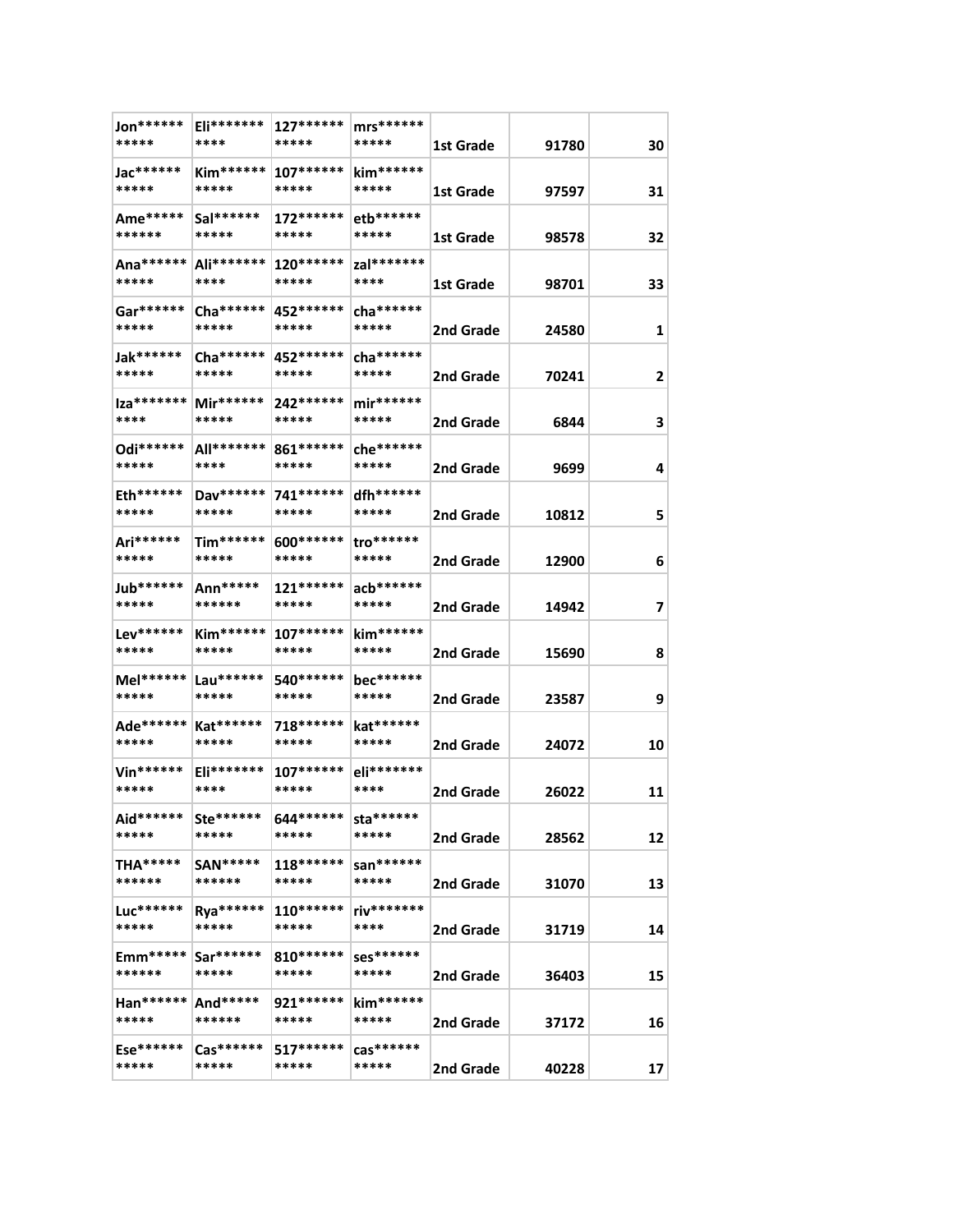| Gid******<br>*****        | Kei******<br>*****   | 310******<br>*****   | ash******<br>*****   | 2nd Grade | 41055 | 18 |
|---------------------------|----------------------|----------------------|----------------------|-----------|-------|----|
| Ver******                 | Aar******            | $102******$          | kri*******           |           |       |    |
| *****                     | *****                | *****                | ****                 | 2nd Grade | 46932 | 19 |
| Bla******<br>*****        | Kay******<br>*****   | $103******$<br>***** | hat******<br>*****   | 2nd Grade | 47168 | 20 |
| Mik******<br>*****        | Mar*****<br>******   | 541 ******<br>*****  | hym*****<br>******   | 2nd Grade | 48808 | 21 |
| Nat******<br>*****        | Che******<br>*****   | 312 ******<br>*****  | $act******$<br>***** | 2nd Grade | 51100 | 22 |
| Keg******<br>*****        | $Car******$<br>***** | 245******<br>*****   | $cah*****$<br>*****  | 2nd Grade | 53347 | 23 |
| Lan******                 | Mat*****             | 831 *******          | $l$ it*******        |           |       |    |
| *****                     | ******               | *****                | ****                 | 2nd Grade | 54830 | 24 |
| Kai******<br>*****        | Dia******<br>*****   | $185******$<br>***** | 51c******<br>*****   | 2nd Grade | 55649 | 25 |
| Ael******<br>*****        | Col******<br>*****   | $100******$<br>***** | col******<br>*****   | 2nd Grade | 55862 | 26 |
| Cas******<br>*****        | Sar******<br>*****   | 282******<br>*****   | $s.b******$<br>***** | 2nd Grade | 55976 | 27 |
| Kai******<br>*****        | Sii*******<br>****   | $811******$<br>***** | sal********<br>****  | 2nd Grade | 60999 | 28 |
| Kat******<br>*****        | $Suz******$<br>***** | 390 ******<br>*****  | tah******<br>*****   | 2nd Grade | 63349 | 29 |
| <b>Rom*****</b><br>****** | Che******<br>*****   | 304 ******<br>*****  | iza*******<br>****   |           |       |    |
| Lel******                 | Car******            | 245 *******          | cah******            | 2nd Grade | 64326 | 30 |
| *****                     | *****                | *****                | *****                | 2nd Grade | 67700 | 31 |
| <b>Row*****</b><br>****** | Jen******<br>*****   | 586******<br>*****   | rob******<br>*****   | 2nd Grade | 69707 | 32 |
| Nao*****<br>******        | $Dai******$<br>***** | 510 ******<br>*****  | dma*****<br>******   | 2nd Grade | 73762 | 33 |
| $Enz******$<br>*****      | Kae******<br>*****   | $122******$<br>***** | Rog******<br>*****   |           |       |    |
| Chr******                 | Kel******            | 951 ******           | olm******            | 2nd Grade | 76050 | 34 |
| *****                     | *****                | *****                | *****                | 2nd Grade | 76718 | 35 |
| Kig******<br>*****        | $Lia******$<br>****  | 741******<br>*****   | lia*******<br>****   | 2nd Grade | 81215 | 36 |
| Lun******<br>*****        | Jud******<br>*****   | 284******<br>*****   | juh******<br>*****   | 2nd Grade | 85836 | 37 |
| <b>Ell*******</b><br>**** | And*****<br>******   | $118******$<br>***** | $amb*****$<br>****** | 2nd Grade | 93692 | 38 |
|                           |                      |                      |                      |           |       |    |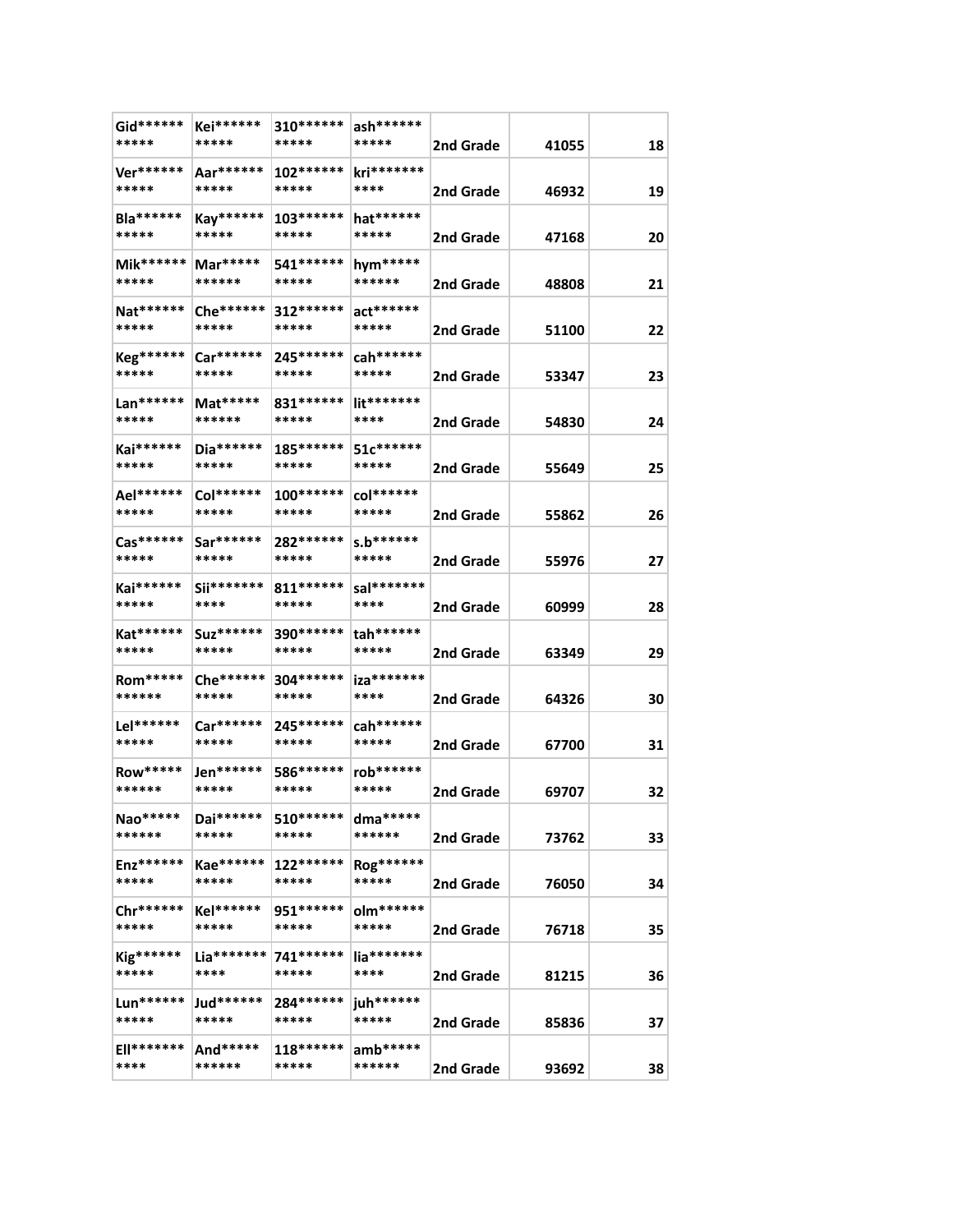| Jen******<br>*****   | 682 *******<br>*****                                               | rog******<br>*****   | 2nd Grade | 94116     | 39    |
|----------------------|--------------------------------------------------------------------|----------------------|-----------|-----------|-------|
| Ant******<br>*****   | 928******<br>*****                                                 | mar******<br>*****   | 3rd Grade | 1371      | 1     |
| $Yan******$<br>***** | $122******$<br>*****                                               | ypr******<br>*****   | 3rd Grade | 53962     | 2     |
| Cha ******<br>*****  | 937******<br>*****                                                 | cha *******<br>***** | 3rd Grade | 69511     | 3     |
| Kat******<br>*****   | 752 ******<br>*****                                                | kat******<br>*****   | 3rd Grade | 88249     | 4     |
| Esm*****<br>******   | 194******<br>*****                                                 | ihe******<br>*****   | 3rd Grade | 98652     | 5     |
| *****                | 560 *******<br>*****                                               | ama*****<br>******   | 3rd Grade | 2296      | 6     |
| And*****<br>******   | 526 ******<br>*****                                                | and******<br>*****   | 3rd Grade | 3246      | 7     |
| Nat******<br>*****   | 590 *******<br>*****                                               | nat******<br>*****   |           | 6968      | 8     |
| *****                | 422 ******<br>*****                                                | iva******<br>*****   | 3rd Grade | 8517      | 9     |
| $Tra******$<br>***** | 741******<br>*****                                                 | e.e******<br>*****   | 3rd Grade | 12363     | 10    |
| Jam******<br>*****   | 841 *******<br>*****                                               | jam******<br>*****   | 3rd Grade | 13101     | 11    |
| Fel******<br>*****   | 139 *******<br>*****                                               | fdj********<br>****  | 3rd Grade | 13670     | 12    |
| Vic******<br>*****   | 136******<br>*****                                                 | one******<br>*****   | 3rd Grade | 20764     | 13    |
| Min******<br>*****   | 531 ******<br>*****                                                | mli******<br>*****   | 3rd Grade | 21362     | 14    |
| Lau******<br>*****   | 454******<br>*****                                                 | $mis******$<br>***** | 3rd Grade | 21777     | 15    |
| Ger******<br>*****   | $115******$<br>*****                                               | glm******<br>*****   | 3rd Grade |           | 16    |
| Jus******<br>*****   | 208 *******<br>*****                                               | car******<br>*****   | 3rd Grade | 22964     | 17    |
| Gab*****<br>******   | 331******<br>*****                                                 | gab******<br>*****   | 3rd Grade | 23444     | 18    |
| Chr******<br>*****   | 282******<br>*****                                                 | chr******<br>*****   | 3rd Grade | 25950     | 19    |
| Hea******<br>*****   | $161******$<br>*****                                               | hea******<br>*****   | 3rd Grade | 29516     | 20    |
| <b>Bri*******</b>    | $Isa****** Aar****** $<br>Dan****** Tan******<br><b>Bri*******</b> |                      |           | 3rd Grade | 22271 |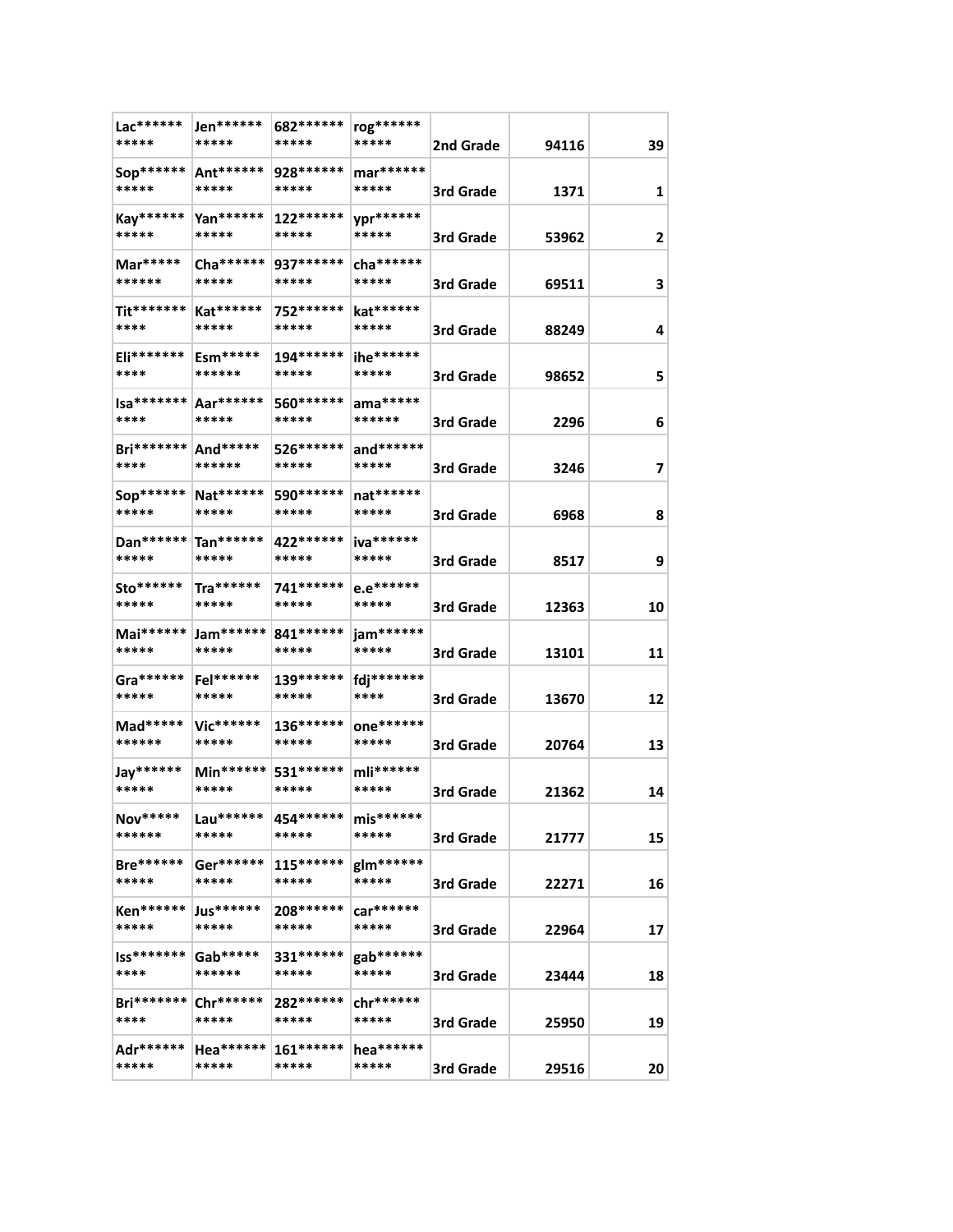| Zae******<br>*****   | Jil*******<br>****             | 150******<br>*****   | jkh******<br>*****               | 3rd Grade | 31036 | 21 |
|----------------------|--------------------------------|----------------------|----------------------------------|-----------|-------|----|
| Jas******<br>*****   | Cry******<br>*****             | 530 ******<br>*****  | $\mathsf{cry}^{******}$<br>***** | 3rd Grade | 33971 | 22 |
| Ath******<br>*****   | She******<br>*****             | 211 ******<br>*****  | sjc*******<br>****               | 3rd Grade | 39196 | 23 |
| Rac******<br>*****   | And*****<br>******             | 921******<br>*****   | kim******<br>*****               | 3rd Grade | 41923 | 24 |
| Fil*******<br>****   | $Fil******$<br>****            | 701******<br>*****   | fil*******<br>****               | 3rd Grade | 45689 | 25 |
| $Isa*******$<br>**** | Tam*****<br>******             | 514 ******<br>*****  | $tan*****$<br>*****              | 3rd Grade | 45714 | 26 |
| Lin******<br>*****   | Rac******<br>*****             | 864 ******<br>*****  | rac*******<br>*****              |           |       |    |
| Eli*******           | $Lin******$                    | 432 ******           | And*****                         | 3rd Grade | 46809 | 27 |
| ****<br>Hen*****     | *****<br>Gia******             | *****<br>883******   | ******<br>gia******              | 3rd Grade | 47993 | 28 |
| ******<br>Zoe******  | *****<br>Pau******             | *****<br>900 ******  | *****<br>vig******               | 3rd Grade | 50896 | 29 |
| *****<br>Log******   | *****<br>Bea******             | *****<br>721 ******* | *****<br>$CCO*******$            | 3rd Grade | 53790 | 30 |
| *****<br>Ave******   | *****<br>Lin******             | *****<br>450 ******* | *****<br>lin*******              | 3rd Grade | 56072 | 31 |
| *****<br>Jac******   | *****<br>Bar******             | *****<br>552******   | ****<br>Bar******                | 3rd Grade | 60672 | 32 |
| *****<br>Sca******   | *****<br>Ann*****              | *****<br>261 ******  | *****<br>wan*****                | 3rd Grade | 60924 | 33 |
| *****                | ******                         | *****                | ******                           | 3rd Grade | 63014 | 34 |
| Ten******<br>*****   | Amb*****<br>******             | 340 *******<br>***** | ale******<br>*****               | 3rd Grade | 66622 | 35 |
| Car******<br>*****   | $Bra******$<br>*****           | $110******$<br>***** | bra******<br>*****               | 3rd Grade | 67021 | 36 |
| Sop******<br>*****   | Sar******<br>*****             | 282******<br>*****   | $s.b******$<br>*****             | 3rd Grade | 70632 | 37 |
| Sam*****<br>******   | Ada******  **********<br>***** | 41<br>**             | $ann******$<br>*****             | 3rd Grade | 71207 | 38 |
| Ale******<br>*****   | Mel******<br>*****             | 605 ******<br>*****  | mel******<br>*****               | 3rd Grade | 72405 | 39 |
| Rea******<br>*****   | $Bra******$<br>*****           | 248******<br>*****   | $ash*****$<br>*****              | 3rd Grade | 73492 | 40 |
| And*****<br>******   | <b>Bri*******</b><br>****      | 652******<br>*****   | b.p******<br>*****               | 3rd Grade | 79804 | 41 |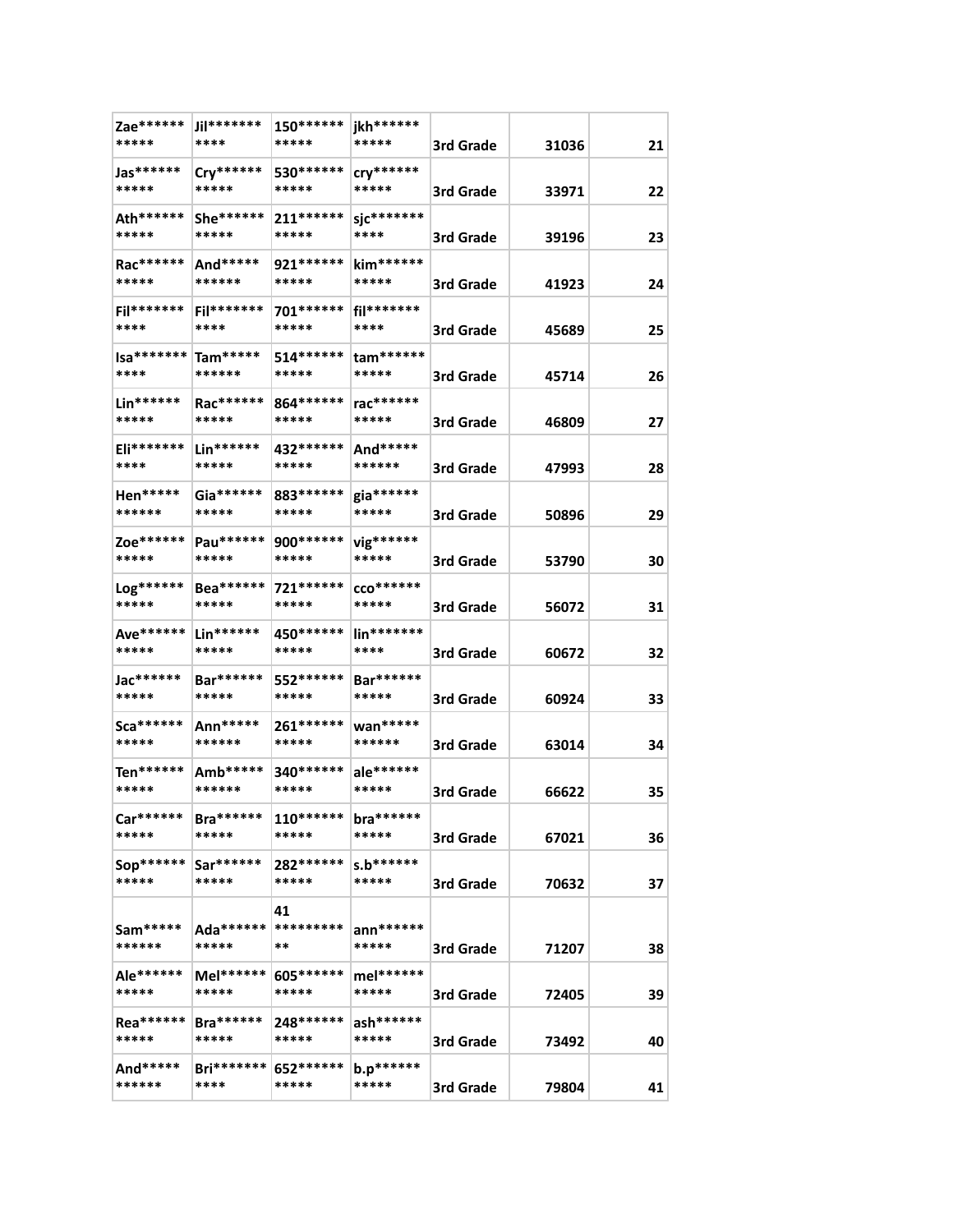| Kri*******  <br>****  | kri*******<br>****        | 609******<br>*****    | har******<br>*****      |           |       |    |
|-----------------------|---------------------------|-----------------------|-------------------------|-----------|-------|----|
|                       |                           |                       |                         | 3rd Grade | 80981 | 42 |
| Car******<br>*****    | Isa*******<br>****        | mov*****<br>******    | ifs*******<br>****      | 3rd Grade | 82524 | 43 |
| Gwe*****<br>******    | Mel******<br>*****        | 320 ******<br>*****   | gar******<br>*****      | 3rd Grade | 89482 | 44 |
|                       |                           | 34                    |                         |           |       |    |
| Lyd******<br>*****    | Jac******<br>*****        | *********<br>**       | pay******<br>*****      | 3rd Grade | 91747 | 45 |
| Har******<br>*****    | Dan******<br>*****        | 700 ******<br>*****   | dan******<br>*****      | 3rd Grade | 92545 | 46 |
| Car******<br>*****    | $Ric******$<br>*****      | 584 *******<br>*****  | joe******<br>*****      | 3rd Grade | 93338 | 47 |
|                       |                           | 10                    |                         |           |       |    |
| Gra *******           | Gre******                 | *********             | gre******               |           |       |    |
| *****                 | *****                     | **                    | *****                   | 3rd Grade | 94460 | 48 |
| Kat******<br>*****    | Kat******<br>*****        | $601******$<br>*****  | kat******<br>*****      | 3rd Grade | 98654 | 49 |
| Ahm*****              | Tat******                 | 230 ******            | $\mathsf{tat}^{******}$ |           |       |    |
| ******                | *****                     | *****                 | *****                   | 3rd Grade | 98806 | 50 |
| Rob ******  <br>***** | Rob ******<br>*****       | 952 *******<br>*****  | Amd*****<br>******      | 3rd Grade | 98848 | 51 |
| Eve******             | <b>Bri*******</b>         | 640 *******           | bri*******              |           |       |    |
| *****                 | ****                      | *****                 | ****                    | 3rd Grade | 99408 | 52 |
| Bod******<br>*****    | Sop******<br>*****        | $114******$<br>*****  | sop******<br>*****      | 4th Grade | 28474 | 1  |
| Log******             | Kat******                 | 963*******            | bac*******              |           |       |    |
| *****                 | *****                     | *****                 | *****                   | 4th Grade | 30233 | 2  |
| Avi******<br>*****    | $Mar****$<br>******       | 800 *******<br>*****  | mar******<br>*****      | 4th Grade | 34494 | 3  |
| $\text{L}$ on******   | Nik******                 | 182****** nik******   |                         |           |       |    |
| *****                 | *****                     | *****                 | *****                   | 4th Grade | 5611  | 4  |
| Adr******<br>*****    | <b>Ren******</b><br>***** | 528 ******<br>*****   | ren******<br>*****      | 4th Grade | 5761  | 5  |
|                       |                           | PO                    |                         |           |       |    |
| Zoe******<br>*****    | Shi******<br>*****        | *********<br>**       | shi******<br>*****      | 4th Grade | 7641  | 6  |
| Dan******             | Dan******                 | 444 ******            | dan******               |           |       |    |
| *****                 | *****                     | *****                 | *****                   | 4th Grade | 9372  | 7  |
| Jos******<br>*****    | Bar******<br>*****        | $117******$<br>*****  | bol******<br>*****      | 4th Grade | 9918  | 8  |
|                       |                           | 61                    |                         |           |       |    |
| Gia******             |                           | Dan ****** ********** | dmp*****                |           |       |    |
| *****                 | *****                     | **                    | ******                  | 4th Grade | 11592 | 9  |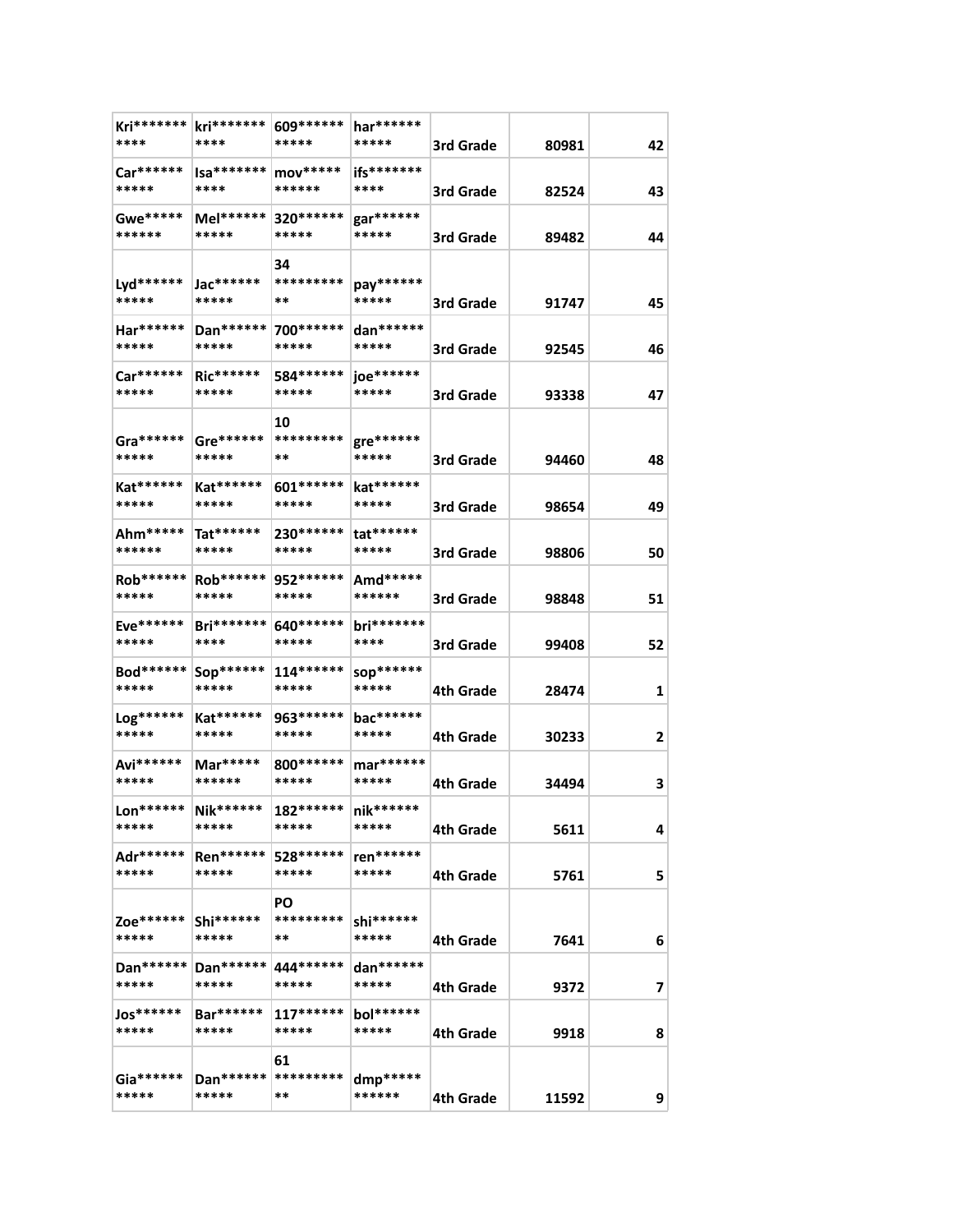| Lin******<br>*****        | <b>Bri*******</b><br>****      | 640 *******<br>*****          | bri*******<br>****   | 4th Grade        | 12248 | 10 |
|---------------------------|--------------------------------|-------------------------------|----------------------|------------------|-------|----|
| Gab*****<br>******        | Jen******<br>*****             | 590******<br>*****            | jen******<br>*****   | 4th Grade        | 19680 | 11 |
| <b>Ken******</b><br>***** | $Kas******$<br>*****           | 164******<br>*****            | kas******<br>*****   | 4th Grade        | 21930 | 12 |
| Aid******<br>*****        | $She******$<br>*****           | $170******$<br>*****          | ste******<br>*****   | 4th Grade        | 22612 | 13 |
| Ava******<br>*****        | <b>Ren******</b><br>*****      | 133******<br>*****            | rca******<br>*****   | 4th Grade        | 25228 | 14 |
| $Ga******$<br>*****       | Dan ****** **********<br>***** | 61<br>**                      | dmp*****<br>******   | 4th Grade        | 26420 | 15 |
| Por******<br>*****        | Aar******<br>*****             | 495 ******<br>*****           | aar******<br>*****   | 4th Grade        | 26799 | 16 |
| Ahm*****<br>******        | Tat******<br>*****             | 230 ******<br>*****           | $tat******$<br>***** | 4th Grade        | 28609 | 17 |
| Jax******<br>*****        | Van******<br>*****             | 970 *******<br>*****          | nes******<br>*****   | 4th Grade        | 31042 | 18 |
| Eve******<br>*****        | $Jon******$<br>*****           | <b>PSC******</b><br>*****     | kel******<br>*****   | <b>4th Grade</b> | 31133 | 19 |
| Zay******<br>*****        | Kat******<br>*****             | 134******<br>*****            | kat******<br>*****   | 4th Grade        | 32360 | 20 |
| Hud*****<br>******        | <b>Kei******</b><br>*****      | $310******$<br>*****          | ash******<br>*****   | 4th Grade        | 33969 | 21 |
| Ang******<br>*****        | And*****<br>******             | 781******<br>*****            | fel*******<br>****   | 4th Grade        | 36955 | 22 |
| Mar*****<br>******        | Des******<br>*****             | $108******$<br>*****          | des******<br>*****   | 4th Grade        | 42004 | 23 |
| Zoe******<br>*****        | Val******<br>*****             | 366****** lav******<br>*****  | *****                | 4th Grade        | 50640 | 24 |
| Jud******<br>*****        | ****                           | Ali******* 821******<br>***** | ali*******<br>****   | 4th Grade        | 50879 | 25 |
| Sar******<br>*****        | $Isa*******$<br>****           | $mov****$<br>******           | ifs*******<br>****   | 4th Grade        | 51287 | 26 |
| Ali*******<br>****        | $Cat******$<br>*****           | 120******<br>*****            | cat******<br>*****   | 4th Grade        | 52141 | 27 |
| <b>Bro******</b><br>***** | Cor******<br>*****             | 306******<br>*****            | rkl*******<br>****   | 4th Grade        | 53145 | 28 |
| The******<br>*****        | $Cat******$<br>*****           | $120******$<br>*****          | $cat******$<br>***** | 4th Grade        | 53440 | 29 |
| Cal******<br>*****        | $Ric******$<br>*****           | 140******<br>*****            | $ImI******$<br>***** | 4th Grade        | 53970 | 30 |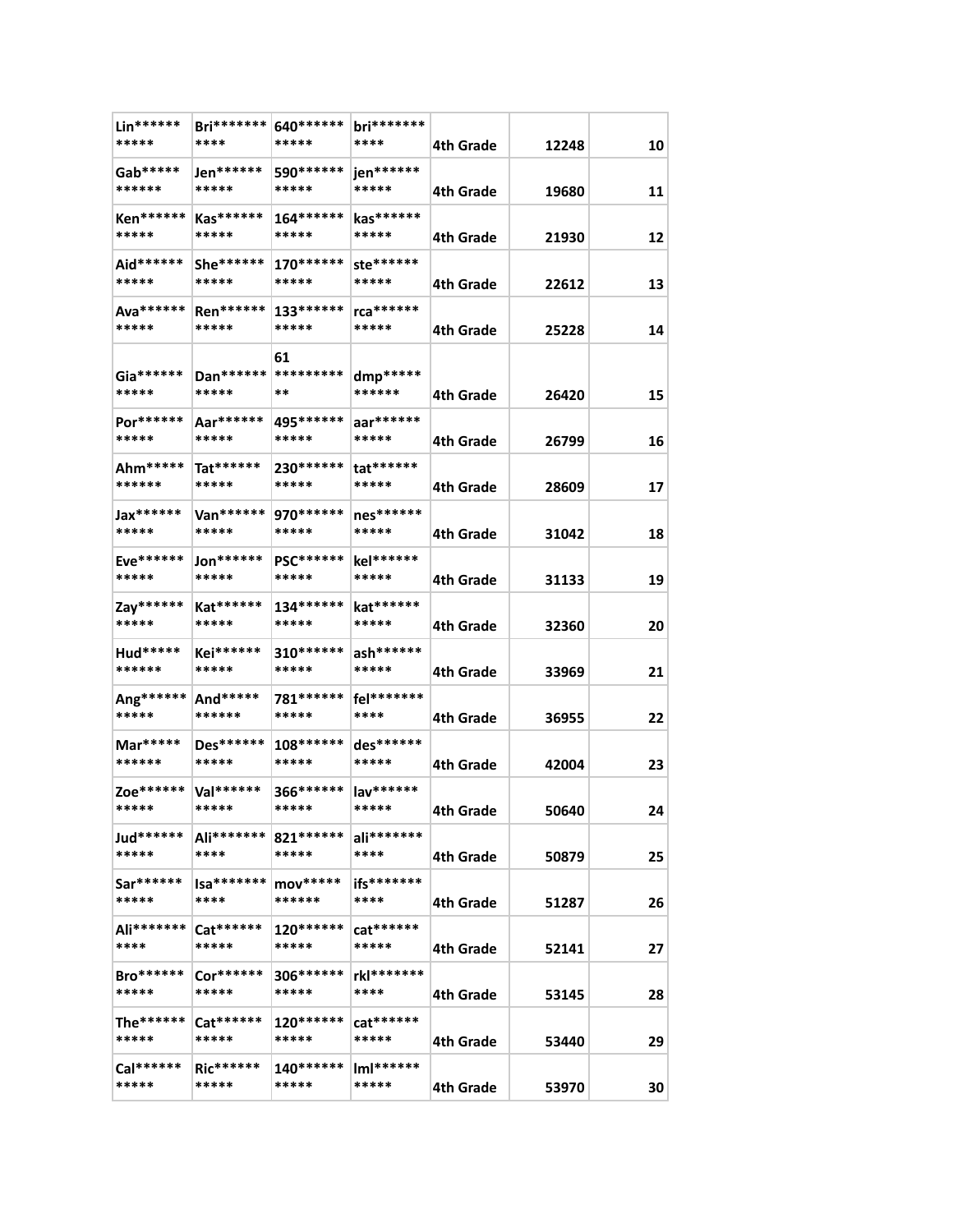| Pai******                        | Sha *******                       | 733******            | cml******             |           |       |    |
|----------------------------------|-----------------------------------|----------------------|-----------------------|-----------|-------|----|
| *****                            | *****                             | *****                | *****                 | 4th Grade | 56337 | 31 |
| Cel******<br>*****               | Amy*****<br>******                | 840 *******<br>***** | the******<br>*****    | 4th Grade | 58736 | 32 |
| Xen******<br>*****               | Tif*******<br>****                | 140*******<br>*****  | tif*******<br>****    | 4th Grade | 61097 | 33 |
| Jay******                        | Jus******                         | $310******$          | $tar******$           |           |       |    |
| *****                            | *****                             | *****                | *****                 | 4th Grade | 63905 | 34 |
| $Lia******$   Ale ******<br>**** | *****                             | 770******<br>*****   | ale******<br>*****    | 4th Grade | 64661 | 35 |
| $Emm***$<br>******               | Ali*******<br>****                | 821 ******<br>*****  | ali*******<br>****    | 4th Grade | 64906 | 36 |
| Pea******<br>*****               | $Lis******$<br>****               | $114******$<br>***** | 1li*******<br>****    | 4th Grade | 66898 | 37 |
| Cam*****<br>******               | Col******<br>*****                | $100******$<br>***** | $col******$<br>*****  | 4th Grade | 72502 | 38 |
| Jul********<br>****              | Dan******<br>*****                | 232 ******<br>*****  | dan******<br>*****    | 4th Grade | 73651 | 39 |
| ****                             | Lia*******   Jef*******  <br>**** | 490 ******<br>*****  | $ima*****$<br>*****   | 4th Grade | 78615 | 40 |
| TRO*****                         | ANT*****                          | $151******$          | sto******             |           |       |    |
| ******                           | ******                            | *****                | *****                 | 4th Grade | 80311 | 41 |
| Gra *******<br>*****             | $Bra******$<br>*****              | $187******$<br>***** | $mg^{****}$<br>****** | 4th Grade | 81547 | 42 |
| Abi******<br>*****               | Ari******<br>*****                | 361 *******<br>***** | arb******<br>*****    | 4th Grade | 85996 | 43 |
| Mar*****<br>******               | Ali*******<br>****                | 120 ******<br>*****  | zal*******<br>****    | 4th Grade | 86288 | 44 |
| Chl******<br>*****               | Lau******<br>*****                | 142 *******<br>***** | Lau******<br>*****    | 4th Grade | 88811 | 45 |
| Jay******<br>*****               | $Mic******$<br>*****              | 591******<br>*****   | msh*****<br>******    | 4th Grade | 89867 | 46 |
| Sea******<br>*****               | $Lis******$<br>****               | $114******$<br>***** | $1$ li*******<br>**** | 4th Grade | 91835 | 47 |
| Jop******<br>*****               | Mic******<br>*****                | 356******<br>*****   | wan*****<br>******    | 4th Grade | 93183 | 48 |
| $Eth*****$<br>*****              | $Chr******$<br>*****              | $102******$<br>***** | $leg******$<br>*****  | 4th Grade | 93550 | 49 |
| $Lea******$<br>*****             | Kri*******<br>****                | 901******<br>*****   | kri*******<br>****    | 4th Grade | 95349 | 50 |
| Jul*******<br>****               | $Les*****$<br>*****               | 471******<br>*****   | ldu******<br>*****    | 4th Grade | 95930 | 51 |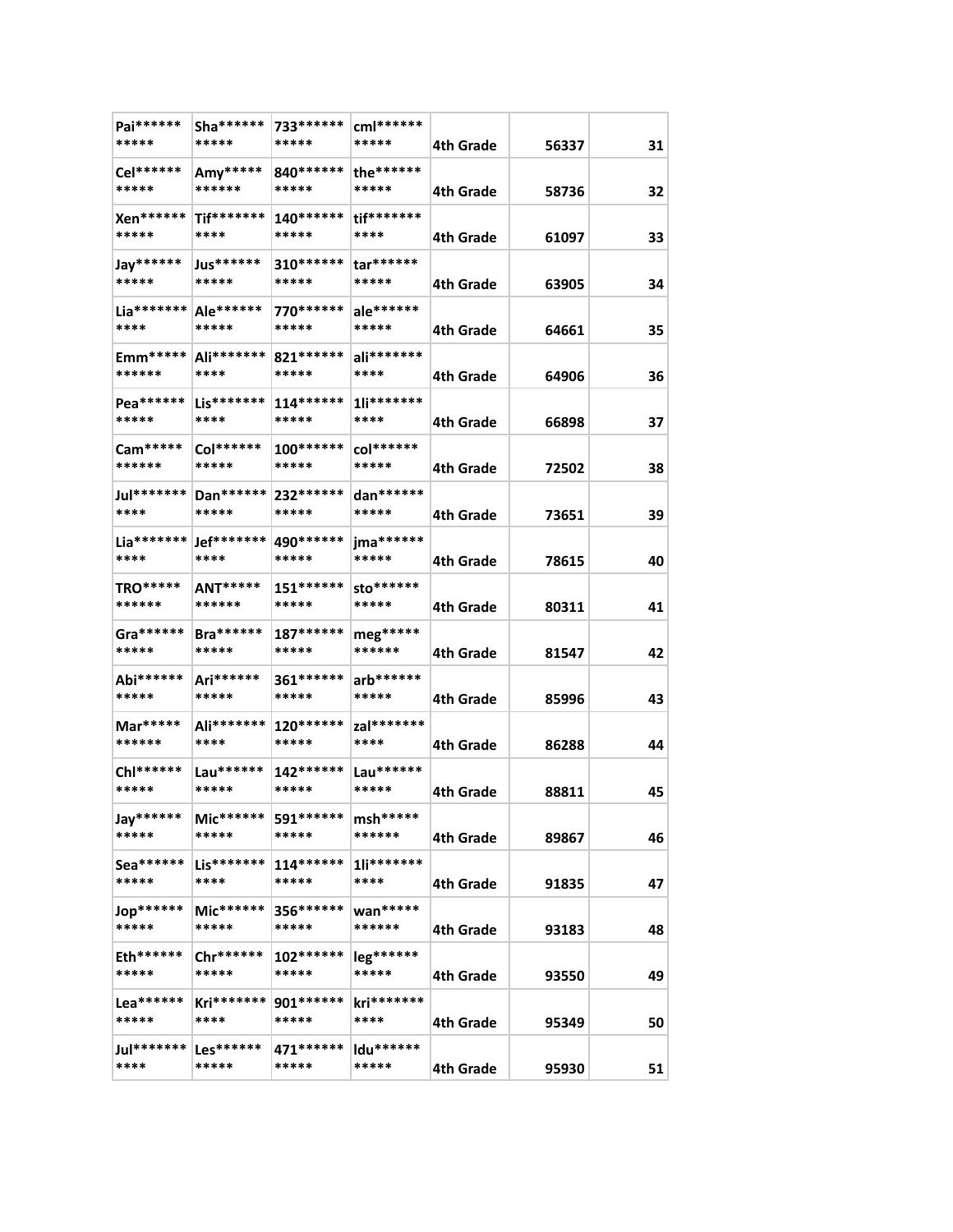| Dec******<br>*****   | Mel******<br>*****        | 126******<br>*****    | $mmb***$<br>*******        | 4th Grade        | 96259 | 52 |
|----------------------|---------------------------|-----------------------|----------------------------|------------------|-------|----|
| Lil*******<br>****   | Rya******<br>*****        | $110******$<br>*****  | riv*******<br>****         | 4th Grade        | 97165 | 53 |
| And*****<br>******   | Ali*******<br>****        | 821******<br>*****    | ali*******<br>****         | 4th Grade        | 97183 | 54 |
| Luc******<br>*****   | Mat*****<br>******        | 831 ******<br>*****   | lit*******<br>****         | 4th Grade        | 99715 | 55 |
| Mel******  <br>***** | Pat******<br>*****        | 661 ******<br>*****   | svb******<br>*****         | 5th Grade        | 28311 | 1  |
| Dev******<br>*****   | $Jen*****$<br>*****       | 324 ******<br>*****   | <b>XOC*******</b><br>***** | <b>5th Grade</b> | 40992 | 2  |
| Jos******<br>*****   | <b>Bri*******</b><br>**** | 108******<br>*****    | $bri******$<br>****        | 5th Grade        | 91125 | 3  |
| Ada******<br>*****   | Pam*****<br>******        | 952 ******<br>*****   | pam*****<br>******         | 5th Grade        | 98010 | 4  |
| Jun******<br>*****   | Jen******<br>*****        | 586*******<br>*****   | rob******<br>*****         | 5th Grade        | 2991  | 5  |
| Jer******<br>*****   | $Mon*****$<br>******      | 739 ******<br>*****   | $mon****$<br>******        | 5th Grade        | 6240  | 6  |
| LAK******<br>*****   | SAN*****<br>******        | $118******$<br>*****  | san******<br>*****         | <b>5th Grade</b> | 8845  | 7  |
| Oli******<br>*****   | And*****<br>******        | 526 *******<br>*****  | and******<br>*****         | 5th Grade        | 12748 | 8  |
| $Max***$<br>******   | <b>Kee******</b><br>***** | 762******<br>*****    | Kel******<br>*****         | 5th Grade        | 13163 | 9  |
| Mat*****<br>******   | Hei******<br>*****        | 104 ******<br>*****   | hsa******<br>*****         | 5th Grade        | 13313 | 10 |
| $Fum****$<br>******  | All*******<br>****        | 460 *******<br>*****  | Sao******<br>*****         | <b>5th Grade</b> | 16825 | 11 |
| Tes******<br>*****   | Ann*****<br>******        | $620******$<br>*****  | lov******<br>*****         | 5th Grade        | 18281 | 12 |
| Par******<br>*****   | $Mat****$<br>******       | 124******<br>*****    | mel******<br>*****         | 5th Grade        | 19736 | 13 |
| $Ash*****$<br>*****  | The******<br>*****        | 330 ******<br>*****   | tms******<br>*****         | 5th Grade        | 20455 | 14 |
| Kai******<br>*****   | $Hea*****$<br>*****       | 850 ******<br>*****   | fea******<br>*****         | 5th Grade        | 21043 | 15 |
| Lle******<br>*****   | $Cha*****$<br>*****       | 741******<br>*****    | cha******<br>*****         | 5th Grade        | 23354 | 16 |
| Ame*****<br>******   | Rac******<br>*****        | 11<br>*********<br>** | rac******<br>*****         | 5th Grade        | 27695 | 17 |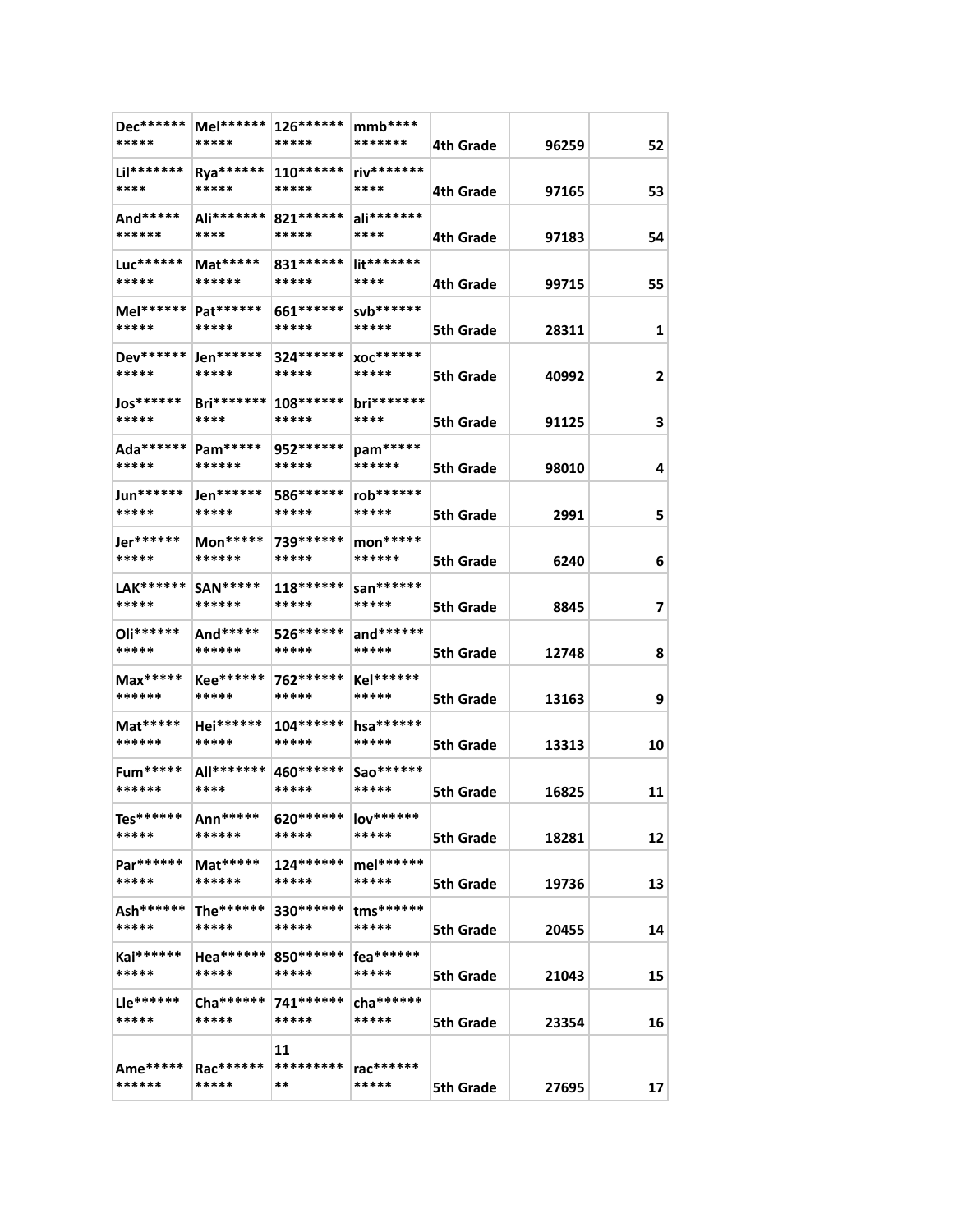| Eli*******<br>****    | $Sie******$<br>*****            | 309******<br>*****   | sie*******<br>****     |                  |       |    |
|-----------------------|---------------------------------|----------------------|------------------------|------------------|-------|----|
|                       |                                 |                      |                        | 5th Grade        | 35389 | 18 |
| Kai******<br>*****    | JoA******<br>*****              | 506 ******<br>*****  | jza********<br>****    | <b>5th Grade</b> | 38028 | 19 |
| Raq******<br>*****    | $Tya******$<br>*****            | 304 ******<br>*****  | ${tya******}$<br>***** | <b>5th Grade</b> | 39786 | 20 |
| Sah******<br>*****    | Kav******<br>*****              | 742******<br>*****   | kav******<br>*****     | <b>5th Grade</b> | 40533 | 21 |
|                       |                                 |                      |                        |                  |       |    |
| $S1a******$<br>*****  | $Mal******$<br>*****            | 809 ******<br>*****  | mal******<br>*****     | <b>5th Grade</b> | 42197 | 22 |
| $Bra******$<br>*****  | Dea******<br>*****              | 673******<br>*****   | the******<br>*****     | <b>5th Grade</b> | 45391 | 23 |
| Col******<br>*****    | Kei******<br>*****              | 310 *******<br>***** | ash******<br>*****     | <b>5th Grade</b> | 48355 | 24 |
| Ste******             | Cha ******                      | 741 ******           | $cha******$            |                  |       |    |
| *****                 | *****                           | *****                | *****                  | <b>5th Grade</b> | 51758 | 25 |
| Viv******<br>*****    | Hei******<br>*****              | 310 *******<br>***** | hei******<br>*****     | 5th Grade        | 53108 | 26 |
| Owe*****<br>******    | Ann*****<br>******              | 261 *******<br>***** | wan*****<br>******     | <b>5th Grade</b> | 58024 | 27 |
| <b>Row*****</b>       | All*******                      | 960 *******          | $all*******$           |                  |       |    |
| ******                | ****                            | *****                | ****                   | <b>5th Grade</b> | 58541 | 28 |
| Eli*******<br>****    | $\textsf{Sie}^{*****}$<br>***** | 600 *******<br>***** | sie*******<br>****     | <b>5th Grade</b> | 59109 | 29 |
| Dom*****              | Suz******                       | 713******            | $\sin^{*****}$         |                  |       |    |
| ******                | *****                           | *****                | *****                  | 5th Grade        | 59365 | 30 |
| Eva******<br>*****    | Van******<br>*****              | 393******<br>*****   | hel******<br>*****     | 5th Grade        | 59566 | 31 |
|                       |                                 |                      |                        |                  |       |    |
| Ezr******<br>*****    | Leo******<br>*****              | 481 ******<br>*****  | Ada******<br>*****     | <b>5th Grade</b> | 59872 | 32 |
| Zac******<br>*****    | <b>Ren******</b><br>*****       | 230*******<br>*****  | rfu******<br>*****     | <b>5th Grade</b> | 60944 | 33 |
|                       |                                 |                      |                        |                  |       |    |
| Jac******<br>*****    | Nic******<br>*****              | $141******$<br>***** | nic******<br>*****     | 5th Grade        | 62648 | 34 |
| Lei******<br>*****    | $Tim*****$<br>*****             | 600 *******<br>***** | tro******<br>*****     |                  |       |    |
|                       |                                 |                      |                        | <b>5th Grade</b> | 62743 | 35 |
| May*****<br>******    | Bev******<br>*****              | 483******<br>*****   | $cor******$<br>*****   | <b>5th Grade</b> | 63374 | 36 |
| Tyl******<br>*****    | <b>Nic******</b><br>*****       | 863******<br>*****   | rob******<br>*****     | <b>5th Grade</b> | 65240 | 37 |
| $Bre$ ******<br>***** | Cou******<br>*****              | $107******$<br>***** | $c.e$ ******<br>*****  | 5th Grade        | 65432 | 38 |
|                       |                                 |                      |                        |                  |       |    |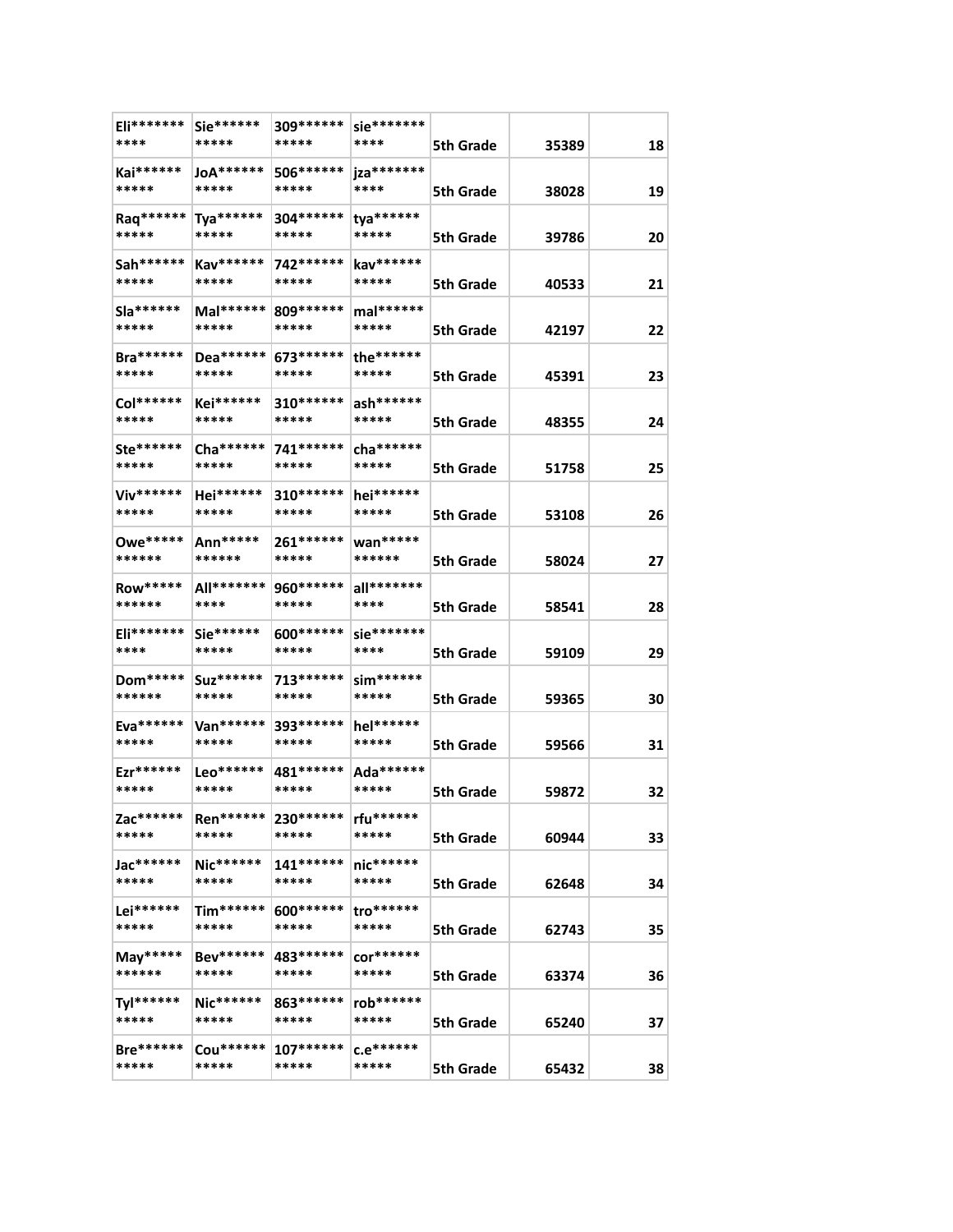| Ada******<br>*****        | Set******<br>*****           | 950 *******<br>***** | sam*****<br>******    | 5th Grade        | 65527 | 39 |
|---------------------------|------------------------------|----------------------|-----------------------|------------------|-------|----|
| Sta******<br>*****        | Jen******<br>*****           | 783******<br>*****   | jba******<br>*****    | 5th Grade        | 66650 | 40 |
| Wil******<br>*****        | Pat******<br>*****           | 771******<br>*****   | wat******<br>*****    | 5th Grade        | 68033 | 41 |
| Aid******<br>*****        | $Kim*****$<br>*****          | 603 ******<br>*****  | kal******<br>*****    | <b>5th Grade</b> | 71559 | 42 |
| Cod******<br>*****        | Kas******<br>*****           | 164******<br>*****   | kas******<br>*****    | 5th Grade        | 72115 | 43 |
| Ale******<br>*****        | $Hea******$<br>*****         | 161 ******<br>*****  | hea******<br>*****    | 5th Grade        | 72160 | 44 |
| <b>NAY*****</b><br>****** | <b>NOR*****</b><br>******    | 600 *******<br>***** | mar******<br>*****    | <b>5th Grade</b> | 72291 | 45 |
| $Hun*****$<br>******      | Aar******<br>*****           | 560 *******<br>***** | $ama*****$<br>******  | 5th Grade        | 72504 | 46 |
| Wil******<br>*****        | Dar******<br>*****           | 201 *******<br>***** | dar******<br>*****    | 5th Grade        | 74783 | 47 |
| Sop******<br>*****        | $Sar*****$<br>*****          | 351 ******<br>*****  | $s$ ar******<br>***** | 5th Grade        | 75291 | 48 |
| Luc******<br>*****        | Sha *******<br>*****         | 152******<br>*****   | edi******<br>*****    | 5th Grade        | 76254 | 49 |
| Abi******<br>*****        | Sar******<br>*****           | 810 *******<br>***** | Ses******<br>*****    | 5th Grade        | 76543 | 50 |
| <b>Bri*******</b><br>**** | Suz******<br>*****           | 390 *******<br>***** | tah******<br>*****    |                  |       | 51 |
| Aly******<br>*****        | Ant******<br>*****           | 451 ******<br>*****  | Cla******<br>*****    | 5th Grade        | 78954 |    |
| Chl******<br>*****        | Rac******<br>*****           | 864 ******<br>*****  | rac******<br>*****    | 5th Grade        | 78979 | 52 |
| And*****<br>******        | Ren****** 133******<br>***** | *****                | rca******<br>*****    | 5th Grade        | 84161 | 53 |
| $Cor******$<br>*****      | $Cod******$<br>*****         | 910 ******<br>*****  | bro******<br>*****    | 5th Grade        | 87578 | 54 |
|                           |                              | 7                    |                       | 5th Grade        | 90021 | 55 |
| Jan******<br>*****        | Jam******<br>*****           | A********<br>***     | jen******<br>*****    | 5th Grade        | 90154 | 56 |
| Xav******<br>*****        | Rya******<br>*****           | 561******<br>*****   | dav******<br>*****    | <b>5th Grade</b> | 91823 | 57 |
| Apr******<br>*****        | Hol******<br>*****           | 510******<br>*****   | hol******<br>*****    | 5th Grade        | 92119 | 58 |
| <b>Owe*****</b><br>****** | Hal******<br>*****           | $100******$<br>***** | hjo******<br>*****    | 5th Grade        | 92492 | 59 |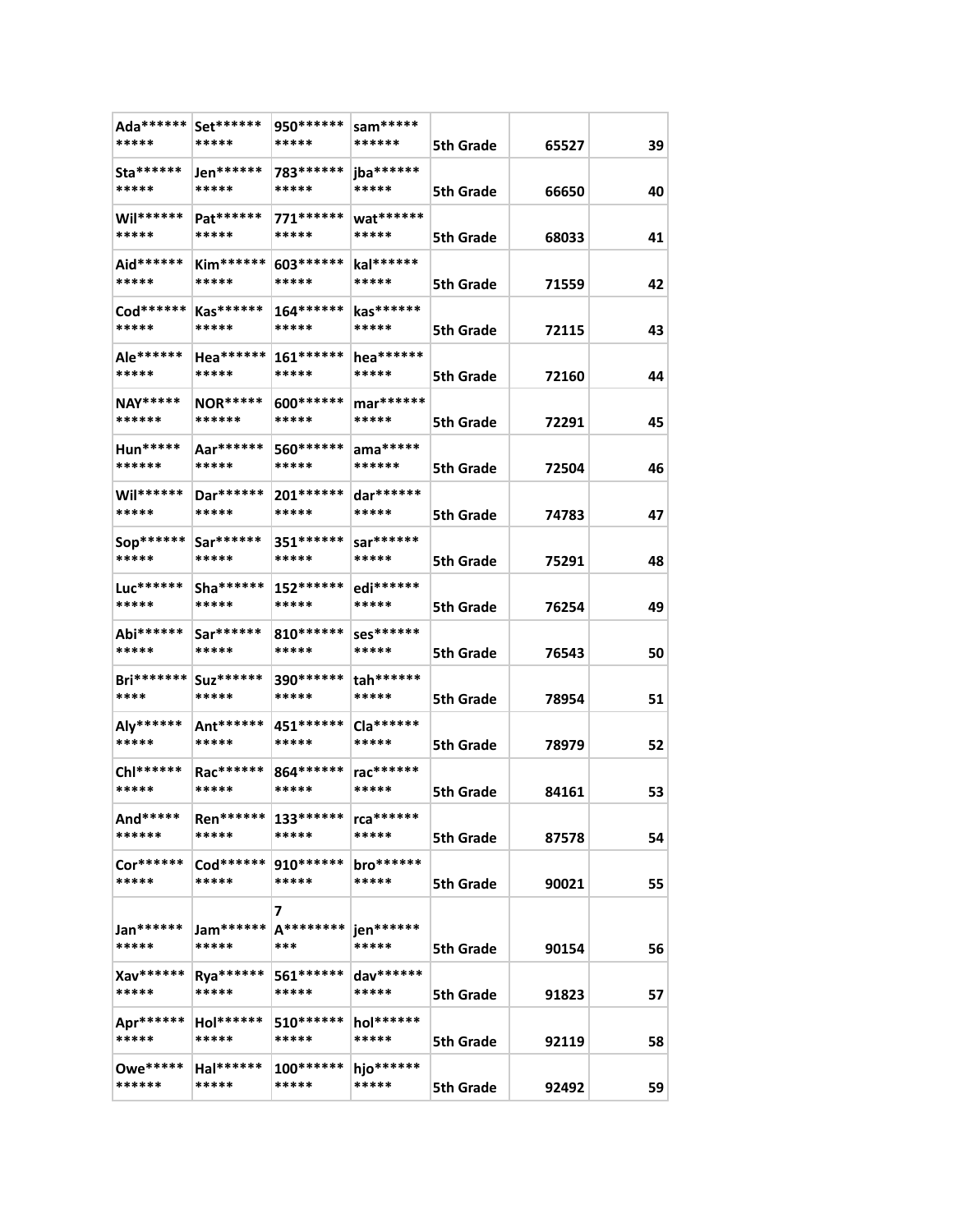| Pey******<br>*****           | Mar*****<br>******        | 811******<br>*****            | $\text{mar}^{*****}$<br>***** | 5th Grade        | 94134 | 60 |
|------------------------------|---------------------------|-------------------------------|-------------------------------|------------------|-------|----|
| $Eli*******$<br>****         | $Sha******$<br>*****      | 152******<br>*****            | edi******<br>*****            | <b>5th Grade</b> | 95035 | 61 |
| Guy****** Jen******<br>***** | *****                     | 682 ******<br>*****           | rog******<br>*****            | <b>5th Grade</b> | 95120 | 62 |
| <b>Rus******</b>             | $Lau******$               | 540 ******                    | bec******                     |                  |       |    |
| *****<br><b>Ell*******</b>   | *****<br>$Sar******$      | *****<br>282******            | *****<br>$s.b******$          | <b>5th Grade</b> | 96738 | 63 |
| ****<br>Lil*******           | *****<br>$Bri*******$     | *****<br>450******            | *****<br>$hol******$          | <b>5th Grade</b> | 99249 | 64 |
| ****                         | ****                      | *****                         | *****                         | 5th Grade        | 99541 | 65 |
| Jac******<br>*****           | Jen******<br>*****        | 772******<br>*****            | $nik*****$<br>*****           | 6th Grade        | 4016  | 1  |
| Jos******<br>*****           | Sam*****<br>******        | 581 *******<br>*****          | sam*****<br>******            | 6th Grade        | 6990  | 2  |
| Gar******<br>*****           | Mik******<br>*****        | 140******<br>*****            | mik******<br>*****            | 6th Grade        | 8779  | 3  |
| Luc******<br>*****           | Mic******<br>*****        | 760*******<br>*****           | das******<br>*****            | 6th Grade        | 13343 | 4  |
| Mic******<br>*****           | Jan******<br>*****        | 844 *******<br>*****          | jan******<br>*****            | 6th Grade        | 14564 | 5  |
| Tri*******<br>****           | Kri*******<br>****        | 470 ******<br>*****           | Kri*******<br>****            | 6th Grade        | 14714 | 6  |
| Wil******<br>*****           | The******<br>*****        | 234******<br>*****            | ter******<br>*****            | 6th Grade        | 17062 | 7  |
| Eli*******<br>****           | Cha ******<br>*****       | 937******<br>*****            | cha *******<br>*****          | 6th Grade        | 19303 | 8  |
| Ave******<br>*****           | <b>Ker******</b><br>***** | 282******<br>*****            | kcl*******<br>****            | 6th Grade        | 21594 | 9  |
| $Gab*****$<br>******         | $Les*****$<br>*****       | 721****** les*******<br>***** | ****                          | 6th Grade        | 24185 | 10 |
| Tan******<br>*****           | $Wad*****$<br>******      | 62<br>*********<br>**         | $moc*****$<br>******          | 6th Grade        | 31242 | 11 |
| Ema*****<br>******           | Dea******<br>*****        | 770 ******<br>*****           | dea******<br>*****            | 6th Grade        | 35352 | 12 |
| Ale******<br>*****           | Pau******<br>*****        | $201******$<br>*****          | ell*******<br>****            | 6th Grade        | 38740 | 13 |
| $Tan******$<br>*****         | $Lin******$<br>*****      | 62<br>*********<br>**         | $moc*****$<br>******          | 6th Grade        | 40649 | 14 |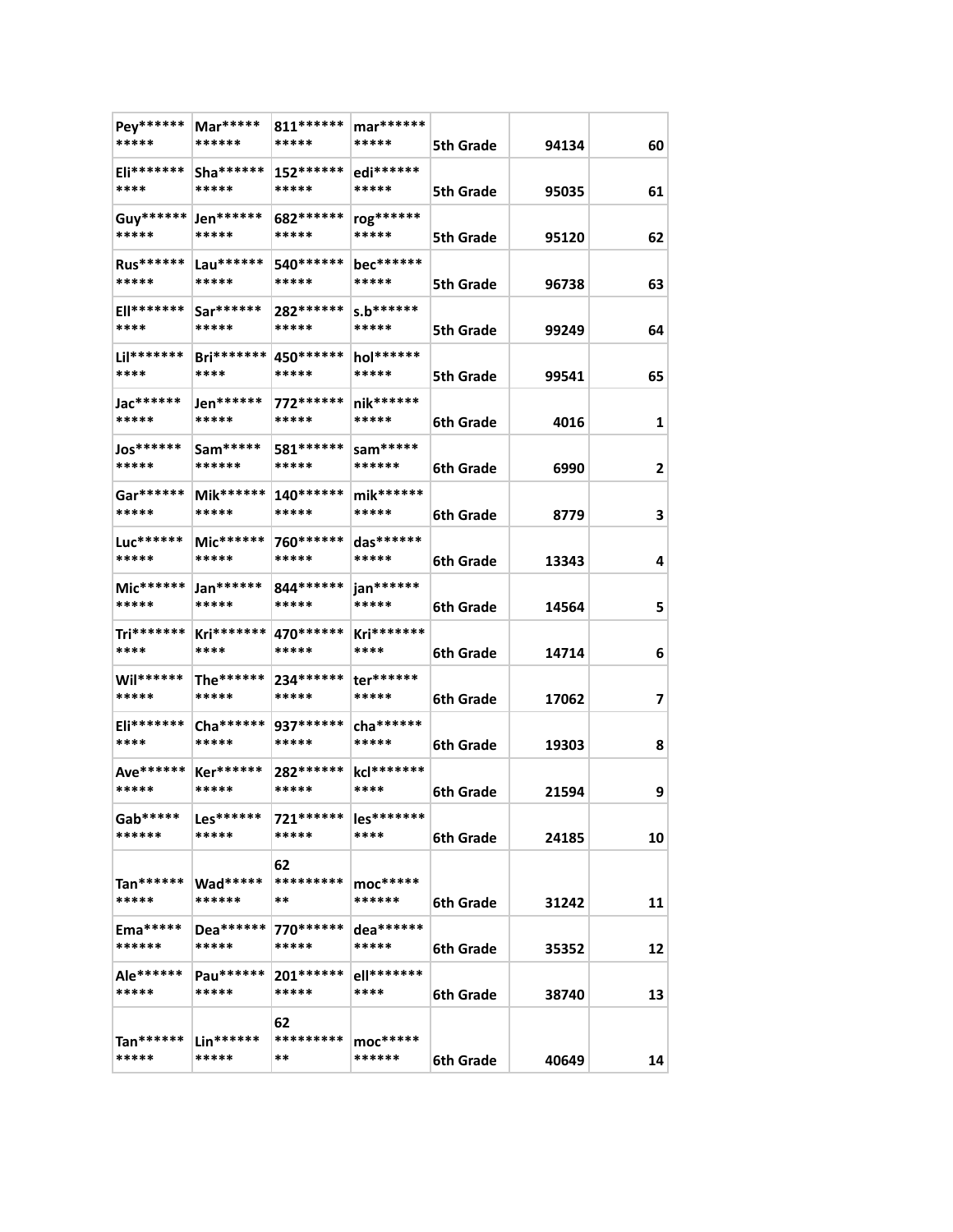| Elo******<br>*****              | Cha ******<br>*****          | $133******$<br>***** | cha *******<br>*****    | 6th Grade | 41778 | 15 |
|---------------------------------|------------------------------|----------------------|-------------------------|-----------|-------|----|
| $\text{Mag}^{****}$             | <b>Kar******</b>             | $109******$          | kbh******               |           |       |    |
| ******                          | *****                        | *****                | *****                   | 6th Grade | 44602 | 16 |
| *****                           | Kad****** Van******<br>***** | 560******<br>*****   | vko******<br>*****      | 6th Grade | 49897 | 17 |
| Aur******<br>*****              | $Eri*******$<br>****         | 233******<br>*****   | eri*******<br>****      | 6th Grade | 53245 | 18 |
| Car******<br>*****              | Kel******<br>*****           | 108******<br>*****   | Kel******<br>*****      | 6th Grade | 57082 | 19 |
| $Isa****** Ann***** $           |                              | 239 *******<br>***** | dmo*****<br>******      |           |       |    |
| ****<br>Emi******               | ******<br>Ali*******         | 471******            | ali*******              | 6th Grade | 69084 | 20 |
| *****                           | ****                         | *****                | ****                    | 6th Grade | 71721 | 21 |
| $Will******$<br>*****           | The******<br>*****           | 234******<br>*****   | ter******<br>*****      | 6th Grade | 73416 | 22 |
| $Lia******$ $Jod******$<br>**** | *****                        | $108******$<br>***** | jod******<br>*****      | 6th Grade | 78943 | 23 |
| Eth******<br>*****              | Pau******<br>*****           | $201******$<br>***** | ell*******<br>****      | 6th Grade | 86913 | 24 |
| Oli******<br>*****              | Mar*****<br>******           | 240 *******<br>***** | mar******<br>*****      |           |       |    |
| Hai******                       | $\mathsf{Noh^{****}}$        | 162******            | non******               | 6th Grade | 93754 | 25 |
| *****                           | ******                       | *****                | *****                   | 6th Grade | 93774 | 26 |
| Eli*******<br>****              | <b>Bru******</b><br>*****    | 648******<br>*****   | the******<br>*****      | 6th Grade | 94878 | 27 |
| Zel******<br>*****              | Set******<br>*****           | 322******<br>*****   | elc******<br>*****      | 6th Grade | 338   | 28 |
| $Hen*****$<br>******            | Jam******<br>*****           | 913******<br>*****   | jam******<br>*****      | 6th Grade | 352   | 29 |
| Xav******<br>*****              | Pau******<br>*****           | 900 *******<br>***** | vig******<br>*****      | 6th Grade | 916   | 30 |
| Sil*******                      | $Leo******$                  | 481******            | Ada******               |           |       |    |
| ****                            | *****                        | *****                | *****<br>$\sin^{*****}$ | 6th Grade | 1489  | 31 |
| <b>Row*****</b><br>******       | $Sop******$<br>*****         | 222******<br>*****   | *****                   | 6th Grade | 2314  | 32 |
| Sam*****<br>******              | Amy*****<br>******           | $151******$<br>***** | ath******<br>*****      | 6th Grade | 2483  | 33 |
| Ede******<br>*****              | Jo<br>*********<br>**        | $141******$<br>***** | jmj******<br>*****      | 6th Grade | 2728  | 34 |
| <b>Jos******</b><br>*****       | Ama*****<br>******           | 381 ******<br>*****  | alg******<br>*****      | 6th Grade | 2950  | 35 |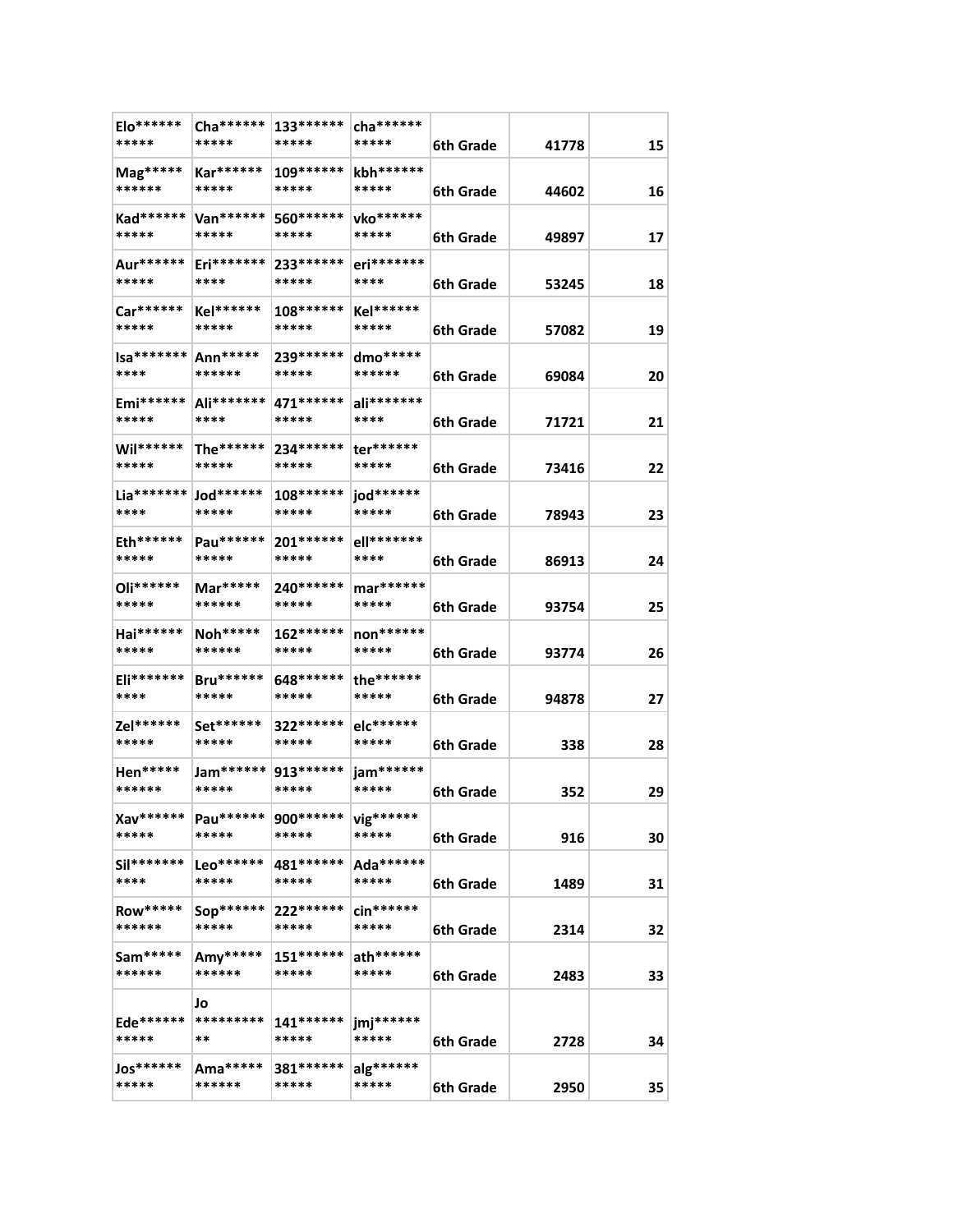| Car******<br>*****           | Kar******<br>*****        | 960 *******<br>***** | drg******<br>*****        | 6th Grade | 3024  | 36 |
|------------------------------|---------------------------|----------------------|---------------------------|-----------|-------|----|
| Ala******<br>*****           | <b>Kek******</b><br>***** | 910******<br>*****   | <b>Kek******</b><br>***** | 6th Grade | 4312  | 37 |
| Cal******<br>*****           | Raj******<br>*****        | $170******$<br>***** | raj*******<br>****        | 6th Grade | 4548  | 38 |
| Jos******                    | Ben******                 | 610******            | ben******                 |           |       |    |
| *****                        | *****                     | *****                | *****                     | 6th Grade | 5182  | 39 |
| Bri******* Ted******<br>**** | *****                     | $113******$<br>***** | ted******<br>*****        | 6th Grade | 5429  | 40 |
| Dan******  <br>*****         | Miq******<br>*****        | 641******<br>*****   | miq******<br>*****        | 6th Grade | 6263  | 41 |
| <b>Bro******</b><br>*****    | Aar******<br>*****        | 560 ******<br>*****  | ama*****<br>******        | 6th Grade | 6545  | 42 |
| Hal******<br>*****           | Sus******<br>*****        | 800 *******<br>***** | cam*****<br>******        | 6th Grade | 7698  | 43 |
| Tan******<br>*****           | Ang******<br>*****        | 730 ******<br>*****  | ang******<br>*****        | 6th Grade | 8804  | 44 |
| Eli*******<br>****           | Sha *******<br>*****      | $611******$<br>***** | sha******<br>*****        | 6th Grade | 9791  | 45 |
| Lyn******<br>*****           | Lel******<br>*****        | 291 *******<br>***** | $\cos^{*****}$<br>*****   |           |       |    |
|                              | Jen******                 |                      |                           | 6th Grade | 10490 | 46 |
| Zar******<br>*****           | *****                     | 695******<br>*****   | jng******<br>*****        | 6th Grade | 11456 | 47 |
| Kai******<br>*****           | Syl******<br>*****        | 517******<br>*****   | Bou******<br>*****        | 6th Grade | 11511 | 48 |
| Apo*****<br>******           | Col******<br>*****        | 721******<br>*****   | $CCO*******$<br>*****     | 6th Grade | 11981 | 49 |
| Tri*******<br>****           | Ana******<br>*****        | 901 *******<br>***** | ana*******<br>*****       | 6th Grade | 12422 | 50 |
| Mat*****<br>******           | $Mor*****$<br>******      | 640******<br>*****   | mor*****<br>******        | 6th Grade | 12474 | 51 |
| $Mad*****$<br>******         | Kat******<br>*****        | $134******$<br>***** | kat******<br>*****        |           |       |    |
| Ste******                    | Cat******                 | 180******            | kdo******                 | 6th Grade | 13060 | 52 |
| *****                        | *****                     | *****                | *****                     | 6th Grade | 14705 | 53 |
| Kev******<br>*****           | $Gar*****$<br>*****       | 632******<br>*****   | gar******<br>*****        | 6th Grade | 14931 | 54 |
| Pey******<br>*****           | Che ******<br>*****       | 230******<br>*****   | che******<br>*****        | 6th Grade | 14998 | 55 |
| $E$ li*******<br>****        | She******<br>*****        | $109******$<br>***** | sar******<br>*****        | 6th Grade | 15472 | 56 |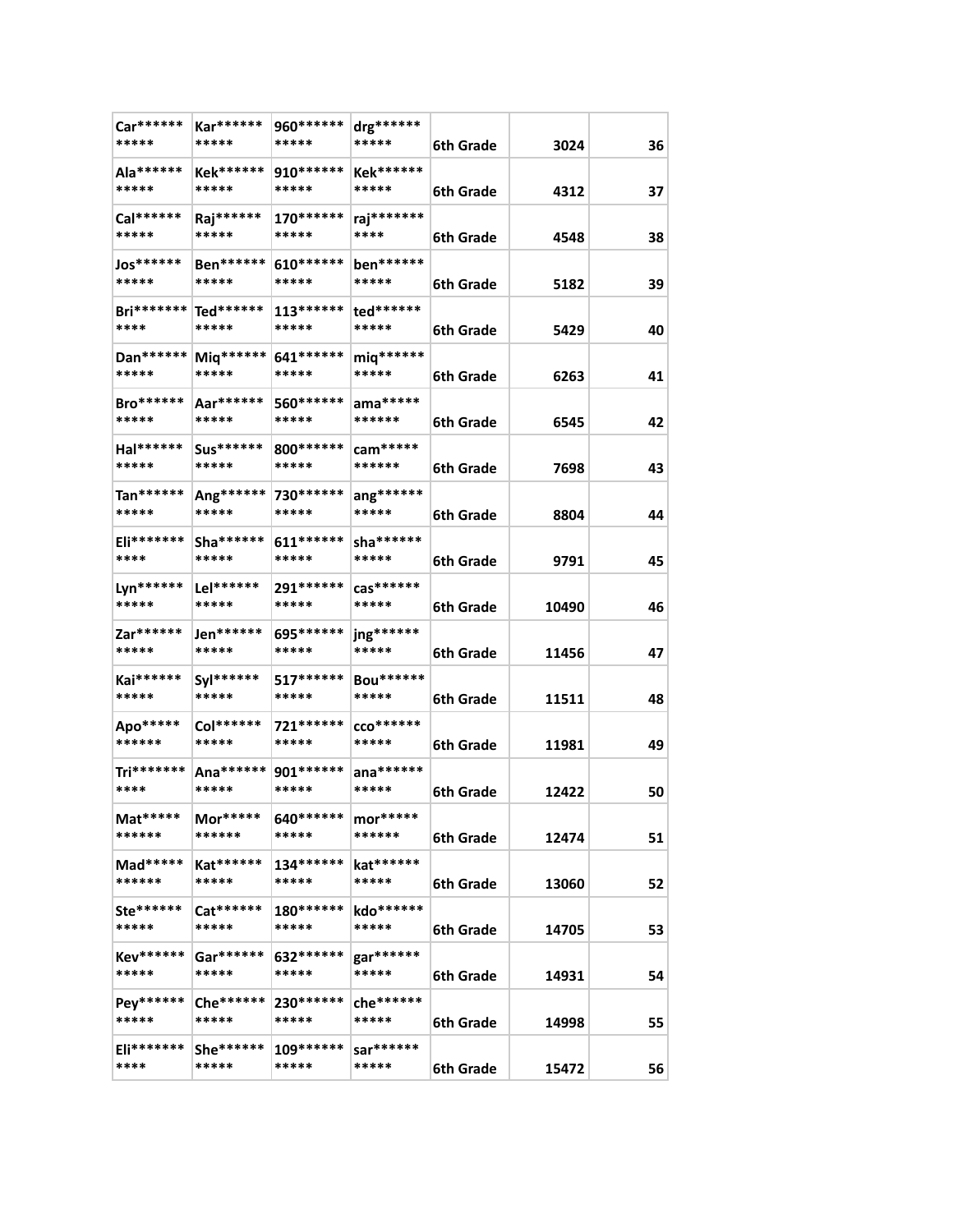| Mad*****<br>******           | Han******  <br>***** | 581 ******<br>*****  | h51 ******<br>*****           | 6th Grade | 16344 | 57 |
|------------------------------|----------------------|----------------------|-------------------------------|-----------|-------|----|
| Jac******<br>*****           | Mic******<br>*****   | 451 ******<br>*****  | bda******<br>*****            | 6th Grade | 17763 | 58 |
| Car******<br>*****           | Roc******<br>*****   | 762******<br>*****   | roc*******<br>*****           | 6th Grade | 18601 | 59 |
| Nat******<br>*****           | Oli******<br>*****   | 400 ******<br>*****  | jon******<br>*****            | 6th Grade | 19038 | 60 |
| Chr******<br>*****           | Mat*****<br>******   | 690*******<br>*****  | the******<br>*****            | 6th Grade | 20110 | 61 |
| Gre******<br>*****           | Tra******<br>*****   | 991******<br>*****   | $\text{Tra}^{*****}$<br>***** |           |       |    |
| Jun******                    | Ann*****             | 41<br>*********      | $ann******$                   | 6th Grade | 20350 | 62 |
| *****<br>Eul******           | ******<br>Kat******  | **<br>425 *******    | *****<br>kat******            | 6th Grade | 20767 | 63 |
| *****<br>Joc*******          | *****<br>Mic******   | *****<br>182******   | *****<br>Mic******            | 6th Grade | 21320 | 64 |
| *****                        | *****                | *****                | *****                         | 6th Grade | 21432 | 65 |
| Jam****** Ric******<br>***** | *****                | 203*******<br>*****  | bet******<br>*****            | 6th Grade | 22190 | 66 |
| Lia*******<br>****           | Amy*****<br>******   | 244******<br>*****   | $any*****$<br>******          | 6th Grade | 23051 | 67 |
| $Ga******$<br>*****          | Hei******<br>*****   | $310******$<br>***** | hei******<br>*****            | 6th Grade | 23600 | 68 |
| Nat******<br>*****           | Mel******<br>*****   | $137******$<br>***** | Mel******<br>*****            | 6th Grade | 23845 | 69 |
| Ama*****<br>******           | Car******<br>*****   | 212 ******<br>*****  | ctu******<br>*****            | 6th Grade | 24228 | 70 |
| Jac*******<br>*****          | Wen*****<br>******   | $140******$<br>***** | wen*****<br>******            | 6th Grade | 24319 | 71 |
| $Tom*****$<br>******         | Hol******<br>*****   | $140******$<br>***** | hol******<br>*****            | 6th Grade | 25020 | 72 |
| Emi******<br>*****           | Pau******<br>*****   | 862 ******<br>*****  | pma*****<br>******            | 6th Grade | 25032 | 73 |
| Lil*******<br>****           | Eri*******<br>****   | 132******<br>*****   | eri*******<br>****            | 6th Grade | 25046 | 74 |
| Sav******<br>*****           | Sar******<br>*****   | 646******<br>*****   | sar******<br>*****            | 6th Grade | 25375 | 75 |
| Ava******<br>*****           | Sal******<br>*****   | 172******<br>*****   | etb******<br>*****            | 6th Grade | 26089 | 76 |
| $Mia******$<br>*****         | Jor******<br>*****   | 521******<br>*****   | jls*******<br>****            | 6th Grade | 26302 | 77 |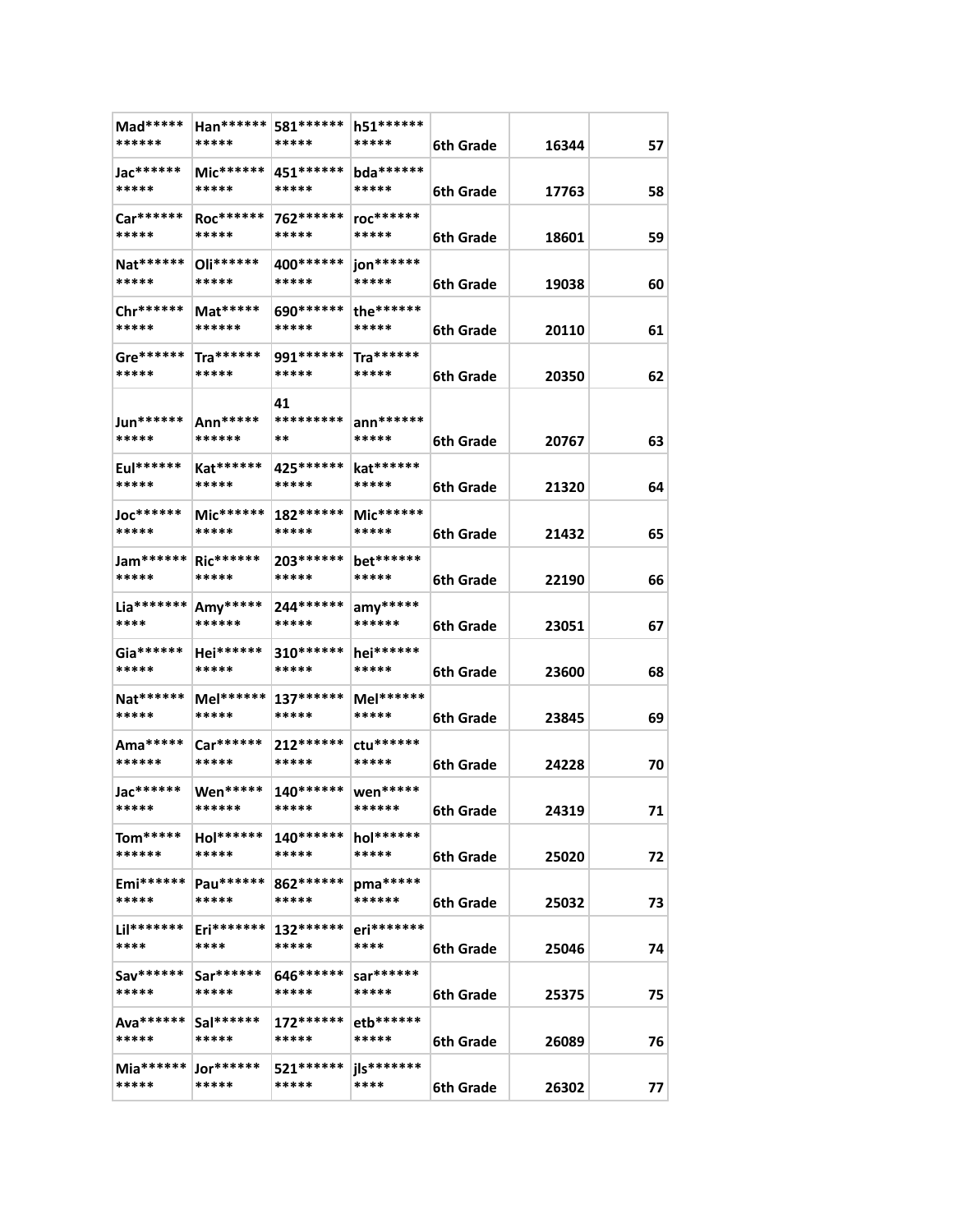| Dec******<br>*****             | Col******<br>*****        | 100*******<br>*****  | col******<br>*****   | 6th Grade | 27354 | 78 |
|--------------------------------|---------------------------|----------------------|----------------------|-----------|-------|----|
| Jun******<br>*****             | Dac******<br>*****        | 721******<br>*****   | $dtu*****$<br>*****  | 6th Grade | 28146 | 79 |
| Luc******<br>*****             | <b>Ken******</b><br>***** | 121 ******<br>*****  | nat******<br>*****   | 6th Grade | 28423 | 80 |
| Jam******                      | $Mir******$               | 245 *******          | $ann******$          |           |       |    |
| *****                          | *****                     | *****                | *****                | 6th Grade | 28498 | 81 |
| Mil******                      | Agn******                 | 830 *******          | ala******            |           |       |    |
| *****                          | *****                     | *****                | *****                | 6th Grade | 28895 | 82 |
| <b>Bra******</b>               | Pat******                 | 104 ******           | pat******            |           |       |    |
| *****                          | *****                     | *****                | *****                | 6th Grade | 29032 | 83 |
| Ste******                      | Ash******                 | 786******            | ash******            |           |       |    |
| *****                          | *****                     | *****                | *****                | 6th Grade | 29097 | 84 |
| Hal******                      | $Fel******$               | 157******            | fel********          |           |       |    |
| *****                          | *****                     | *****                | ****                 | 6th Grade | 29549 | 85 |
| Ang******                      | Jul********               | 531 ******           | jjn*******           |           |       |    |
| *****                          | ****                      | *****                | ****                 | 6th Grade | 29872 | 86 |
| Col******                      | Jar******                 | 971 *******          | $ama*****$           |           |       |    |
| *****                          | *****                     | *****                | ******               | 6th Grade | 30086 | 87 |
| Cal******                      | Lis*******                | 613*******           | Imz******            |           |       |    |
| *****                          | ****                      | *****                | *****                | 6th Grade | 30195 | 88 |
| Kas******                      | Edi******                 | 953 ******           | edi******            |           |       |    |
| *****                          | *****                     | *****                | *****                | 6th Grade | 30272 | 89 |
| <b>Jos******</b>               | Can******                 | 261 ******           | can******            |           |       |    |
| *****                          | *****                     | *****                | *****                | 6th Grade | 30767 | 90 |
| Jac******                      | Ric******                 | 503******            | rik*******           |           |       |    |
| *****                          | *****                     | *****                | ****                 | 6th Grade | 30806 | 91 |
| Neo*****                       | Wen*****                  | 440 *******          | wen*****             |           |       |    |
| ******                         | ******                    | *****                | ******               | 6th Grade | 30813 | 92 |
|                                |                           |                      |                      |           |       |    |
| Ang******   Kat******<br>***** | *****                     | 416*******<br>*****  | bio******<br>*****   | 6th Grade | 31255 | 93 |
|                                |                           |                      |                      |           |       |    |
| Pho******<br>*****             | Hed*****<br>******        | 737******<br>*****   | $mrs*****$<br>*****  |           |       |    |
|                                |                           |                      |                      | 6th Grade | 31695 | 94 |
| Mil******<br>*****             | Cha ******<br>*****       | 562 ******<br>*****  | cha *******<br>***** |           |       |    |
|                                |                           |                      |                      | 6th Grade | 32306 | 95 |
| $Bri******$<br>****            | $She******$<br>*****      | $211******$<br>***** | sjc*******<br>****   |           |       |    |
|                                |                           |                      |                      | 6th Grade | 33433 | 96 |
| Lin******<br>*****             | Ann*****<br>******        | 281******<br>*****   | Ann*****             |           |       |    |
|                                |                           |                      | ******               | 6th Grade | 33933 | 97 |
|                                |                           | PO                   |                      |           |       |    |
| $Vin******$<br>*****           | Shi******<br>*****        | *********<br>**      | shi******<br>*****   |           |       |    |
|                                |                           |                      |                      | 6th Grade | 34259 | 98 |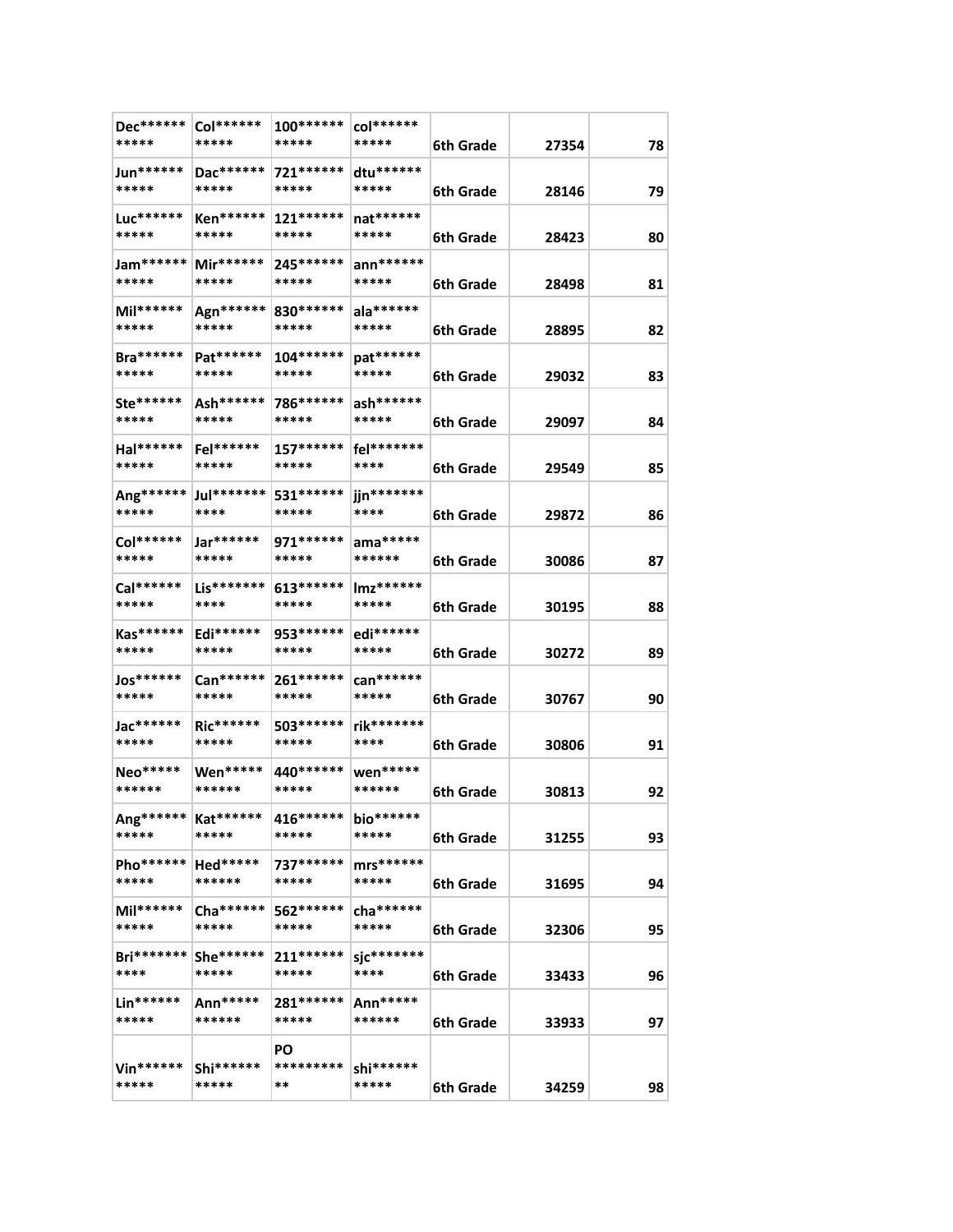| Jen******<br>*****  | Lar******<br>*****   | 547******<br>*****   | sha *******<br>***** | 6th Grade | 35108 | 99  |
|---------------------|----------------------|----------------------|----------------------|-----------|-------|-----|
| Sim******<br>*****  | Mol******<br>*****   | 160******<br>*****   | mol******<br>*****   | 6th Grade | 35801 | 100 |
| Sar******<br>*****  | Jud******<br>*****   | 284******<br>*****   | juh******<br>*****   | 6th Grade | 35824 | 101 |
| Jud******<br>*****  | Kat******<br>*****   | 900 *******<br>***** | k.g******<br>*****   | 6th Grade | 36939 | 102 |
| McK*****<br>******  | Meg*****<br>******   | 961 *******<br>***** | $mmi***$<br>******   | 6th Grade | 38043 | 103 |
| Ave******<br>*****  | $Kar******$<br>***** | 154******<br>*****   | for******<br>*****   | 6th Grade | 38311 | 104 |
| Con******<br>*****  | Ang******<br>*****   | 306 *******<br>***** | ang******<br>*****   | 6th Grade | 38366 | 105 |
| Sop******<br>*****  | Tal*******<br>****   | 365******<br>*****   | gre******<br>*****   | 6th Grade | 38729 | 106 |
| Dam*****<br>******  | Dai******<br>*****   | 510 *******<br>***** | dma*****<br>******   | 6th Grade | 38896 | 107 |
| Mar*****<br>******  | Chr******<br>*****   | 282 ******<br>*****  | chr******<br>*****   | 6th Grade | 39310 | 108 |
| Lia*******<br>****  | Gai******<br>*****   | 783 *******<br>***** | usc******<br>*****   | 6th Grade | 40133 | 109 |
| Lil*******<br>****  | Can******<br>*****   | 261 *******<br>***** | can******<br>*****   | 6th Grade | 40492 | 110 |
| Sav******<br>*****  | Jes******<br>*****   | 128******<br>*****   | jes*******<br>****   | 6th Grade | 40612 | 111 |
| Sre******<br>*****  | Pra******<br>*****   | 150******<br>*****   | ppa******<br>*****   | 6th Grade | 41739 | 112 |
| Jab******<br>*****  | LaK******<br>*****   | 640 *******<br>***** | $mrs******$<br>***** | 6th Grade | 41919 | 113 |
| Col******<br>*****  | $Eri*******$<br>**** | 575******<br>*****   | ede******<br>*****   | 6th Grade | 43068 | 114 |
| Xan******<br>*****  | $Sha******$<br>***** | 500 ******<br>*****  | SCO******<br>*****   | 6th Grade | 44569 | 115 |
| Neh*****<br>******  | Ray******<br>*****   | 510******<br>*****   | ray******<br>*****   | 6th Grade | 46244 | 116 |
| $Kim*****$<br>***** | $Mel******$<br>***** | $217******$<br>***** | mel******<br>*****   | 6th Grade | 46923 | 117 |
| Lou******<br>*****  | Hea******<br>*****   | 581******<br>*****   | gor******<br>*****   | 6th Grade | 46961 | 118 |
| Jos******<br>*****  | $Bri*******$<br>**** | $112******$<br>***** | mah*****<br>******   | 6th Grade | 48212 | 119 |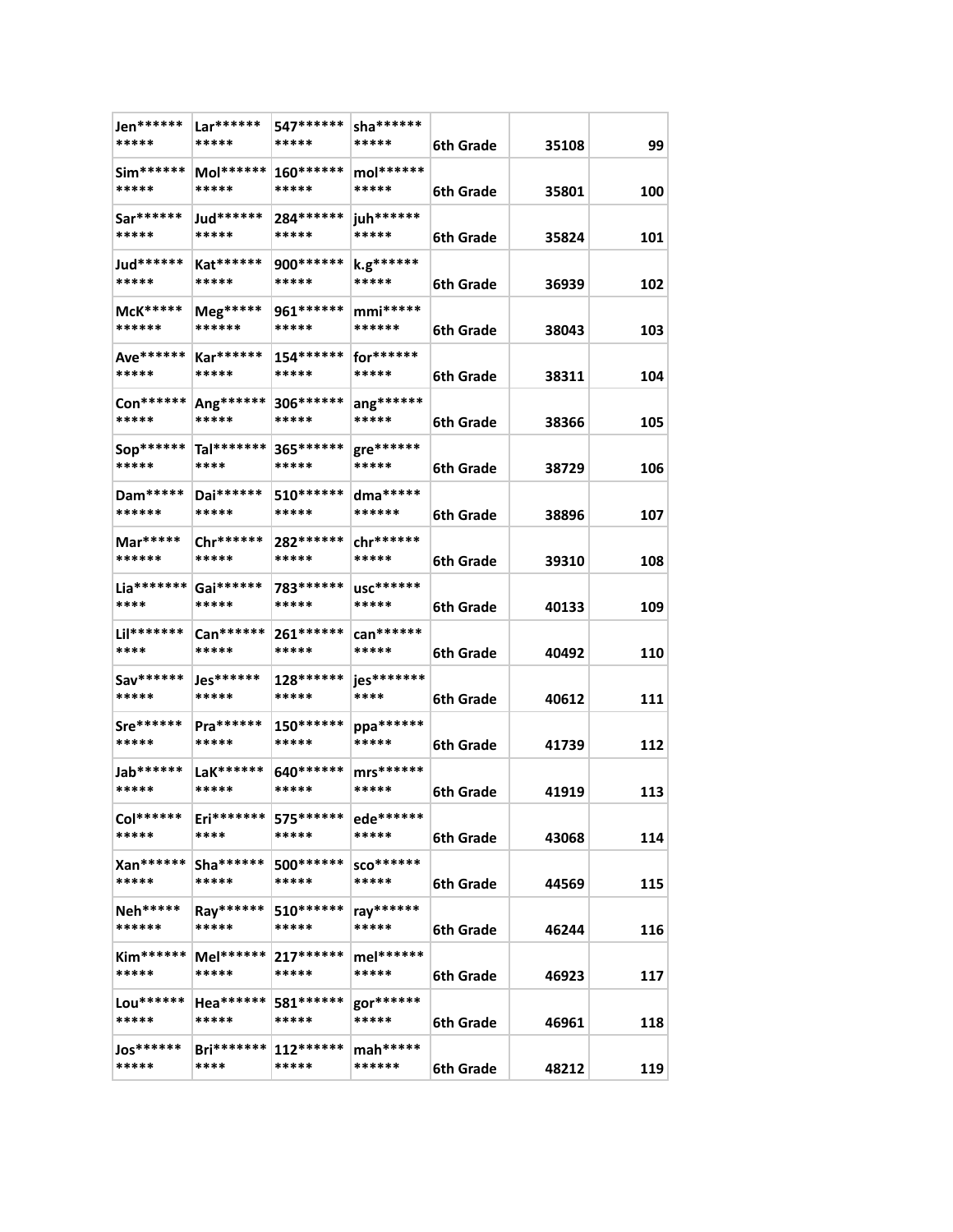| Jac******<br>*****        | Mic******<br>*****            | 356 ******<br>*****           | wan*****<br>******     | 6th Grade              | 48748          | 120 |
|---------------------------|-------------------------------|-------------------------------|------------------------|------------------------|----------------|-----|
| Ang******<br>*****        | Jul*******<br>****            | 531 ******<br>*****           | zel*******<br>****     | 6th Grade              | 48973          | 121 |
| Con******<br>*****        | Dan******<br>*****            | 700 *******<br>*****          | dan******<br>*****     | 6th Grade              | 49559          | 122 |
| Jac******<br>*****        | $Bra******$<br>*****          | 248 ******<br>*****           | ash******<br>*****     | 6th Grade              | 50537          | 123 |
| Oli******<br>*****        | $Sha*****$<br>*****           | 152******<br>*****            | edi******<br>*****     | 6th Grade              | 51208          | 124 |
| Gri******<br>*****        | Ann*****<br>******            | 811 ******<br>*****           | $mrs*****$<br>*****    | 6th Grade              | 51220          | 125 |
| Hal******<br>*****        | Mat*****<br>******            | 690 *******<br>*****          | the******<br>*****     | 6th Grade              | 51266          | 126 |
| Eli*******<br>****        | Ben******<br>*****            | $162******$<br>*****          | bec******<br>*****     | 6th Grade              | 51399          | 127 |
| $Isa****** $<br>****      | $Ama*****$<br>******          | 991******<br>*****            | arh******<br>*****     | 6th Grade              | 52108          | 128 |
| ****                      | Lyl******* Bev******<br>***** | 483******<br>*****            | $cor******$<br>*****   | 6th Grade              | 52160          | 129 |
| Els*******<br>****        | Rut******<br>*****            | 780******<br>*****            | rgo******<br>*****     | 6th Grade              | 52279          | 130 |
| Eli*******<br>****        | <b>JoE******</b><br>*****     | 584******<br>*****            | joe******<br>*****     | 6th Grade              | 52529          | 131 |
| Gab*****<br>******        | Kar******<br>*****            | 154******<br>*****            | for******<br>*****     |                        |                | 132 |
| Cor******<br>*****        | $Bra******$<br>*****          | 630*******<br>*****           | bra******<br>*****     | 6th Grade<br>6th Grade | 53069<br>53981 | 133 |
| Ash******                 | Jo<br>*********               |                               |                        |                        |                |     |
| *****                     | **                            | 141******  jmj******<br>***** | *****                  | <b>6th Grade</b>       | 54004          | 134 |
| Kor******<br>*****        | $Les*****$<br>*****           | 471 ******<br>*****           | $Idu******$<br>*****   | 6th Grade              | 54302          | 135 |
| <b>Bri*******</b><br>**** | Cry******<br>*****            | 530******<br>*****            | $\frac{1}{2}$<br>***** | 6th Grade              | 54527          | 136 |
| Jac******<br>*****        | Eri*******<br>****            | 532******<br>*****            | eri*******<br>****     | 6th Grade              | 54539          | 137 |
| Car******<br>*****        | $Bar*****$<br>*****           | 552******<br>*****            | Bar******<br>*****     | 6th Grade              | 54822          | 138 |
| $Kas******$<br>*****      | $Edi******$<br>*****          | 953******<br>*****            | edi******<br>*****     | 6th Grade              | 55280          | 139 |
| Lil*******<br>****        | $Mat*****$<br>******          | 831******<br>*****            | lit*******<br>****     | 6th Grade              | 56167          | 140 |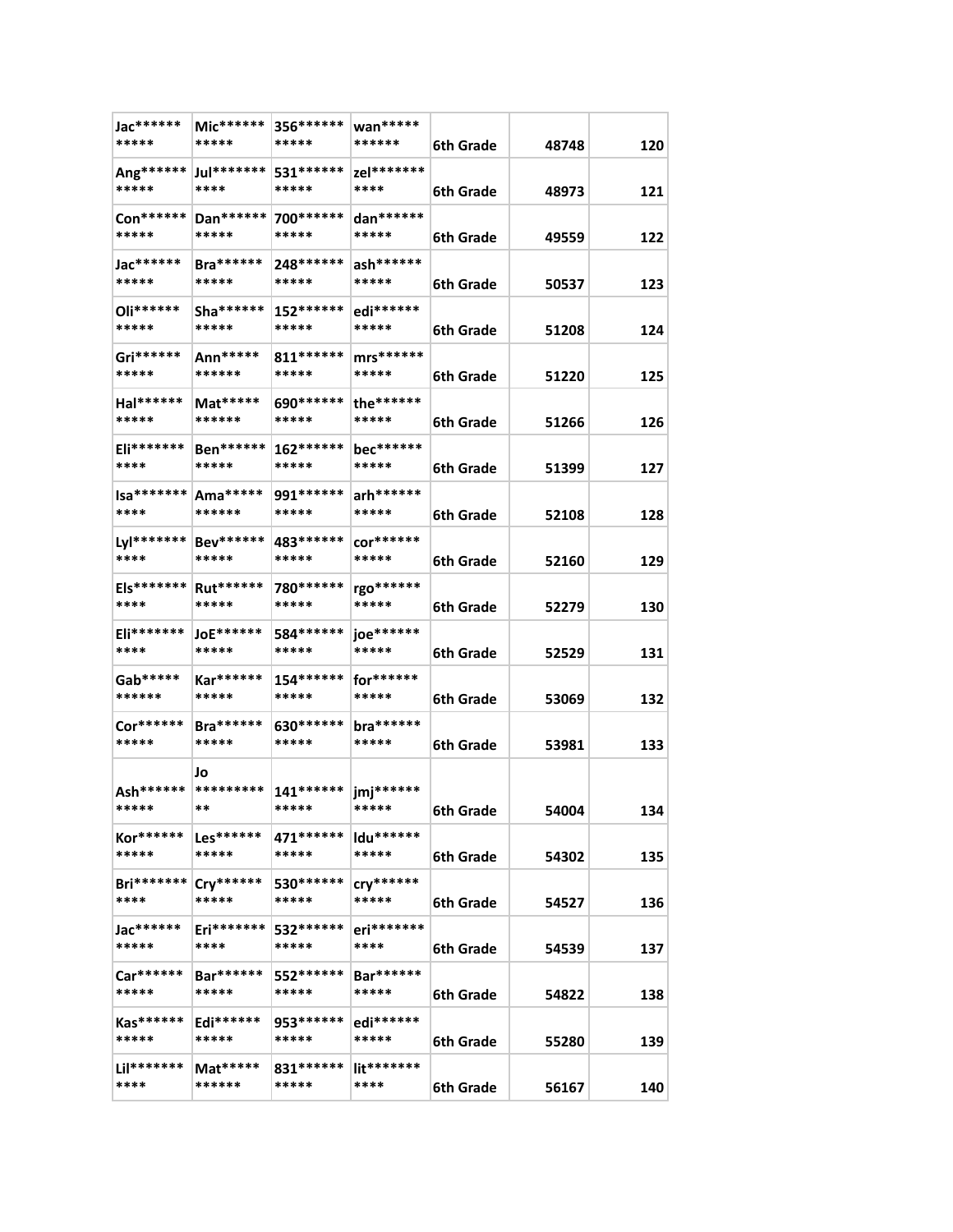| Coo******<br>*****  | Ang******<br>*****        | 506******<br>*****   | $\text{ang}^{*****}$<br>***** | 6th Grade | 56639 | 141 |
|---------------------|---------------------------|----------------------|-------------------------------|-----------|-------|-----|
| Adr******<br>*****  | Ho-******<br>*****        | 477******<br>*****   | hen******<br>*****            | 6th Grade | 56682 | 142 |
| Lyr******<br>*****  | <b>Bri*******</b><br>**** | 312 ******<br>*****  | bri*******<br>****            | 6th Grade | 57605 | 143 |
| Kay******<br>*****  | Jus******<br>*****        | 208******<br>*****   | car******<br>*****            | 6th Grade | 57770 | 144 |
| Ezr******<br>*****  | Ste******<br>*****        | 101 ******<br>*****  | ste******<br>*****            | 6th Grade | 58767 | 145 |
| Mic******<br>*****  | Cry******<br>*****        | $251*****$<br>*****  | cri*******<br>****            | 6th Grade | 58829 | 146 |
| San******<br>*****  | Ste******<br>*****        | 481 *******<br>***** | cha ******<br>*****           | 6th Grade | 58876 | 147 |
| Gra******<br>*****  | $Cha******$<br>*****      | 562 ******<br>*****  | cha ******<br>*****           | 6th Grade | 59048 | 148 |
| Jef*******<br>****  | Jen******<br>*****        | 132******<br>*****   | jen******<br>*****            | 6th Grade | 59179 | 149 |
| Lil*******<br>****  | $Jes******$<br>*****      | 272 ******<br>*****  | 89j******<br>*****            | 6th Grade | 59662 | 150 |
| Eli*******<br>****  | Eli*******<br>****        | 201******<br>*****   | eli*******<br>****            | 6th Grade | 59700 | 151 |
| Mar*****<br>******  | Ama*****<br>******        | 125******<br>*****   | $ama*****$<br>******          | 6th Grade | 59764 | 152 |
| Sop******<br>*****  | Gui******<br>*****        | 670 *******<br>***** | cng******<br>*****            | 6th Grade | 59860 | 153 |
| Far******<br>*****  | Jos******<br>*****        | 420 ******<br>*****  | rio*******<br>****            | 6th Grade | 60736 | 154 |
| Aus******<br>*****  | <b>Ric******</b><br>***** | 140******<br>*****   | $ImI******$<br>*****          | 6th Grade | 61266 | 155 |
| Cha ******<br>***** | Chr******<br>*****        | $151******$<br>***** | bar******<br>*****            | 6th Grade | 61467 | 156 |
| Wil******<br>*****  | Jul********<br>****       | 671******<br>*****   | jul*******<br>****            | 6th Grade | 64362 | 157 |
| Eva******<br>*****  | Ste******<br>*****        | 337******<br>*****   | ste******<br>*****            | 6th Grade | 64948 | 158 |
| $Son*****$<br>***** | Dav******<br>*****        | 520******<br>*****   | dst******<br>*****            | 6th Grade | 65116 | 159 |
| Cor******<br>*****  | $Lor******$<br>*****      | 122******<br>*****   | lor*******<br>****            | 6th Grade | 66256 | 160 |
| Eri*******<br>****  | Jen******<br>*****        | 562 ******<br>*****  | chr******<br>*****            | 6th Grade | 66486 | 161 |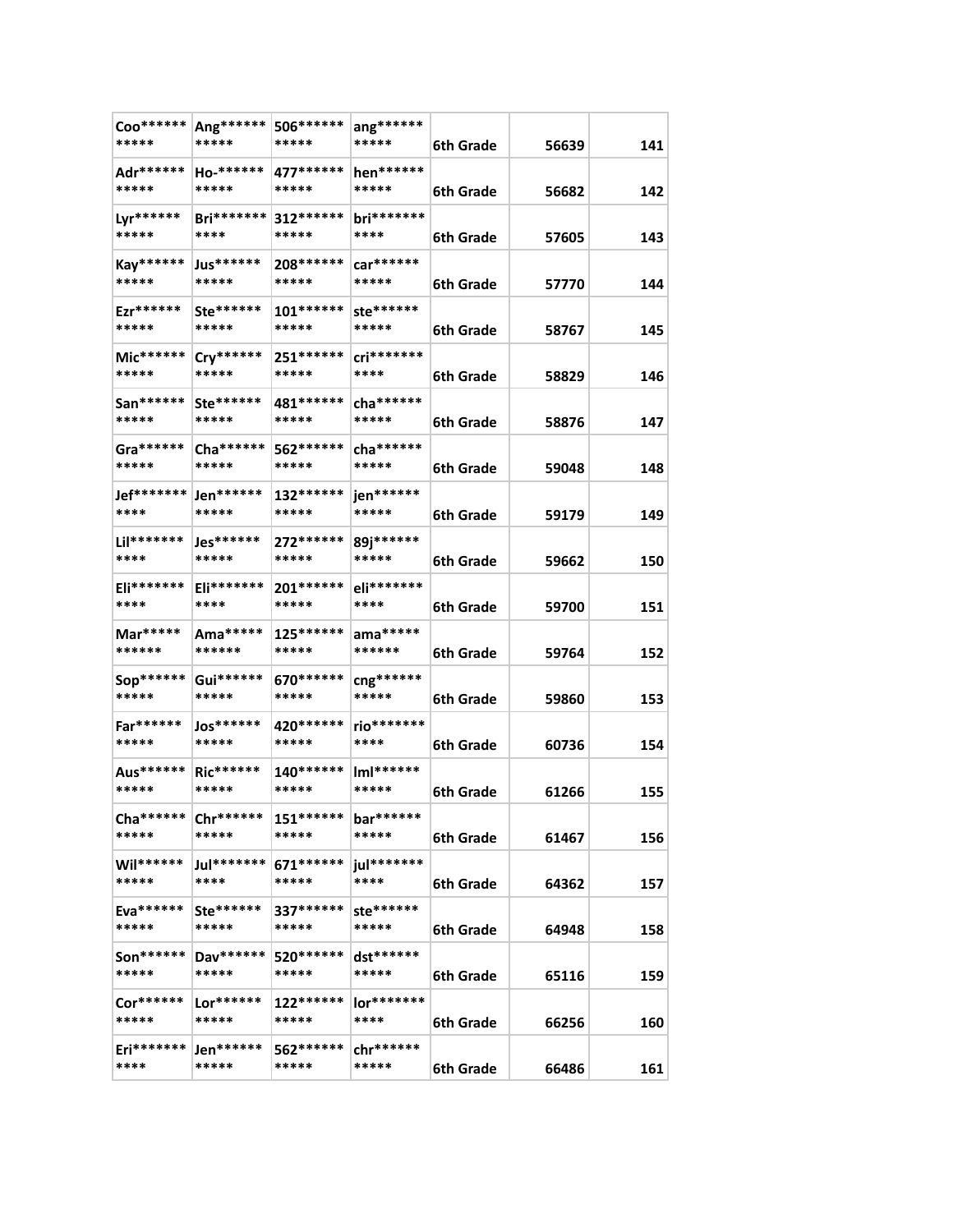| Ale******<br>*****   | Jus******<br>*****           | $310******$<br>*****  | tar******<br>*****   | 6th Grade | 66861 | 162 |
|----------------------|------------------------------|-----------------------|----------------------|-----------|-------|-----|
| Mic******<br>*****   | Nic******<br>*****           | $123******$<br>*****  | fie*******<br>****   | 6th Grade | 66953 | 163 |
| Aar******<br>*****   | Rya******<br>*****           | 990******<br>*****    | ali*******<br>****   | 6th Grade | 67990 | 164 |
| Boo****** <br>*****  | Chl******<br>*****           | 133******<br>*****    | cbp******<br>*****   | 6th Grade | 68262 | 165 |
| Zac******<br>*****   | Bry******<br>*****           | 971 ******<br>*****   | $ann******$<br>***** |           |       |     |
| Noa*****<br>******   | $Sha*****$<br>*****          | 733******<br>*****    | $cm1******$<br>***** | 6th Grade | 68462 | 166 |
| Xav******            | Ben******<br>*****           | 675******<br>*****    | kri*******<br>****   | 6th Grade | 69227 | 167 |
| *****<br>Ali*******  | <b>Bra******</b>             | $187******$           | $meg*****$           | 6th Grade | 69450 | 168 |
| ****                 | *****                        | *****                 | ******               | 6th Grade | 71116 | 169 |
| Mar*****<br>******   | Gre******<br>*****           | 10<br>*********<br>** | gre******<br>*****   | 6th Grade | 71350 | 170 |
| Mad*****<br>******   | Dom*****<br>******           | 13<br>*********<br>** | sar******<br>*****   | 6th Grade | 73997 | 171 |
| Kal******<br>*****   | Ash******<br>*****           | 940 *******<br>*****  | ash******<br>*****   | 6th Grade | 74355 | 172 |
| Sky******<br>*****   | Jen******<br>*****           | 590 *******<br>*****  | jen******<br>*****   | 6th Grade | 75115 | 173 |
| Cha ******<br>*****  | Ter******<br>*****           | 31<br>*********<br>** | kar******<br>*****   | 6th Grade | 76111 | 174 |
| Mil******<br>*****   | $Ste*****$<br>*****          | 337******<br>*****    | ste******<br>*****   | 6th Grade | 76193 | 175 |
| $Elo*****$<br>*****  | Mel****** 953******<br>***** | *****                 | mel******<br>*****   | 6th Grade | 76288 | 176 |
| Ben******<br>*****   | Eri*******<br>****           | 294 ******<br>*****   | eri*******<br>****   | 6th Grade | 76558 | 177 |
| $Cha*****$<br>*****  | $Eri*******$<br>****         | 273******<br>*****    | $nix******$<br>***** | 6th Grade | 77096 | 178 |
| Ced******<br>*****   | $Jod******$<br>*****         | 102 ******<br>*****   | jod******<br>*****   | 6th Grade | 77134 | 179 |
| $Luc******$<br>***** | Mel******<br>*****           | 382 ******<br>*****   | mel******<br>*****   | 6th Grade | 77667 | 180 |
| Yoa *******<br>***** | $Lin******$<br>*****         | 432 ******<br>*****   | And*****<br>******   | 6th Grade | 78910 | 181 |
|                      |                              |                       |                      |           |       |     |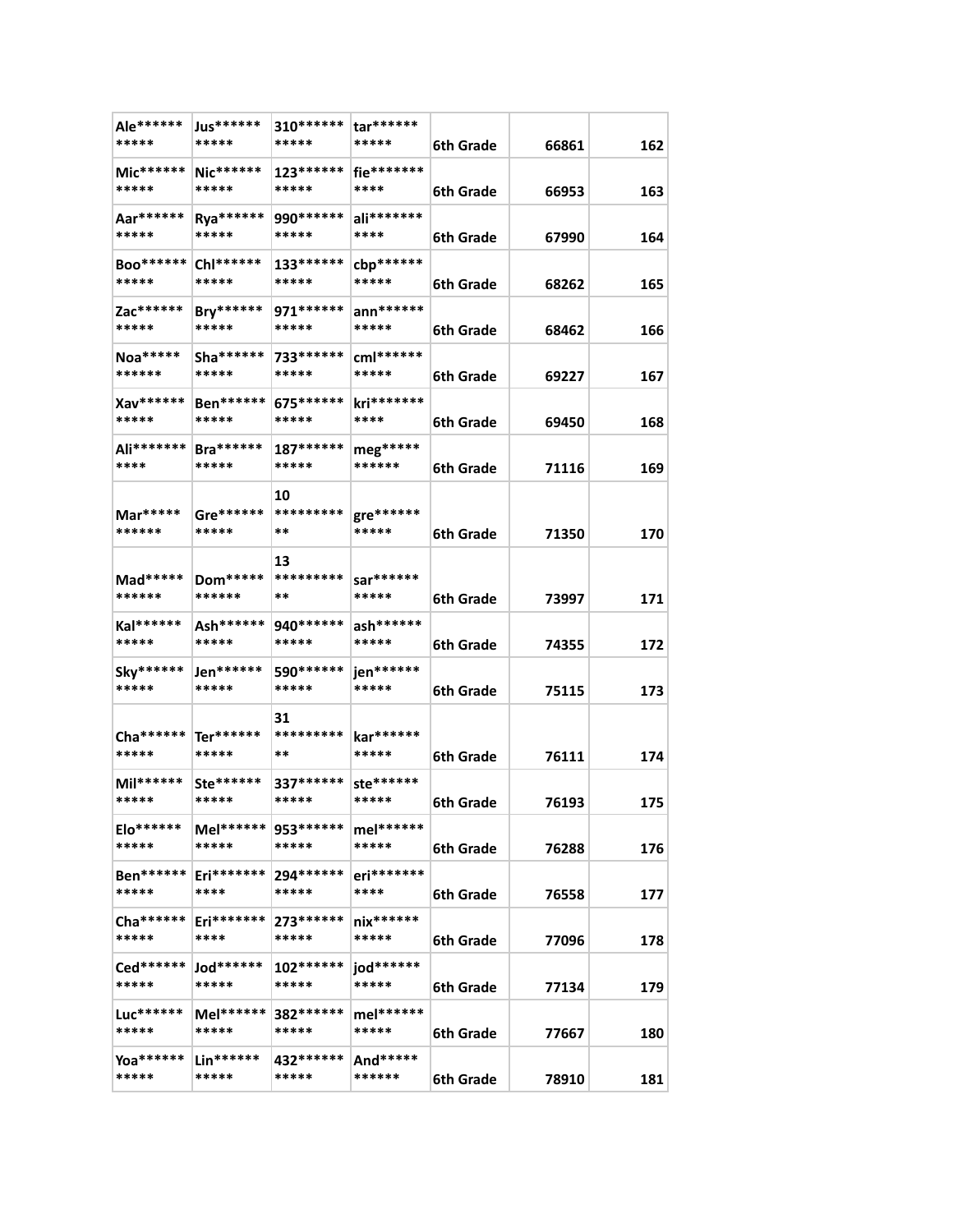| Nik******<br>*****           | Dav******<br>*****        | 281 ******<br>*****     | <b>SUS******</b><br>*****    | 6th Grade        | 78932 | 182 |
|------------------------------|---------------------------|-------------------------|------------------------------|------------------|-------|-----|
| Win*****<br>******           | Amy*****<br>******        | 840 *******<br>*****    | the******<br>*****           | 6th Grade        | 79123 | 183 |
| Dez******<br>*****           | Lau******<br>*****        | 6<br>$C********$<br>*** | IIs*******<br>****           | 6th Grade        | 80014 | 184 |
| $Bro******$<br>*****         | <b>Bri*******</b><br>**** | 620 ******<br>*****     | bza******<br>*****           | 6th Grade        | 81662 | 185 |
| Ori******<br>*****           | Lon******<br>*****        | 507******<br>*****      | $\text{Ion}$ ******<br>***** | 6th Grade        | 81735 | 186 |
| Sum*****<br>******           | Hol******<br>*****        | 510 ******<br>*****     | hol******<br>*****           | 6th Grade        | 82154 | 187 |
| Sel******<br>*****           | Cla******<br>*****        | 921 *******<br>*****    | cla*******<br>****           | 6th Grade        | 82636 | 188 |
| $Isa****** $<br>****         | Ste******<br>*****        | 644******<br>*****      | sta******<br>*****           | 6th Grade        | 83636 | 189 |
| Luc******<br>*****           | Mel******<br>*****        | 320 ******<br>*****     | gar******<br>*****           | 6th Grade        | 83930 | 190 |
| Han****** Vir******<br>***** | *****                     | 261 ******<br>*****     | gin******<br>*****           | 6th Grade        | 84252 | 191 |
| Jon******<br>*****           | Ant******<br>*****        | $101******$<br>*****    | elk******<br>*****           | 6th Grade        | 84358 | 192 |
| Mic******<br>*****           | $Arm****$<br>******       | 451 ******<br>*****     | yri*******<br>****           | 6th Grade        | 84365 | 193 |
| Shu *******<br>*****         | Kha******<br>*****        | 540 ******<br>*****     | kha ******<br>*****          | 6th Grade        | 84824 | 194 |
| Mad*****<br>******           | <b>Bla******</b><br>***** | 713******<br>*****      | aeh******<br>*****           | 6th Grade        | 85312 | 195 |
| Eth******<br>*****           | Reb******<br>*****        | 621******<br>*****      | reb******<br>*****           | 6th Grade        | 85690 | 196 |
| Luk******<br>*****           | Mar*****<br>******        | 831 *******<br>*****    | and******<br>*****           | 6th Grade        | 86541 | 197 |
| $Mia*****$<br>*****          | Ang******<br>*****        | 942 ******<br>*****     | nm8*****<br>******           | 6th Grade        | 87307 | 198 |
| Ryl******<br>*****           | Lor******<br>*****        | 700******<br>*****      | rai*******<br>****           | 6th Grade        | 87365 | 199 |
| Cal******<br>*****           | Ang******<br>*****        | $101******$<br>*****    | car******<br>*****           | 6th Grade        | 87388 | 200 |
| Ben******<br>*****           | Che ******<br>*****       | 360******<br>*****      | che******<br>*****           | <b>6th Grade</b> | 88815 | 201 |
| Lil*******<br>****           | $Cry******$<br>*****      | 530******<br>*****      | $\frac{1}{2}$<br>*****       | 6th Grade        | 89727 | 202 |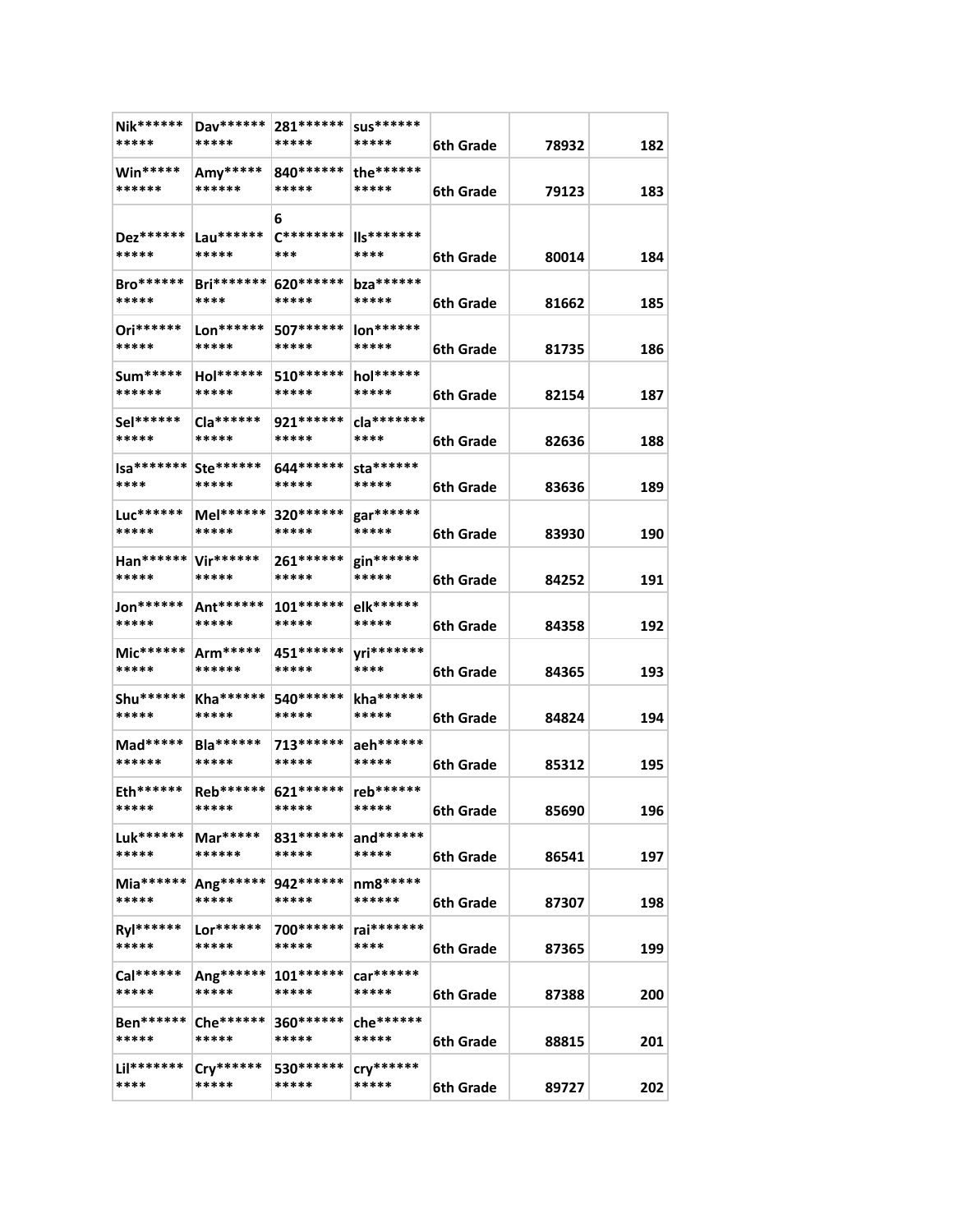| Des******<br>*****        | Dan******<br>*****           | 300 ******<br>*****   | dan******<br>*****            | 6th Grade        | 89745 | 203 |
|---------------------------|------------------------------|-----------------------|-------------------------------|------------------|-------|-----|
| Bro******<br>*****        | Lau******<br>*****           | 842 ******<br>*****   | mof*****<br>******            | 6th Grade        | 90576 | 204 |
| Cod******<br>*****        | $Tam****$<br>******          | 871 ******<br>*****   | $tam*****$<br>*****           | 6th Grade        | 90656 | 205 |
| Ale******<br>*****        | $Nic******$<br>*****         | 445******<br>*****    | nik******<br>*****            | 6th Grade        | 91500 | 206 |
| Eva******<br>*****        | Bon******<br>*****           | 650 *******<br>*****  | $amb*****$<br>******          | <b>6th Grade</b> | 91817 | 207 |
| Tyl******<br>*****        | $Sco******$<br>*****         | 26<br>*********<br>** | jus******<br>*****            | 6th Grade        | 92051 | 208 |
| Eli*******<br>****        | Ari******<br>*****           | 361 *******<br>*****  | $arb******$<br>*****          | 6th Grade        | 93026 | 209 |
| Das******<br>*****        | Ash******<br>*****           | 740 ******<br>*****   | yet******<br>*****            | 6th Grade        | 93789 | 210 |
| Rom*****<br>******        | Tam*****<br>******           | $105******$<br>*****  | tme*****<br>******            | 6th Grade        | 94106 | 211 |
| Bra******<br>*****        | $Sea******$<br>*****         | $111******$<br>*****  | lor*******<br>****            | 6th Grade        | 95481 | 212 |
| <b>Fin******</b><br>***** | lan******<br>*****           | 670 *******<br>*****  | $mri******$<br>*****          | 6th Grade        | 95810 | 213 |
| Ary******<br>*****        | <b>Eli*******</b><br>****    | $107******$<br>*****  | eli*******<br>****            | 6th Grade        | 96071 | 214 |
| Aus******<br>*****        | Cla******<br>*****           | 921 ******<br>*****   | cla*******<br>****            | 6th Grade        | 96688 | 215 |
| $Isa******$<br>****       | Reg******<br>*****           | 513******<br>*****    | rba******<br>*****            | 6th Grade        | 96721 | 216 |
| Raf******<br>*****        | Chr******<br>*****           | 273******<br>*****    | drf******<br>*****            | 6th Grade        | 97198 | 217 |
| Luc******<br>*****        | Emi******<br>*****           | 550 ******<br>*****   | ema*****<br>******            | 6th Grade        | 97490 | 218 |
| Cai******<br>*****        | Pet******<br>*****           | 282******<br>*****    | rog******<br>*****            | 6th Grade        | 97863 | 219 |
| <b>Bra******</b><br>***** | Pat******<br>*****           | 104 ******<br>*****   | pat******<br>*****            | 6th Grade        | 97903 | 220 |
| Ari******<br>*****        | $_{\rm La^{******}}$<br>**** | $150******$<br>*****  | $\frac{dim*****}{*}$<br>***** | 6th Grade        | 98962 | 221 |
| Dix******<br>*****        | Kal******<br>*****           | 772******<br>*****    | kal******<br>*****            | 6th Grade        | 99382 | 222 |
| Sam*****<br>******        | And*****<br>******           | 615******<br>*****    | $and******$<br>*****          | 6th Grade        | 99434 | 223 |
|                           |                              |                       |                               |                  |       |     |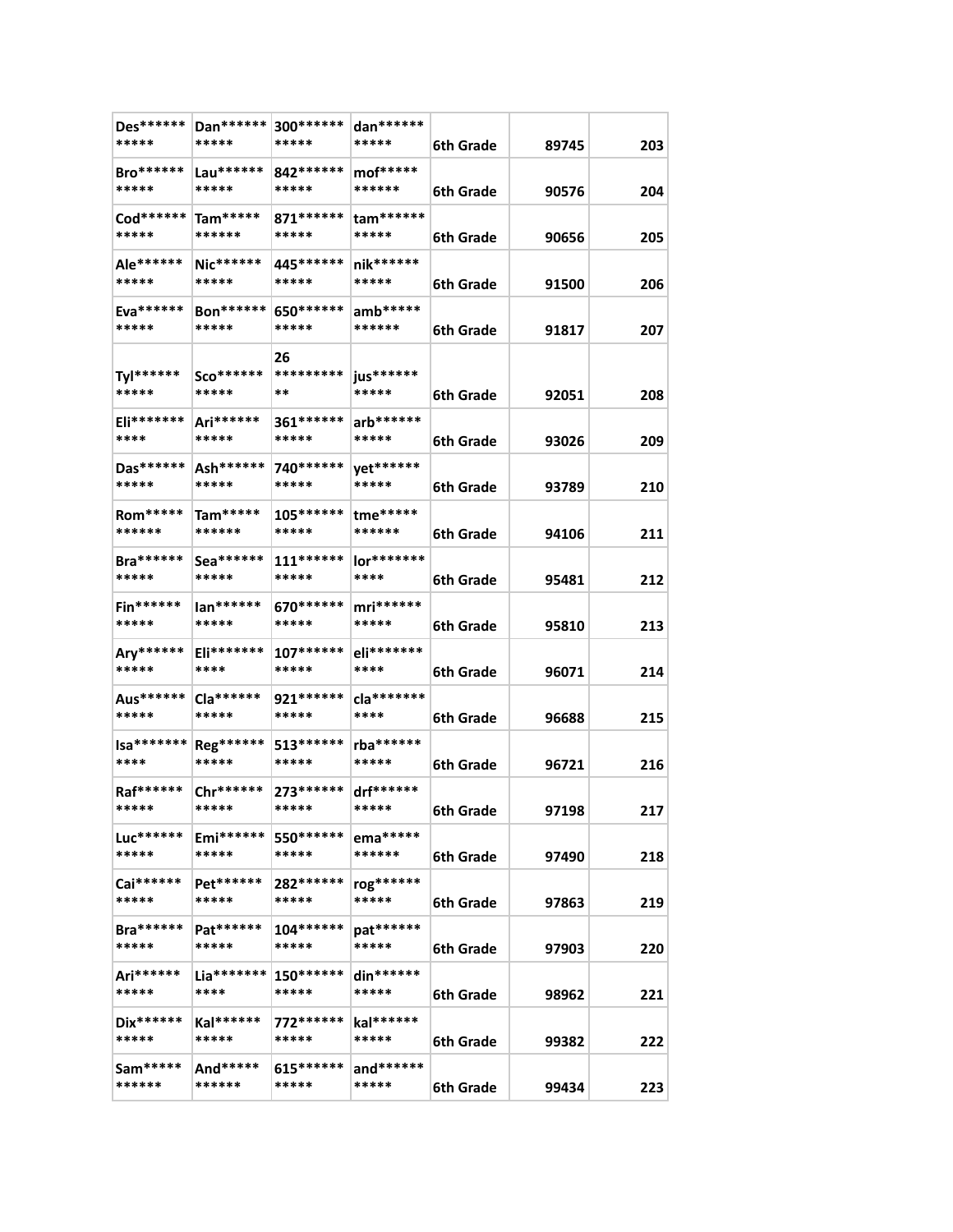| Kel******<br>*****        | Amb*****<br>******               | 692******<br>*****    | bri*******<br>****  | 6th Grade | 99608 | 224 |
|---------------------------|----------------------------------|-----------------------|---------------------|-----------|-------|-----|
| Der******<br>*****        | Rob******<br>*****               | 709******<br>*****    | Mis******<br>*****  | 6th Grade | 99834 | 225 |
| $Nin*****$<br>*****       | $\mathsf{Cas}^{******}$<br>***** | 676******<br>*****    | inf*******<br>****  | 7th Grade | 9148  | 1   |
| Noa*****<br>******        | Lya******<br>*****               | 953******<br>*****    | lya******<br>*****  | 7th Grade | 14438 | 2   |
| $Lea******$<br>*****      | Pau******<br>*****               | 462 ******<br>*****   | pau******<br>*****  | 7th Grade | 15287 | 3   |
| Ken******<br>*****        | $Sha*****$<br>*****              | 721******<br>*****    | $Sha*****$<br>***** | 7th Grade | 23099 | 4   |
| Kan******<br>*****        | $Sha*****$<br>*****              | 721 ******<br>*****   | Sha******<br>*****  | 7th Grade | 51619 | 5   |
| Eth******<br>*****        | Jas******<br>*****               | $102******$<br>*****  | 84j******<br>*****  | 7th Grade | 70300 | 6   |
| Oli******<br>*****        | Ali*******<br>****               | 450 ******<br>*****   | hol******<br>*****  | 7th Grade | 3975  | 7   |
| Lil*******<br>****        | Gre******<br>*****               | 10<br>*********<br>** | gre******<br>*****  | 7th Grade | 4547  | 8   |
| Zoo******<br>*****        | Amb*****<br>******               | 340 *******<br>*****  | ale******<br>*****  | 7th Grade | 5607  | 9   |
| Dev******  <br>*****      | *****                            | 47<br>**              | $kim*****$<br>***** | 7th Grade | 6286  | 10  |
| Asp******<br>*****        | Noe*****<br>******               | 710 ******<br>*****   | noe******<br>*****  | 7th Grade | 8959  | 11  |
| Ale******<br>*****        | <b>Wen*****</b><br>******        | 211******<br>*****    | Wen*****<br>******  | 7th Grade | 9025  | 12  |
| <b>Kar******</b><br>***** | Joh******<br>*****               | 891 ******<br>*****   | deb******<br>*****  | 7th Grade | 9164  | 13  |
| Tod******<br>*****        | <b>Kim******</b><br>*****        | $107******$<br>*****  | kim******<br>*****  | 7th Grade | 9428  | 14  |
| Ali*******<br>****        | $JA******$<br>*****              | 506******<br>*****    | jza*******<br>****  | 7th Grade | 11819 | 15  |
| Ann*****<br>******        | Cha ******<br>*****              | 626******<br>*****    | cha ******<br>***** | 7th Grade | 12560 | 16  |
| Mys*****<br>******        | $Lor******$<br>*****             | 122******<br>*****    | lor*******<br>****  | 7th Grade | 13425 | 17  |
| Mir******<br>*****        | $Mat****$<br>******              | 631 ******<br>*****   | $mat*****$<br>***** | 7th Grade | 14859 | 18  |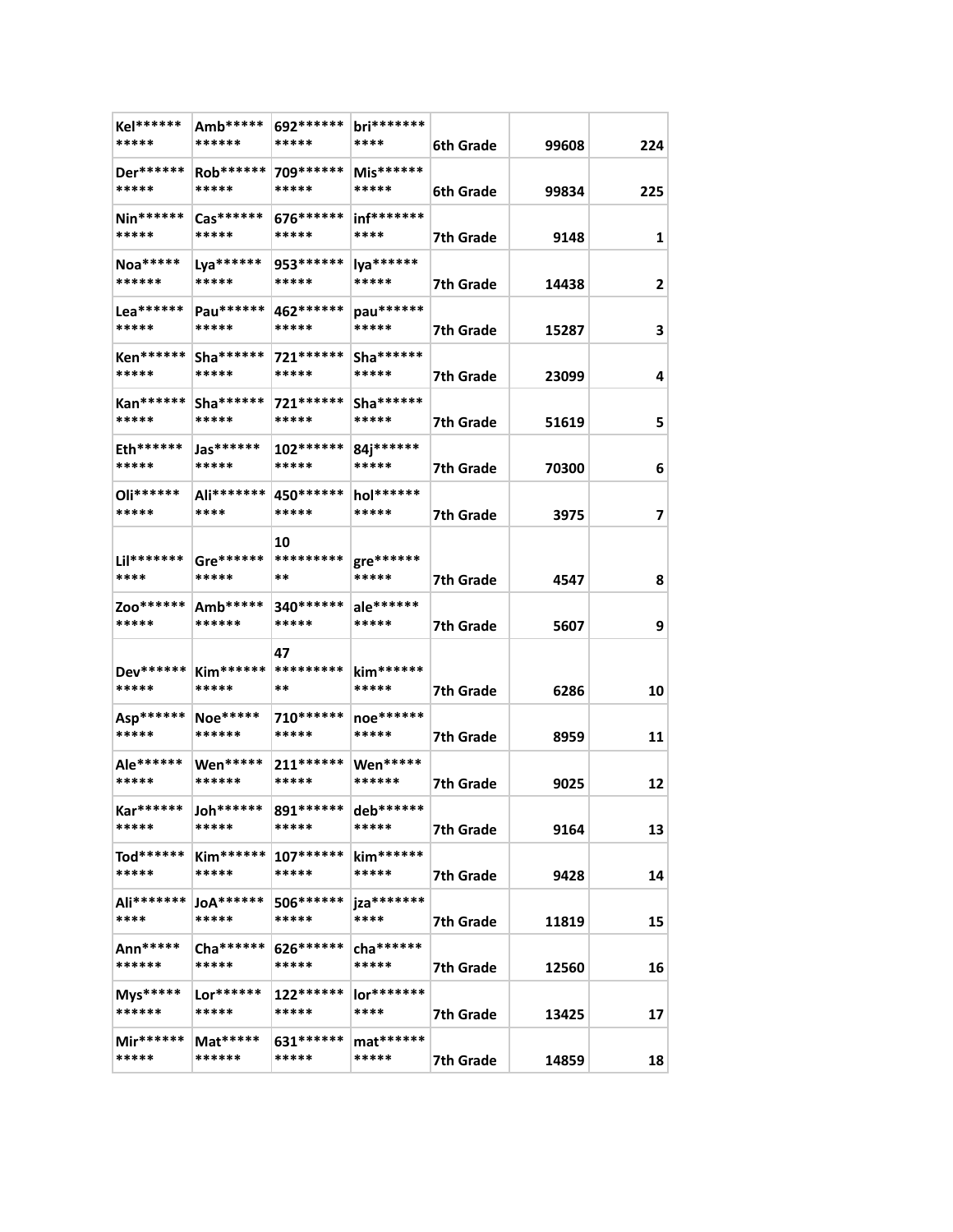| Amb*****<br>******          | Aly******<br>*****              | 900 *******<br>*****      | abu******<br>*****           | 7th Grade              | 16502          | 19       |
|-----------------------------|---------------------------------|---------------------------|------------------------------|------------------------|----------------|----------|
| Sas******<br>*****          | Aud*****<br>******              | $170******$<br>*****      | aud******<br>*****           | 7th Grade              | 17095          | 20       |
| Aly******<br>*****          | Leo******<br>*****              | 481 ******<br>*****       | Ada******<br>*****           | 7th Grade              | 17483          | 21       |
| Pet******<br>*****          | Isa*******<br>****              | $mov****$<br>******       | ifs*******<br>****           | 7th Grade              | 20951          | 22       |
| Dra *******<br>*****        | Tho******<br>*****              | 310 ******<br>*****       | ncl******<br>*****           | 7th Grade              | 25055          | 23       |
| Els*******<br>****          | $Jam*****$<br>*****             | 850 ******<br>*****       | $JJC******$<br>*****         | 7th Grade              | 26218          | 24       |
| Eze******<br>*****          | Des******<br>*****              | 280 ******<br>*****       | des******<br>*****           | 7th Grade              | 29086          | 25       |
| Lil*******<br>****          | Han******<br>*****              | 952 ******<br>*****       | goo*******<br>*****          | 7th Grade              | 30226          | 26       |
| <b>Kie******</b><br>*****   | Amy*****<br>******              | 244 ******<br>*****       | $any****$<br>******          | 7th Grade              | 31273          | 27       |
| Jos******<br>*****          | Mai******<br>*****              | $107******$<br>*****      | $Mmi*****$<br>******         | 7th Grade              | 33464          | 28       |
| Aug******<br>*****          | Eri*******<br>****              | 233******<br>*****        | eri*******<br>****           | 7th Grade              | 38293          | 29       |
| Ben******<br>*****          | <b>Kee******</b><br>*****       | 762 ******<br>*****       | Kel******<br>*****           | 7th Grade              | 39629          | 30       |
| Nic******<br>*****          | Jen******<br>*****              | 783 *******<br>*****      | jba******<br>*****           | 7th Grade              | 40156          | 31       |
| Rom*****<br>******          | Jam******<br>*****              | $321******$<br>*****      | akv******<br>*****           | 7th Grade              | 43513          | 32       |
| Cat******<br>*****          | Dav******<br>*****              | 862 ******<br>*****       | doc******<br>*****           | 7th Grade              | 45377          | 33       |
| Jea******<br>*****          | Mal****** 809******<br>*****    | *****                     | mal******<br>*****           | 7th Grade              | 46258          | 34       |
| Yes******<br>*****          | Pat******<br>*****              | $211******$<br>*****      | $mcd*****$<br>******         | 7th Grade              | 48025          | 35       |
| Dyl******<br>*****          | $Ema*****$<br>******            | 120******<br>*****        | $man****$<br>******          | 7th Grade              | 51787          | 36       |
| $Jon******$<br>*****        | $Lar******$<br>*****            | 547******<br>*****        | sha******<br>*****           | 7th Grade              | 52152          | 37       |
| $Lil******$                 | $jas*****$                      | 9<br><b>V********</b>     | cma*****                     |                        |                |          |
| ****<br>$Nol*****$<br>***** | *****<br>$Oli^{*****}$<br>***** | ***<br>400******<br>***** | ******<br>jon******<br>***** | 7th Grade<br>7th Grade | 54979<br>59835 | 38<br>39 |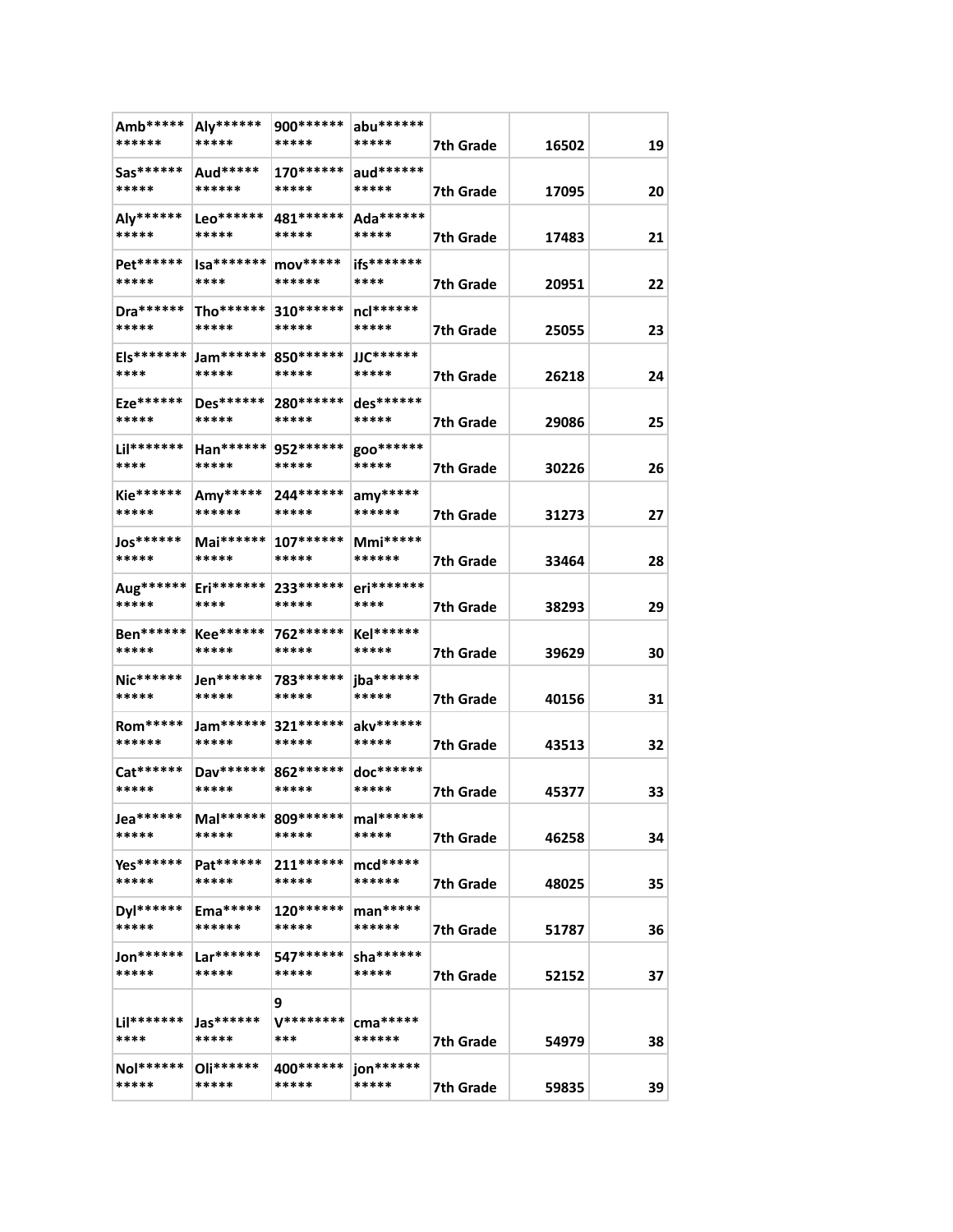| $lan******$<br>*****      | Ali*******  <br>****                              | 502******<br>*****                            | ali*******<br>****   | 7th Grade        | 60935 | 40 |
|---------------------------|---------------------------------------------------|-----------------------------------------------|----------------------|------------------|-------|----|
| Ave******<br>*****        | Mel******<br>*****                                | 382 ******<br>*****                           | mel******<br>*****   | 7th Grade        | 61200 | 41 |
| $cor******$<br>*****      | Han******<br>*****                                | 356******<br>*****                            | clo******<br>*****   | 7th Grade        | 61355 | 42 |
| $Pas******$<br>*****      | Pet******<br>*****                                | 792******<br>*****                            | $Lee******$<br>***** | 7th Grade        | 65660 | 43 |
| Jac******<br>*****        | Kat******<br>*****                                | 442******<br>*****                            | lka******<br>*****   | 7th Grade        | 65913 | 44 |
| Emm*****<br>******        | Jes******<br>*****                                | 703 *******<br>*****                          | jes*******<br>****   | 7th Grade        | 67434 | 45 |
| Add*****<br>******        | And*****<br>******                                | P.<br>*********<br>**                         | and******<br>*****   | 7th Grade        | 67820 | 46 |
| <b>Vin******</b><br>***** | Min******<br>*****                                | 531******<br>*****                            | mli******<br>*****   | 7th Grade        | 76134 | 47 |
| Jac******<br>*****        | Nei******<br>*****                                | $183******$<br>*****                          | fin*******<br>****   | 7th Grade        | 78186 | 48 |
| Ama*****<br>******        | *****                                             | Mel****** 893******<br>*****                  | mel******<br>*****   | 7th Grade        | 81202 | 49 |
| Isa*******<br>****        | Ash******<br>*****                                | 400 *******<br>*****                          | $isa*******$<br>**** | 7th Grade        | 83004 | 50 |
| Eth******<br>*****        | Kae******<br>*****                                | $122******$<br>*****                          | Rog******<br>*****   | 7th Grade        | 84605 | 51 |
| Eli*******<br>****        | Suz******<br>*****                                | 390******<br>*****                            | tah******<br>*****   | 7th Grade        | 85872 | 52 |
| Jon******<br>*****        | *****                                             | 7<br>Jam******   A********   jen******<br>*** | *****                | 7th Grade        | 87921 | 53 |
| ****                      | Lil******* Adr****** 460****** adr******<br>***** | *****                                         | *****                | <b>7th Grade</b> | 88684 | 54 |
| Cor******<br>*****        | Dal******<br>*****                                | 133******<br>*****                            | mar******<br>*****   | 7th Grade        | 89845 | 55 |
| Log******<br>*****        | Set******<br>*****                                | 950 ******<br>*****                           | sam*****<br>******   | 7th Grade        | 92314 | 56 |
| Noa*****<br>******        | Mar*****<br>******                                | 141******<br>*****                            | mar******<br>*****   | 7th Grade        | 92771 | 57 |
| Dev******<br>*****        | Dan******<br>*****                                | $106******$<br>*****                          | dan******<br>*****   | 7th Grade        | 96705 | 58 |
| Hal******<br>*****        | Ant******<br>*****                                | 451 ******<br>*****                           | $da*******$<br>****  | 7th Grade        | 97068 | 59 |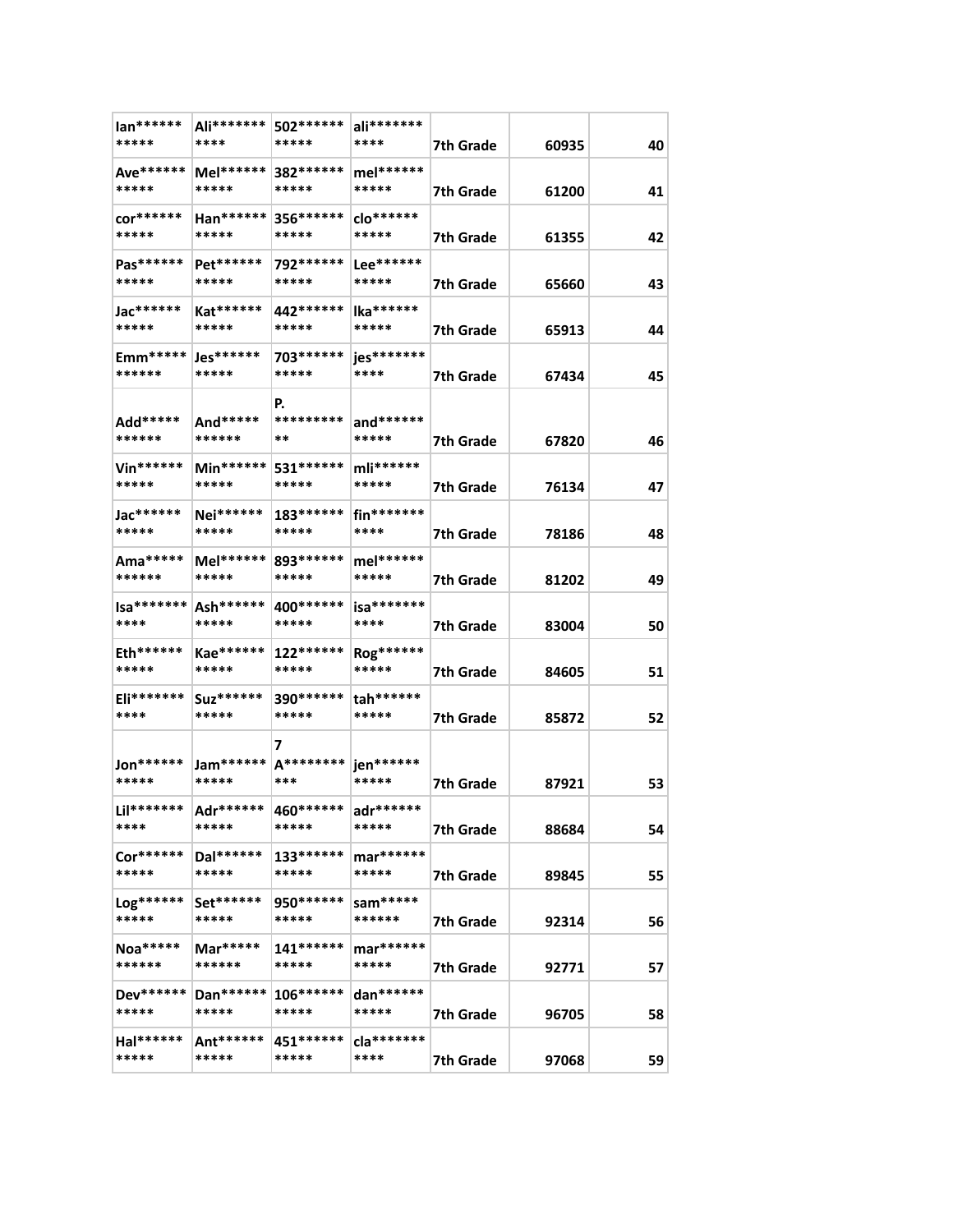| Dar******           | She******             | 202 *******           | she******             |                  |       |              |
|---------------------|-----------------------|-----------------------|-----------------------|------------------|-------|--------------|
| *****               | *****                 | *****                 | *****                 | 7th Grade        | 97246 | 60           |
| Est******<br>*****  | Dal******<br>*****    | $133******$<br>*****  | mar******<br>*****    | 7th Grade        | 98855 | 61           |
| Cha ******<br>***** | $Car******$<br>*****  | 109 ******<br>*****   | car******<br>*****    | 8th Grade        | 7585  | $\mathbf{1}$ |
| Joe*******<br>***** | Mis******<br>*****    | 260******<br>*****    | Mis******<br>*****    | 8th Grade        | 12969 | 2            |
| Gra******<br>*****  | Sav******<br>*****    | $111******$<br>*****  | sav******<br>*****    | 8th Grade        | 31798 | 3            |
| Ros******<br>*****  | Kri*******<br>****    | 870 ******<br>*****   | $kmb*****$<br>******  | 8th Grade        | 59721 | 4            |
| Sie******<br>*****  | $Kri*******$<br>****  | 870******<br>*****    | kmb*****<br>******    | 8th Grade        | 71960 | 5            |
| Oli******<br>*****  | Sar******<br>*****    | $150******$<br>*****  | sar******<br>*****    | 8th Grade        | 422   | 6            |
| Sea******<br>*****  | Mar*****<br>******    | 831 *******<br>*****  | and******<br>*****    | 8th Grade        | 1039  | 7            |
| Tav******<br>*****  | Jen******<br>*****    | 630 *******<br>*****  | jmu******<br>*****    | 8th Grade        | 4260  | 8            |
| Car******<br>*****  | Suz *******<br>*****  | 503*******<br>*****   | $sum$ *****<br>****** | 8th Grade        | 5880  | 9            |
| Ann*****<br>******  | Sha *******<br>*****  | 500 *******<br>*****  | $SCO******$<br>*****  | 8th Grade        | 7791  | 10           |
| Rhi******<br>*****  | Roc******<br>*****    | 550 ******<br>*****   | roc******<br>*****    | 8th Grade        | 8636  | 11           |
| Del******<br>*****  | Jen******<br>*****    | 880******<br>*****    | jen******<br>*****    | 8th Grade        | 8874  | 12           |
| And*****<br>******  | Car******<br>*****    | 212******<br>*****    | cmo*****<br>******    | 8th Grade        | 11770 | 13           |
| Lar******<br>*****  | Jo<br>*********<br>** | $141******$<br>*****  | jmj******<br>*****    | 8th Grade        | 11980 | 14           |
| Log******<br>*****  | Dev******<br>*****    | 183******<br>*****    | nde******<br>*****    | 8th Grade        | 12548 | 15           |
| Abr******<br>*****  | $Tam****$<br>******   | 514 ******<br>*****   | $tam******$<br>*****  | <b>8th Grade</b> | 13276 | 16           |
| Aly******<br>*****  | Nar******<br>*****    | 34<br>*********<br>** | nar******<br>*****    | 8th Grade        | 13807 | 17           |
| Ale******<br>*****  | $Bri*******$<br>****  | 223******<br>*****    | bri*******<br>****    | 8th Grade        | 15270 | 18           |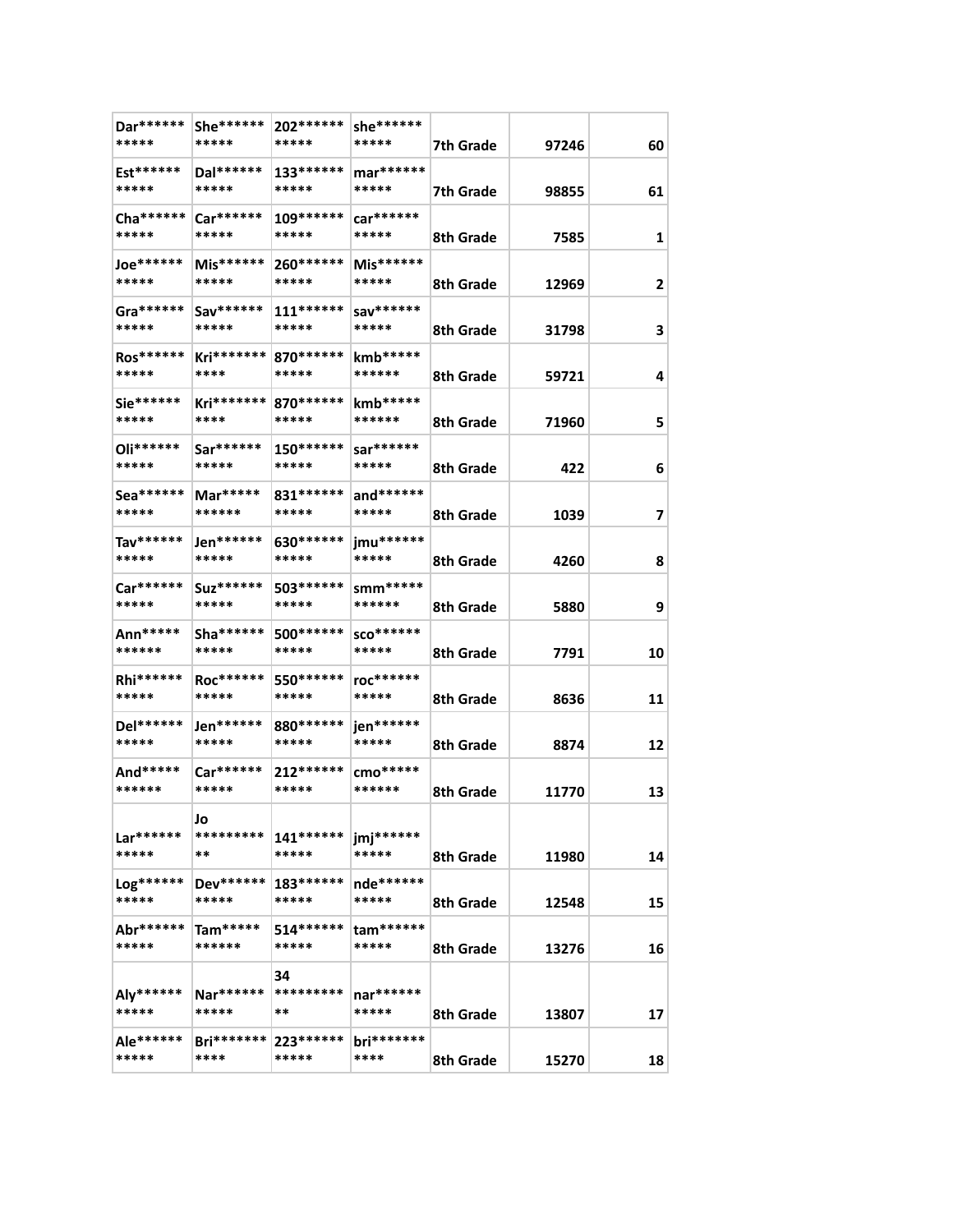| Jax******<br>*****        | MJ<br>*********<br>**         | 121 ******<br>*****   | $mjb******$<br>***** | 8th Grade | 24520 | 19 |
|---------------------------|-------------------------------|-----------------------|----------------------|-----------|-------|----|
| All*******<br>****        | $Kel******$<br>*****          | 800 *******<br>*****  | kel******<br>*****   | 8th Grade | 31566 | 20 |
| Dra *******<br>*****      | Jas******<br>*****            | 380******<br>*****    | jas*******<br>****   | 8th Grade | 31692 | 21 |
| Lan******<br>*****        | Jea******<br>*****            | 29<br>*********<br>** | jea******<br>*****   | 8th Grade | 38136 | 22 |
| Ash******<br>*****        | Chr******<br>*****            | 300 ******<br>*****   | $chr*****$<br>*****  | 8th Grade | 38546 | 23 |
| Amb*****<br>******        | Don*****<br>******            | 54<br>*********<br>** | don******<br>*****   | 8th Grade | 38566 | 24 |
| Luc******<br>*****        | Jes******<br>*****            | 807******<br>*****    | jsw******<br>*****   | 8th Grade | 38616 | 25 |
| Mia******<br>*****        | Nic******<br>*****            | $141******$<br>*****  | nic******<br>*****   | 8th Grade | 38832 | 26 |
| Wya*****<br>******        | Lis*******<br>****            | 613******<br>*****    | Imz******<br>*****   | 8th Grade | 40031 | 27 |
| Sof******<br>*****        | $Tan******$<br>*****          | 690******<br>*****    | $tan******$<br>***** | 8th Grade | 41566 | 28 |
| Jam******<br>*****        | Jam******<br>*****            | 850 *******<br>*****  | JJC******<br>*****   | 8th Grade | 43488 | 29 |
| <b>KAY******</b><br>***** | <b>BEL******</b><br>*****     | 573******<br>*****    | bbu******<br>*****   | 8th Grade | 45508 | 30 |
| Lil*******<br>****        | Eli*******<br>****            | 500 *******<br>*****  | bos******<br>*****   | 8th Grade | 47415 | 31 |
| Kai******<br>*****        | Dar******<br>*****            | 926 *******<br>*****  | the******<br>*****   | 8th Grade | 50167 | 32 |
| $Isa*******$<br>****      | Bla******<br>*****            | 713******<br>*****    | aeh******<br>*****   | 8th Grade | 55030 | 33 |
| Xav******<br>*****        | And*****<br>******            | 781 ******<br>*****   | fel*******<br>****   | 8th Grade | 55864 | 34 |
| Dav******<br>*****        | $\text{Sta}^{*****}$<br>***** | 848******<br>*****    | kun******<br>*****   | 8th Grade | 56993 | 35 |
| $Hun*****$<br>******      | Jen******<br>*****            | 105 ******<br>*****   | jos******<br>*****   | 8th Grade | 57968 | 36 |
| Dom*****<br>******        | Reg******<br>*****            | 513******<br>*****    | rba******<br>*****   | 8th Grade | 61931 | 37 |
| <b>Ell*******</b><br>**** | $Dan******$<br>*****          | $137******$<br>*****  | rcl*******<br>****   | 8th Grade | 66739 | 38 |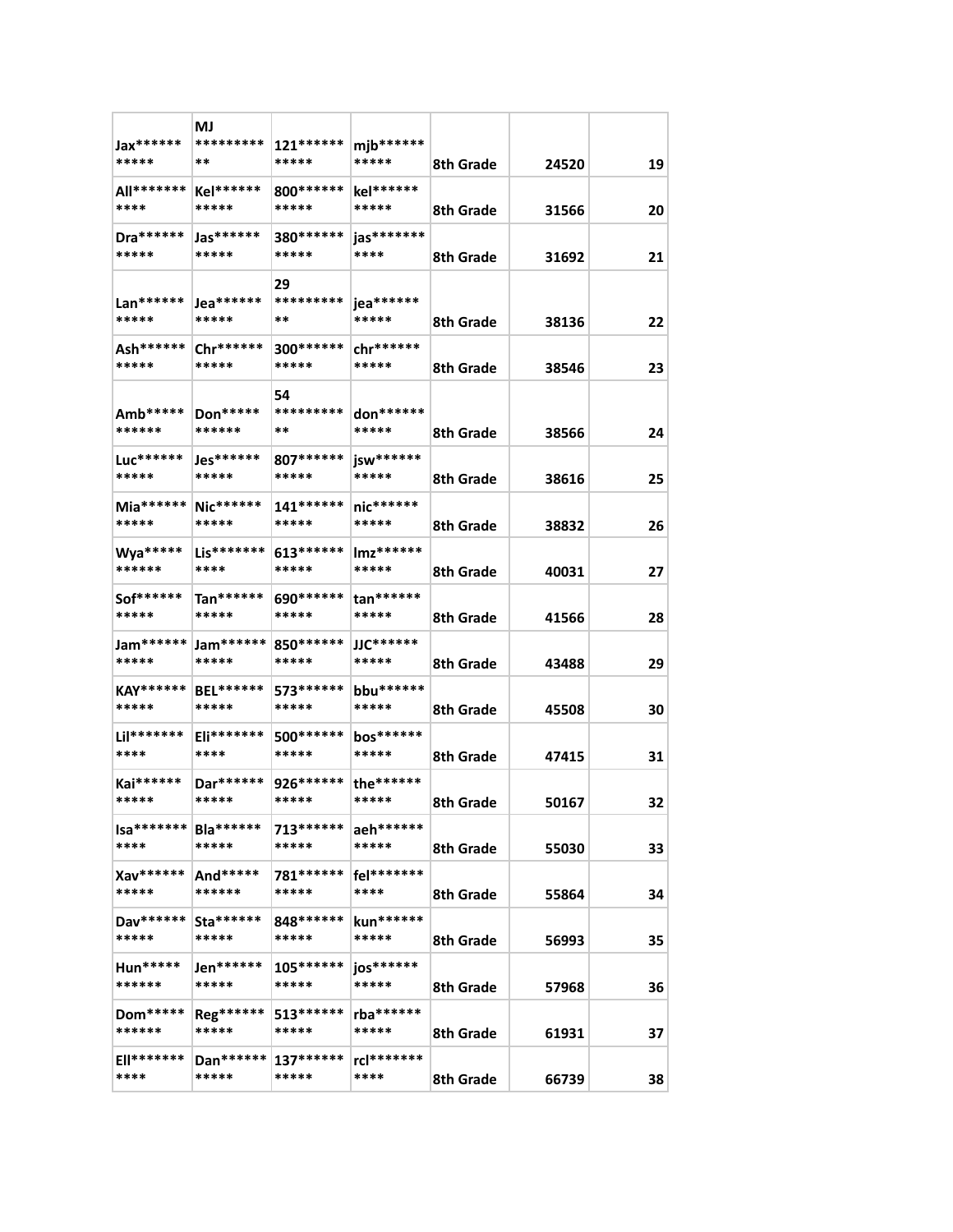| Jav******<br>*****        | Bud******<br>*****      | 952 ******<br>*****           | cbb******<br>***** | 8th Grade | 67129 | 39 |
|---------------------------|-------------------------|-------------------------------|--------------------|-----------|-------|----|
| Sau******                 | Yol******               | 500*******                    | rey******          |           |       |    |
| *****                     | *****                   | *****                         | *****              | 8th Grade | 69009 | 40 |
| Eli*******                | Ang******               | $101******$                   | $car******$        |           |       |    |
| ****                      | *****                   | *****                         | *****              | 8th Grade | 71130 | 41 |
| kee******<br>*****        | kit*******<br>****      | 510******<br>*****            | kit*******<br>**** | 8th Grade | 71916 | 42 |
|                           |                         | 7                             |                    |           |       |    |
| Jai*******                | Jam******               | A********                     | jen******          |           |       |    |
| ****                      | *****                   | ***                           | *****              | 8th Grade | 71924 | 43 |
|                           | Had******   Dia******   | 260******                     | dig******          |           |       |    |
| *****                     | *****                   | *****                         | *****              | 8th Grade | 74360 | 44 |
| Cay******                 | <b>Bra******</b>        | 248******                     | ash******          |           |       |    |
| *****                     | *****                   | *****                         | *****              | 8th Grade | 75594 | 45 |
| Ori******<br>*****        | Kri*******<br>****      | $160******$<br>*****          | kng******<br>***** | 8th Grade | 76948 |    |
|                           |                         |                               |                    |           |       | 46 |
| Oli******<br>*****        | Jua*******<br>*****     | 851 *******<br>*****          | jcd******<br>***** | 8th Grade | 78236 | 47 |
|                           |                         | 11                            |                    |           |       |    |
| Vio******                 | Rac******               | *********                     | rac******          |           |       |    |
| *****                     | *****                   | **                            | *****              | 8th Grade | 81414 | 48 |
| Jul*******                | <b>Bar******</b>        | 552 ******                    | Bar******          |           |       |    |
| ****                      | *****                   | *****                         | *****              | 8th Grade | 81915 | 49 |
| Zar******                 | Leo******               | 481******                     | Ada******          |           |       |    |
| *****                     | *****                   | *****                         | *****              | 8th Grade | 82760 | 50 |
| Zan******<br>*****        | Hea******<br>*****      | 850******<br>*****            | fea******<br>***** |           |       |    |
|                           |                         |                               |                    | 8th Grade | 82771 | 51 |
| $Max***$<br>******        | Tri*******<br>****      | 704****** lig*******<br>***** | ****               | 8th Grade | 83722 | 52 |
| Jor******                 | Nik******               | 182****** nik******           |                    |           |       |    |
| *****                     | *****                   | *****                         | *****              | 8th Grade | 84995 | 53 |
| Ade******   Mar*****      |                         | 133******                     | mar******          |           |       |    |
| *****                     | ******                  | *****                         | *****              | 8th Grade | 85660 | 54 |
|                           |                         | 16                            |                    |           |       |    |
| Kal******                 | Ali*******              | *********                     | ndn******          |           |       |    |
| *****                     | ****                    | **                            | *****              | 8th Grade | 89102 | 55 |
| <b>Bre******</b><br>***** | ${M}$ eg*****<br>****** | 961******<br>*****            | $mmi***$<br>****** |           |       |    |
|                           |                         |                               |                    | 8th Grade | 91362 | 56 |
| $Sha******$<br>*****      | $Car******$<br>*****    | $132******$<br>*****          | car******<br>***** | 8th Grade | 92169 | 57 |
|                           |                         | 14                            |                    |           |       |    |
| Amb*****                  | Don $***$               | *********                     | $amb*****$         |           |       |    |
| ******                    | ******                  | **                            | ******             | 8th Grade | 93469 | 58 |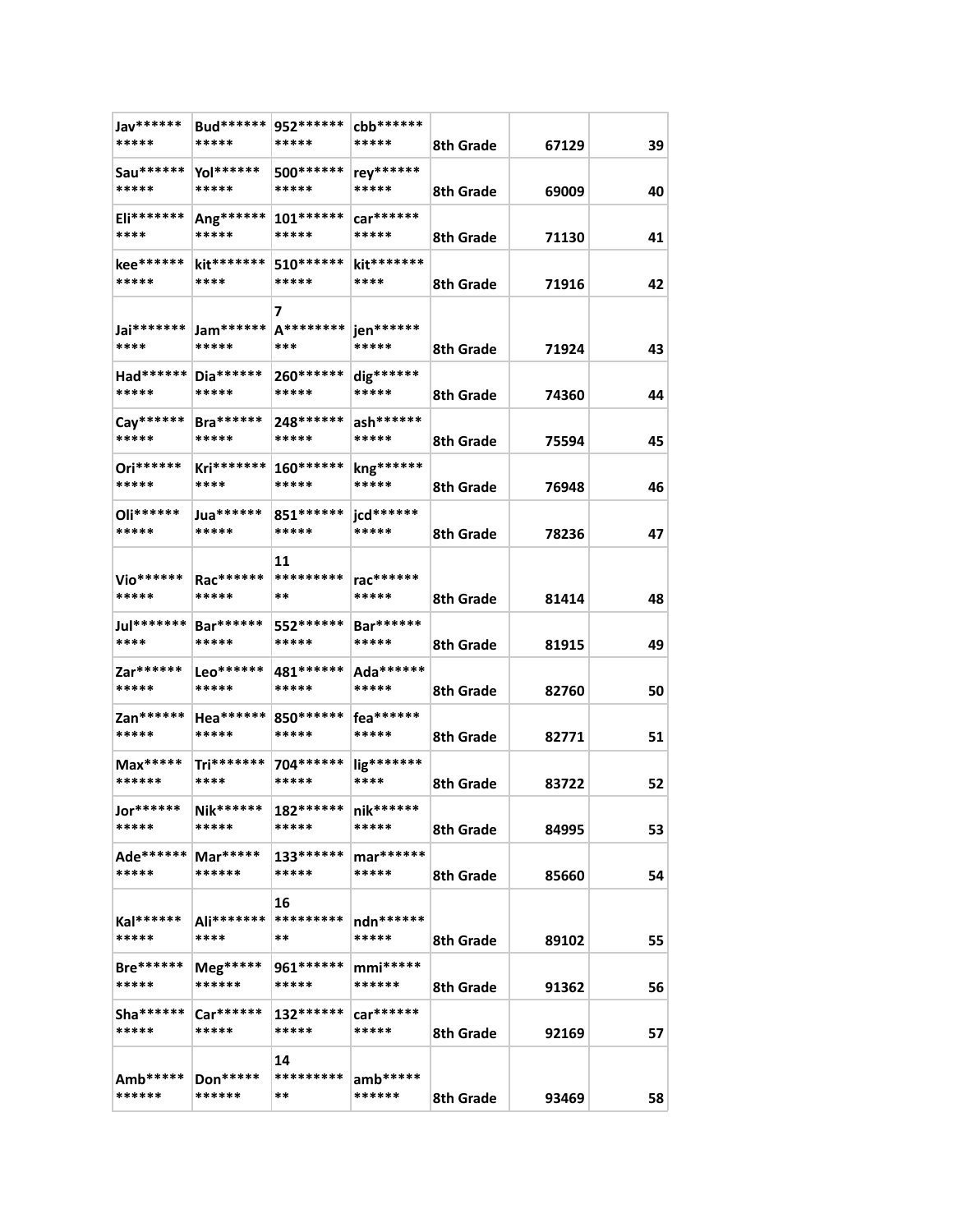| Rea******<br>*****          | Cou******<br>*****                       | $107******$<br>*****      | $c.e$ ******<br>*****       | 8th Grade              | 94370          | 59     |
|-----------------------------|------------------------------------------|---------------------------|-----------------------------|------------------------|----------------|--------|
| Ste******<br>*****          | Nor******<br>*****                       | $140******$<br>*****      | nor******<br>*****          | 8th Grade              | 96435          | 60     |
| Adi******<br>*****          | Ash******<br>*****                       | 404******<br>*****        | $aco******$<br>*****        | 8th Grade              | 96548          | 61     |
| Ada******  <br>*****        | $Kim*****$<br>*****                      | $107******$<br>*****      | kim******<br>*****          | 8th Grade              | 97944          | 62     |
| Mat*****<br>******          | Lot******<br>*****                       | $615******$<br>*****      | lot*******<br>****          | 8th Grade              | 98290          | 63     |
| Rus******                   | Jac******                                | 34<br>*********           | Pay******                   |                        |                |        |
| *****<br>Qui******<br>***** | *****<br>Ber******<br>*****              | **<br>271 ******<br>***** | *****<br>ber******<br>***** | 8th Grade              | 99143          | 64     |
| Pha******<br>*****          | Jil*******<br>****                       | 730 ******<br>*****       | jil*******<br>****          | 9th Grade<br>9th Grade | 10739<br>37525 | 1<br>2 |
| Nol******<br>*****          | Rya******<br>*****                       | 970 *******<br>*****      | rpo******<br>*****          | 9th Grade              | 62527          | 3      |
| <b>Bai******</b><br>*****   | Hei******<br>*****                       | $140******$<br>*****      | alb******<br>*****          | 9th Grade              | 92896          | 4      |
| Maj******<br>*****          | Suz *******<br>*****                     | 390 ******<br>*****       | tah******<br>*****          | 9th Grade              | 3063           | 5      |
| Hai******<br>*****          | $Cam****$<br>******                      | 960******<br>*****        | kim******<br>*****          | 9th Grade              | 5234           | 6      |
| Mar*****<br>******          | Ale******<br>*****                       | 770 *******<br>*****      | ale******<br>*****          | 9th Grade              | 5413           | 7      |
| Myl******<br>*****          | Jil*******<br>****                       | 921 ******<br>*****       | jpa******<br>*****          | 9th Grade              | 10816          | 8      |
| Rob******<br>*****          | Jam******* 963****** jsr*******<br>***** | *****                     | ****                        | 9th Grade              | 12711          | 9      |
| Aid******<br>*****          | $Mon*****$<br>******                     | 801 *******<br>*****      | mar******<br>*****          | 9th Grade              | 13458          | 10     |
| Rya******<br>*****          | $Kim*****$<br>*****                      | 790******<br>*****        | boo******<br>*****          | 9th Grade              | 13592          | 11     |
| Jaz******<br>*****          | Aar******<br>*****                       | 137******<br>*****        | ajo******<br>*****          | 9th Grade              | 14283          | 12     |
| Ale******<br>*****          | $Mic******$<br>*****                     | $810******$<br>*****      | mik******<br>*****          | 9th Grade              | 14541          | 13     |
| Val******<br>*****          | Kel******<br>*****                       | 951******<br>*****        | olm******<br>*****          | 9th Grade              | 15350          | 14     |
| Set******<br>*****          | $Bri*******$<br>****                     | $312******$<br>*****      | $bri******$<br>****         | 9th Grade              | 17521          | 15     |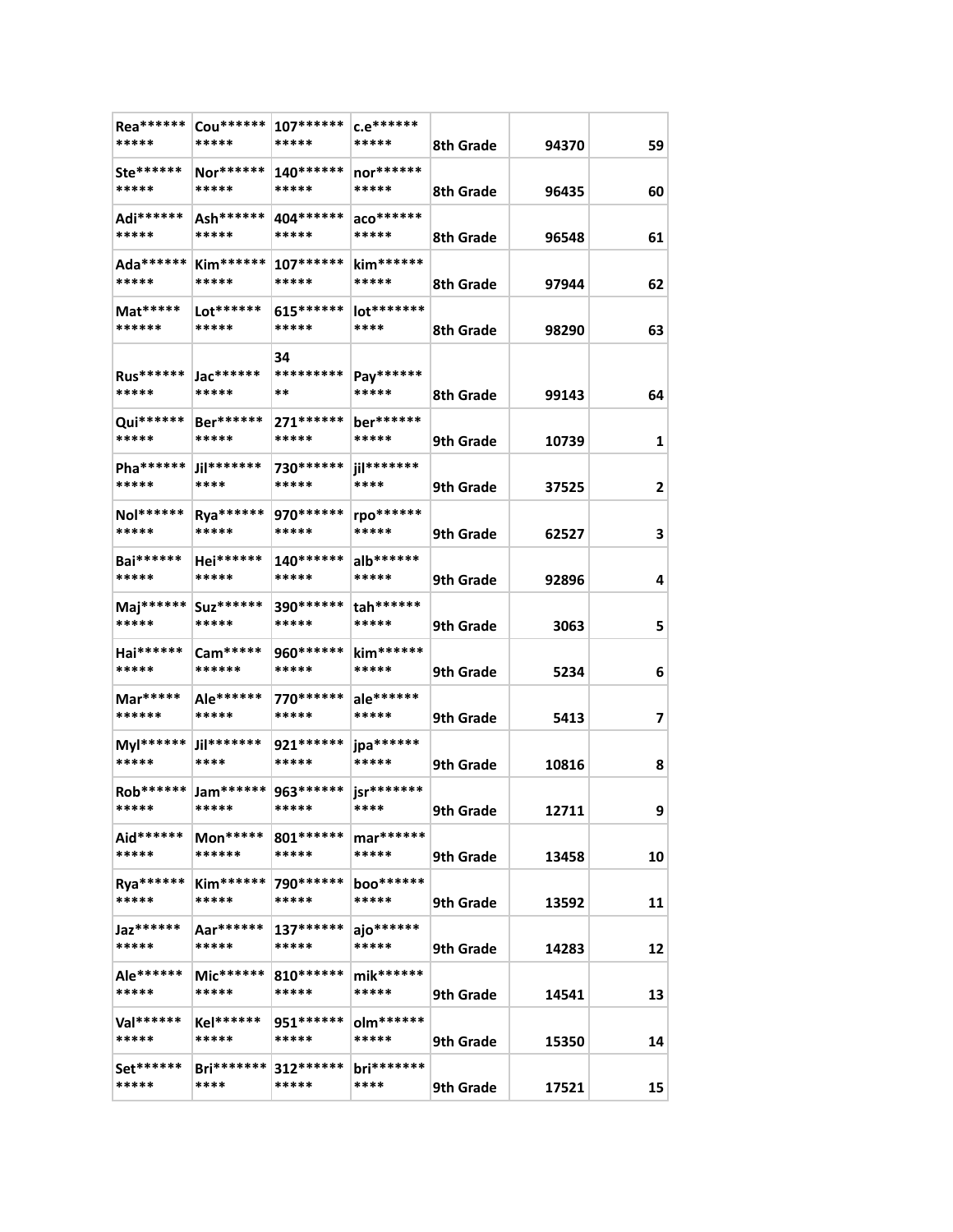| Niz******<br>*****        | Ceq******<br>*****            | 820 *******<br>*****         | ceq******<br>*****      | 9th Grade | 18331 | 16 |
|---------------------------|-------------------------------|------------------------------|-------------------------|-----------|-------|----|
|                           |                               |                              |                         |           |       |    |
| Emi******<br>*****        | Ver******<br>*****            | 964******<br>*****           | ver******<br>*****      | 9th Grade | 18661 | 17 |
| $Dom*****$<br>******      | $Sam****$<br>******           | 920******<br>*****           | s.g********<br>****     | 9th Grade | 18730 | 18 |
| Luc******<br>*****        | Jeb******<br>*****            | 356 ******<br>*****          | clo******<br>*****      | 9th Grade | 19707 | 19 |
| Jos******<br>*****        | Jen******<br>*****            | З<br><b>S********</b><br>*** | sca*******<br>*****     | 9th Grade | 19736 | 20 |
| Lin******<br>*****        | Mat*****<br>******            | 670 ******<br>*****          | mla******<br>*****      | 9th Grade | 23876 | 21 |
| Ray******<br>*****        | $Mic******$<br>*****          | $107******$<br>*****         | $c.e$ ******<br>*****   | 9th Grade | 24142 | 22 |
| Ame*****<br>******        | <b>Nik******</b><br>*****     | $160******$<br>*****         | nic******<br>*****      | 9th Grade | 24218 | 23 |
| Tob******<br>*****        | Kar******<br>*****            | $100******$<br>*****         | $mis******$<br>*****    | 9th Grade | 24443 | 24 |
| Luc******<br>*****        | <b>Ric******</b><br>*****     | 503*******<br>*****          | rik*******<br>****      | 9th Grade | 26134 | 25 |
| Der******<br>*****        | Gar******<br>*****            | 632 *******<br>*****         | gar******<br>*****      | 9th Grade | 27165 | 26 |
| <b>Bel******</b><br>***** | Des******<br>*****            | 280******<br>*****           | des******<br>*****      | 9th Grade | 27691 | 27 |
| $Isa****** $<br>****      | Gle******<br>*****            | 813******<br>*****           | dur******<br>*****      | 9th Grade | 28757 | 28 |
| Jud*******<br>*****       | $Lor******$<br>*****          | 122******<br>*****           | lor*******<br>****      | 9th Grade | 29335 | 29 |
| Nat******<br>*****        | Cha****** 626*******<br>***** | *****                        | cha *******<br>*****    | 9th Grade | 30387 | 30 |
| Hop*****<br>******        | Ale******<br>*****            | 721******<br>*****           | ale******<br>*****      | 9th Grade | 32414 | 31 |
| Jul*******<br>****        | Lil*******<br>****            | 291******<br>*****           | $    ^{******}$<br>**** | 9th Grade | 32546 | 32 |
| Nat******<br>*****        | $Mic******$<br>*****          | 451 ******<br>*****          | bda******<br>*****      | 9th Grade | 33178 | 33 |
| $Ga******$<br>*****       | Miq******<br>*****            | 641******<br>*****           | miq******<br>*****      | 9th Grade | 33557 | 34 |
| Col******<br>*****        | $Mor****$<br>******           | 392******<br>*****           | $mam***$<br>******      | 9th Grade | 34549 | 35 |
| $Mat****$<br>******       | Cyn******<br>*****            | 890******<br>*****           | cyn******<br>*****      | 9th Grade | 36116 | 36 |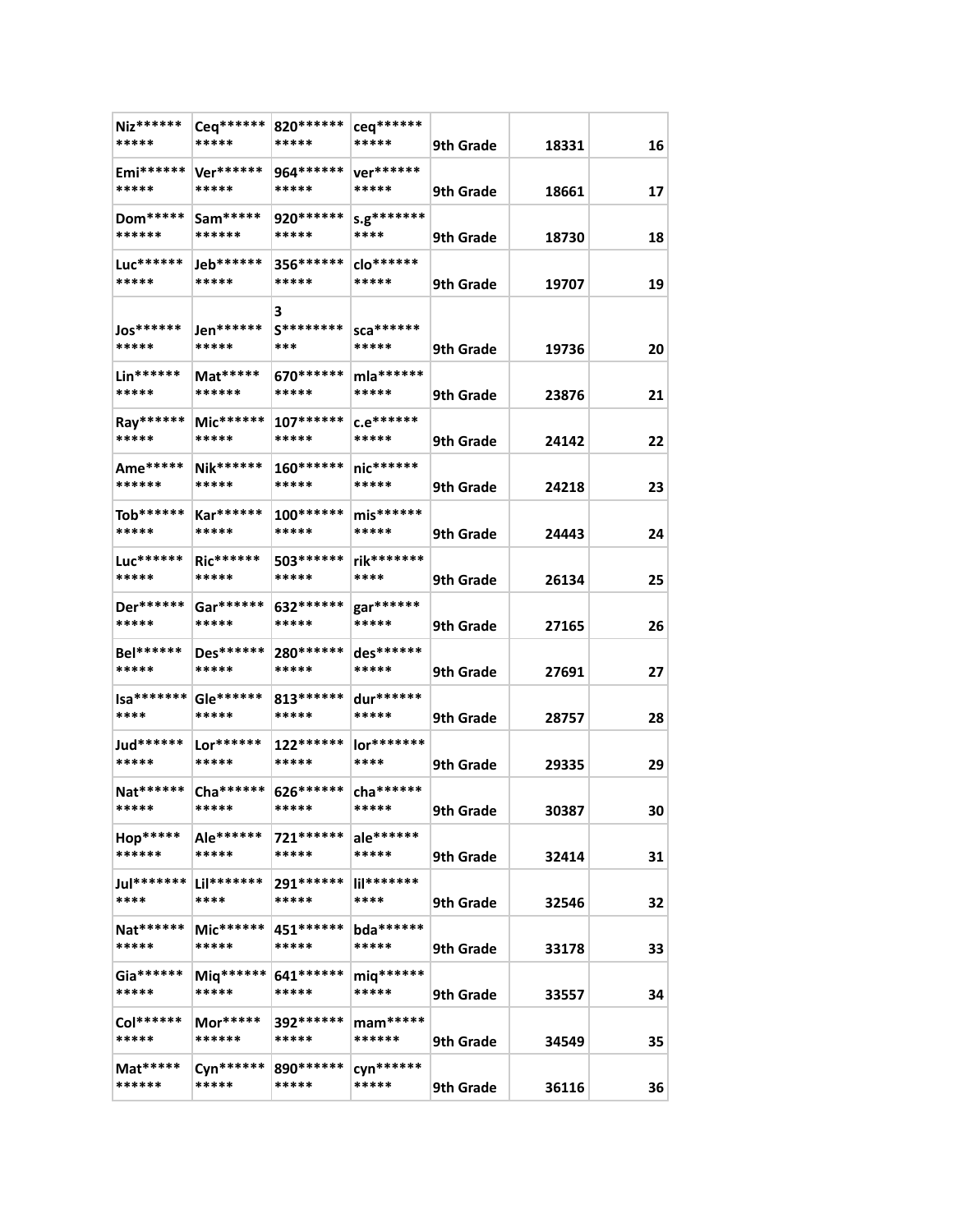| Ant******<br>*****   | 282 ******<br>*****  | lyn******<br>*****    | 9th Grade | 36444                                                                                                             | 37                                                                   |
|----------------------|----------------------|-----------------------|-----------|-------------------------------------------------------------------------------------------------------------------|----------------------------------------------------------------------|
| Kar******<br>*****   | 960******<br>*****   | drg******<br>*****    | 9th Grade | 37545                                                                                                             | 38                                                                   |
| Cha ******<br>*****  | 543 *******<br>***** | $n a******$<br>*****  | 9th Grade | 37555                                                                                                             | 39                                                                   |
| Joh******<br>*****   | 840 ******<br>*****  | the******<br>*****    | 9th Grade | 38148                                                                                                             | 40                                                                   |
| Bry******<br>*****   | 902 ******<br>*****  | bry******<br>*****    | 9th Grade | 38392                                                                                                             | 41                                                                   |
| Jes******<br>*****   | 940 *******<br>***** | jda******<br>*****    | 9th Grade | 39609                                                                                                             | 42                                                                   |
| Cas******<br>*****   | 803*******<br>*****  | sic*******<br>****    | 9th Grade | 44554                                                                                                             | 43                                                                   |
| Ann*****<br>******   | 595 *******<br>***** | $ann******$<br>*****  | 9th Grade | 45195                                                                                                             | 44                                                                   |
| Fel******<br>*****   | 190******<br>*****   | fel*******<br>****    | 9th Grade |                                                                                                                   | 45                                                                   |
| $ani*****$<br>*****  | 706******<br>*****   | $cfc********$<br>**** | 9th Grade | 48310                                                                                                             | 46                                                                   |
| Kat******<br>*****   | 660 *******<br>***** | cal*******<br>****    | 9th Grade | 48453                                                                                                             | 47                                                                   |
| $Jon******$<br>***** | 901 *******<br>***** | Jwi******<br>*****    |           |                                                                                                                   | 48                                                                   |
| Kir*******<br>****   | 543 ******<br>*****  | Kir*******<br>****    |           |                                                                                                                   | 49                                                                   |
| $Kal******$<br>***** | $151******$<br>***** | Kay******<br>*****    |           |                                                                                                                   | 50                                                                   |
| Kel******<br>*****   | 420 ******<br>*****  | kel******<br>*****    |           |                                                                                                                   | 51                                                                   |
| $Lis******$<br>****  | $123******$<br>***** | ims******<br>*****    |           |                                                                                                                   | 52                                                                   |
| $Sas******$<br>***** | $106******$<br>***** | har******<br>*****    |           |                                                                                                                   | 53                                                                   |
| The******<br>*****   | *****                | tms******<br>*****    |           |                                                                                                                   | 54                                                                   |
| $Mic******$<br>***** | Arv******<br>*****   | $im$ ******<br>*****  |           | 55665                                                                                                             | 55                                                                   |
| Jes******<br>*****   | $807******$<br>***** | $isw*****$<br>*****   |           | 56625                                                                                                             | 56                                                                   |
| Joe*******<br>*****  | 192******<br>*****   | car******<br>*****    | 9th Grade | 57961                                                                                                             | 57                                                                   |
|                      |                      |                       | 330****** | 9th Grade<br>9th Grade<br>9th Grade<br>9th Grade<br>9th Grade<br>9th Grade<br>9th Grade<br>9th Grade<br>9th Grade | 48035<br>48636<br>49511<br>49856<br>51709<br>52251<br>52400<br>54279 |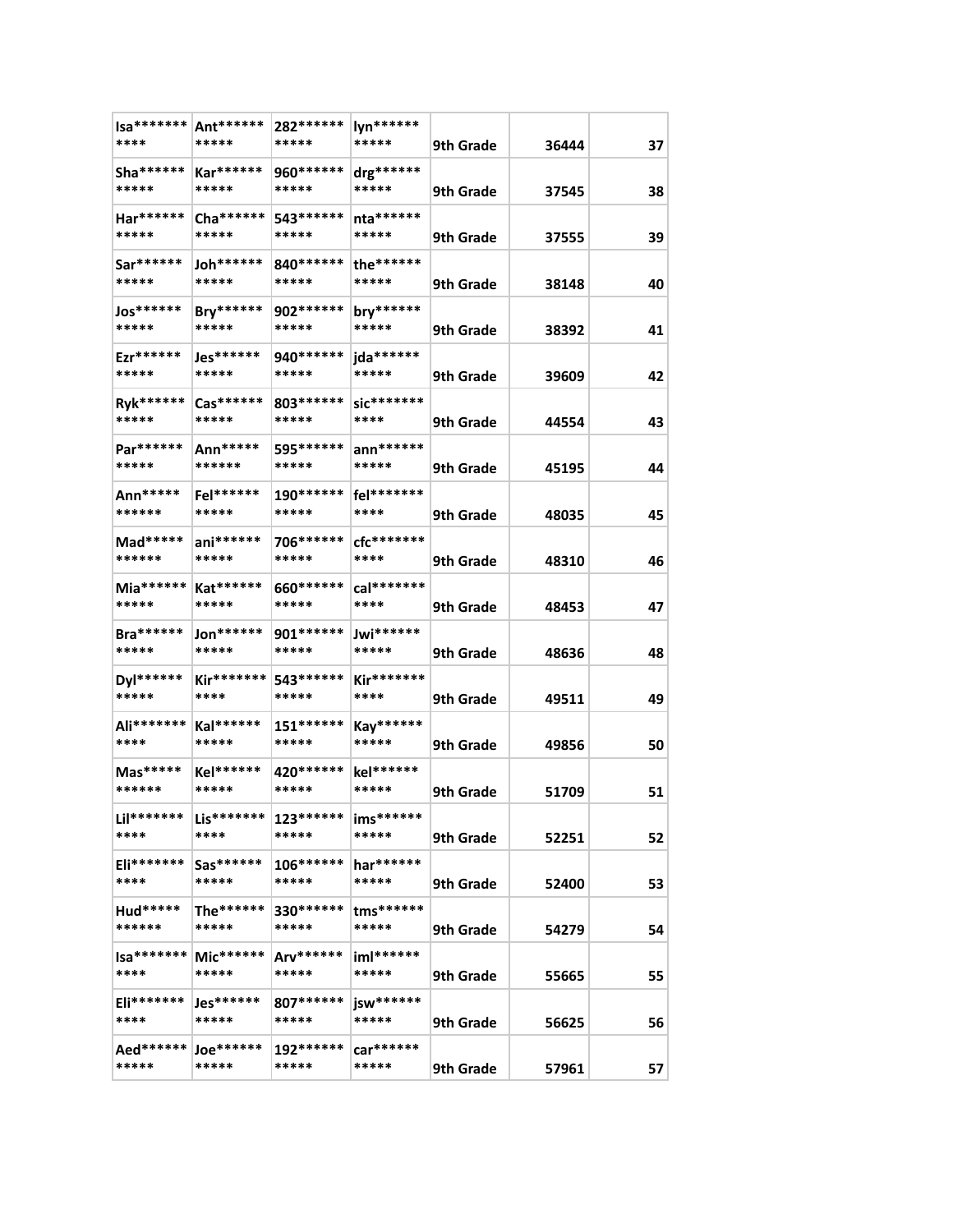| Nev******   Oli******<br>***** | *****                         | 400******<br>*****              | jon******<br>*****   | 9th Grade | 59039 | 58 |
|--------------------------------|-------------------------------|---------------------------------|----------------------|-----------|-------|----|
| $Sha******$<br>*****           | $Cry******$<br>*****          | 901******<br>*****              | ssm******<br>*****   | 9th Grade | 61436 | 59 |
| Ari******<br>*****             | Jan******<br>*****            | 2<br>$C********$<br>***         | hik******<br>*****   | 9th Grade | 63829 | 60 |
| Kei******<br>*****             | Pat******<br>*****            | $100******$<br>*****            | bar******<br>*****   | 9th Grade | 66526 | 61 |
| Nat******<br>*****             | Eli*******<br>****            | $151*****$<br>*****             | eba******<br>*****   | 9th Grade | 68517 | 62 |
| Jul********<br>****            | Dan******<br>*****            | 892******<br>*****              | $des******$<br>***** | 9th Grade | 68715 | 63 |
| Mar*****<br>******             | Sal******<br>*****            | 531 *******<br>*****            | str*******<br>****   | 9th Grade | 69523 | 64 |
| Eri*******  <br>****           | Dar******<br>*****            | $171*****$<br>*****             | far*******<br>****   | 9th Grade | 74922 | 65 |
| Isa*******<br>****             | Jam******<br>*****            | 321 *******<br>*****            | Akv******<br>*****   | 9th Grade | 76075 | 66 |
| Noa*****<br>******             | Ash******<br>*****            | $312******$<br>*****            | ryf*******<br>****   | 9th Grade | 76283 | 67 |
| Ale******<br>*****             | Mei******<br>*****            | 200 ******<br>*****             | mei******<br>*****   | 9th Grade | 76498 | 68 |
| Zoë******<br>*****             | Kei******<br>*****            | $104******$<br>*****            | des******<br>*****   | 9th Grade | 77834 | 69 |
| Fel******<br>*****             | Des******<br>*****            | $108******$<br>*****            | des******<br>*****   | 9th Grade | 79293 | 70 |
| $Isa****** $<br>****           | Jam******* 959******<br>***** | *****                           | j_m******<br>*****   | 9th Grade | 79579 | 71 |
| Jay******<br>*****             | *****                         | Che ******* 396 ******<br>***** | zac*******<br>*****  | 9th Grade | 79868 | 72 |
| Fai******<br>*****             | Gre******<br>*****            | 10<br>*********<br>**           | gre******<br>*****   | 9th Grade | 80344 | 73 |
| $Sam****$<br>******            | Sar******<br>*****            | 272******<br>*****              | sar******<br>*****   | 9th Grade | 82203 | 74 |
| Kri*******<br>****             | Sat******<br>*****            | 530 ******<br>*****             | $mur***$<br>******   | 9th Grade | 84091 | 75 |
| $The******$<br>*****           | Han******<br>*****            | 952******<br>*****              | goo*******<br>*****  | 9th Grade | 84168 | 76 |
| Aid******<br>*****             | $Ema*****$<br>******          | 120******<br>*****              | $man****$<br>******  | 9th Grade | 87803 | 77 |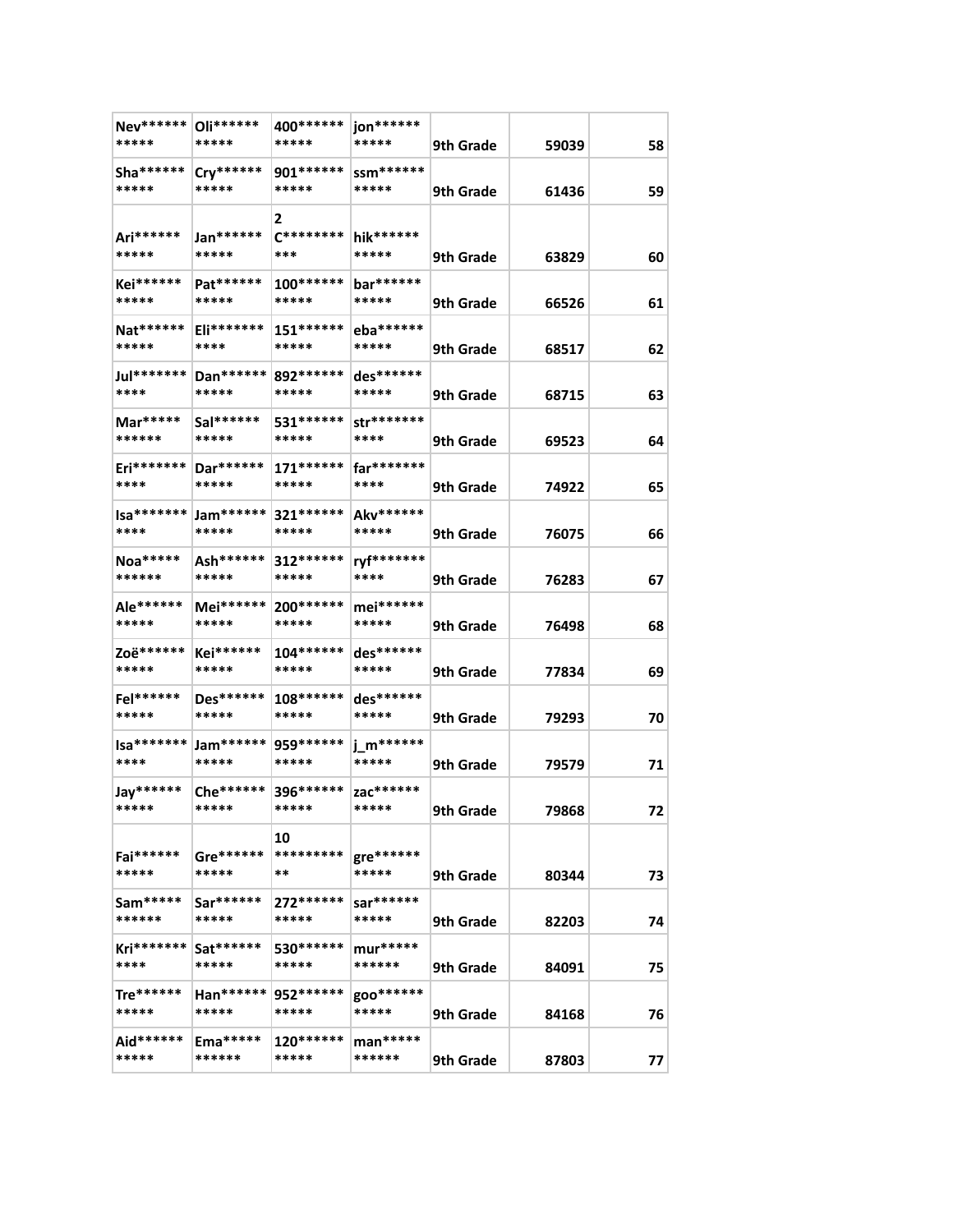| Dan ******<br>*****  | Mon*****<br>******        | 551 ******<br>*****  | $mon***$<br>******   | 9th Grade        | 88953 | 78 |
|----------------------|---------------------------|----------------------|----------------------|------------------|-------|----|
| Mak*****<br>******   | Van******<br>*****        | 970 ******<br>*****  | nes******<br>*****   | 9th Grade        | 91021 | 79 |
| Aub*****<br>******   | Aly******<br>*****        | 130******<br>*****   | lis*******<br>****   | 9th Grade        | 91835 | 80 |
| Ria******<br>*****   | Set******<br>*****        | 193******<br>*****   | mar******<br>*****   | 9th Grade        | 94051 | 81 |
| Jua******<br>*****   | Nor******<br>*****        | 108******<br>*****   | Ama*****<br>******   | 9th Grade        | 95636 | 82 |
| lvy******<br>*****   | Jes******<br>*****        | 794 ******<br>*****  | jes*******<br>****   | 9th Grade        | 99519 | 83 |
| Kin******<br>*****   | Kit*******<br>****        | 510 *******<br>***** | kit*******<br>****   | 9th Grade        | 99981 | 84 |
| Hun*****<br>******   | Cha ******<br>*****       | 543 *******<br>***** | nta******<br>*****   | Kindergart<br>en | 3872  | 1  |
| Cru******<br>*****   | Pat******<br>*****        | 710******<br>*****   | kel******<br>*****   | Kindergart<br>en | 6664  | 2  |
| Nat******<br>*****   | Bar******<br>*****        | 123******<br>*****   | goo*******<br>*****  | Kindergart<br>en | 8363  | 3  |
| Ely******<br>*****   | Dia******<br>*****        | 694 *******<br>***** | ena******<br>*****   | Kindergart<br>en | 12130 | 4  |
| Ind******<br>*****   | Cry******<br>*****        | 410******<br>*****   | cry******<br>*****   | Kindergart<br>en | 28759 | 5  |
| Jos******<br>*****   | Ant******<br>*****        | 928 ******<br>*****  | mar******<br>*****   | Kindergart<br>en | 29745 | 6  |
| Ale******<br>*****   | <b>Bro******</b><br>***** | $614******$<br>***** | bro******<br>*****   | Kindergart<br>en | 31328 | 7  |
| Wil******<br>*****   | Meg*****<br>******        | 911 *******<br>***** | $meg*****$<br>****** | Kindergart<br>en | 31964 | 8  |
| The******<br>*****   | $Sch******$<br>*****      | $124******$<br>***** | sch******<br>*****   | Kindergart<br>en | 53901 | 9  |
| Est******<br>*****   | Sam*****<br>******        | 631 *******<br>***** | san******<br>*****   | Kindergart<br>en | 57295 | 10 |
| Cas******<br>*****   | Abi******<br>*****        | 150******<br>*****   | abb******<br>*****   | Kindergart<br>en | 65767 | 11 |
| Jac******<br>*****   | Jen******<br>*****        | 850 *******<br>***** | jen******<br>*****   | Kindergart<br>en | 66693 | 12 |
| Cha *******<br>***** | Ant******<br>*****        | 653 *******<br>***** | car******<br>*****   | Kindergart<br>en | 74225 | 13 |
| Cam*****<br>******   | Yan******<br>*****        | $122******$<br>***** | Ypr******<br>*****   | Kindergart<br>en | 81099 | 14 |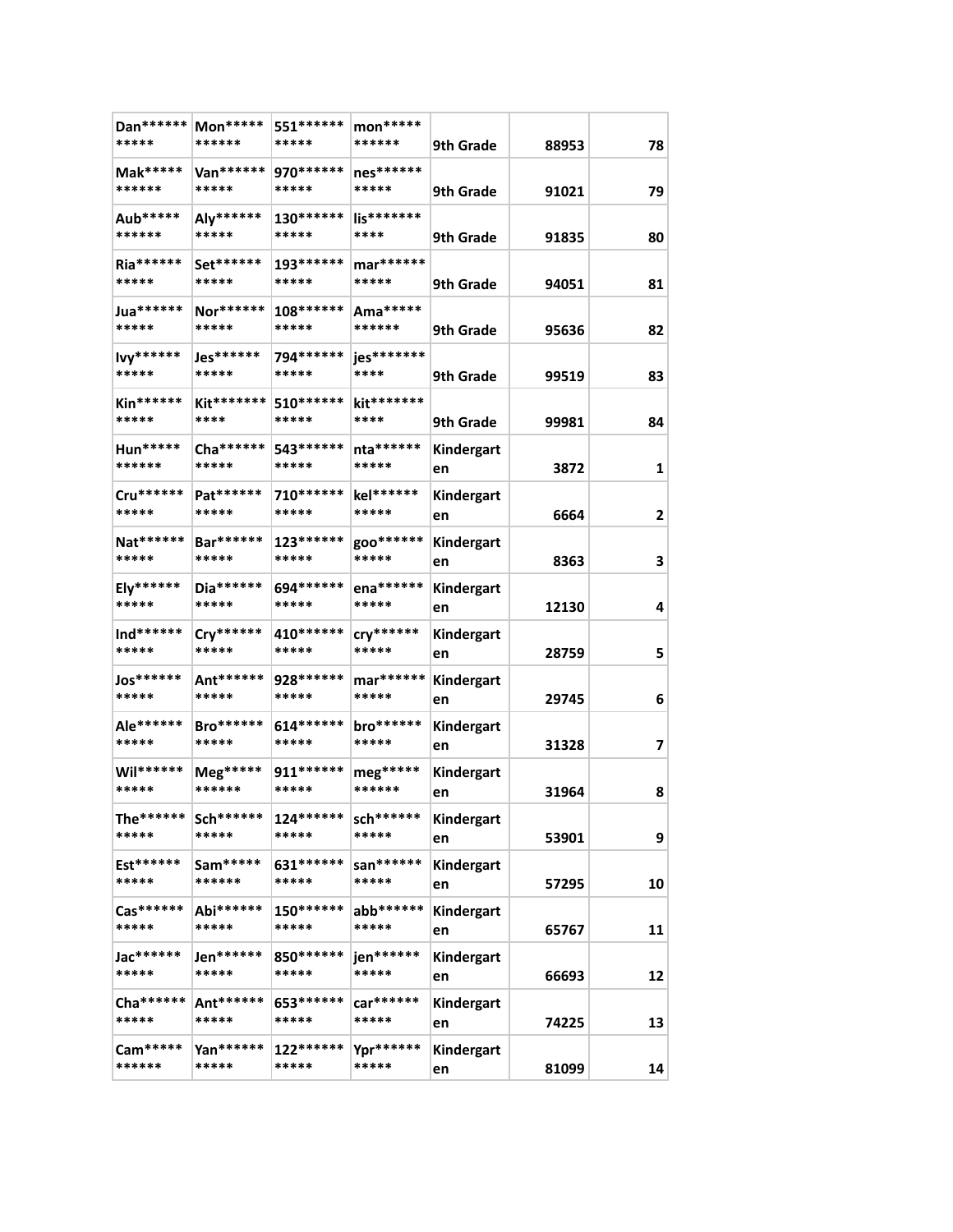| Ave******<br>*****        | Chr******<br>*****                                       | 191******<br>*****   | dag*******<br>*****              | Kindergart<br>en | 83744 | 15 |
|---------------------------|----------------------------------------------------------|----------------------|----------------------------------|------------------|-------|----|
| Per******<br>*****        | Kat******<br>*****                                       | 630 ******<br>*****  | kat******<br>*****               | Kindergart<br>en | 83764 | 16 |
| <b>Bla******</b><br>***** | Chr******<br>*****                                       | 781******<br>*****   | chr******<br>*****               | Kindergart<br>en | 85139 | 17 |
| San******<br>*****        | Ram*****<br>******                                       | 394 ******<br>*****  | jse*******<br>****               | Kindergart<br>en | 94513 | 18 |
| Cha ******<br>*****       | Mon*****<br>******                                       | 701 *******<br>***** | mon*****<br>******               | Kindergart<br>en | 756   | 19 |
| <b>Bro******</b><br>***** | Sar******<br>*****                                       | 905 *******<br>***** | sta******<br>*****               | Kindergart<br>en | 866   | 20 |
| Kae******<br>*****        | Rob******<br>*****                                       | 952 ******<br>*****  | Amd*****<br>******               | Kindergart<br>en | 3091  | 21 |
| Pen******<br>*****        | Mic******<br>*****                                       | 971 ******<br>*****  | gar******<br>*****               | Kindergart<br>en | 8998  | 22 |
| Jes******<br>*****        | Ash******<br>*****                                       | 152 ******<br>*****  | $anc*****$<br>******             | Kindergart<br>en | 10511 | 23 |
| Tre******<br>*****        | Sta******<br>*****                                       | 460 *******<br>***** | sta******<br>*****               | Kindergart<br>en | 10673 | 24 |
| Cas******<br>*****        | $Lau******$<br>*****                                     | 454 ******<br>*****  | $mis******$<br>*****             | Kindergart<br>en | 11057 | 25 |
| Ces******<br>*****        | $Mel******$<br>*****                                     | 217******<br>*****   | mel******<br>*****               | Kindergart<br>en | 11327 | 26 |
| Eva******<br>*****        | Ale******<br>*****                                       | 292 ******<br>*****  | $acc******$<br>*****             | Kindergart<br>en | 14084 | 27 |
| Aut******<br>*****        | Kat******<br>*****                                       | 932 *******<br>***** | agg******<br>*****               | Kindergart<br>en | 18845 | 28 |
| Tho******<br>*****        | Mac*****<br>******                                       | 912 ******<br>*****  | mac*****<br>******               | Kindergart<br>en | 19089 | 29 |
| Ade******  <br>*****      | Sco******<br>*****                                       | 790******<br>*****   | the******<br>*****               | Kindergart<br>en | 19659 | 30 |
| $Mat****$<br>******       | Cam*****<br>******                                       | $131******$<br>***** | cam*****<br>******               | Kindergart<br>en | 20357 | 31 |
| $Mil*****$<br>*****       | $Eri*******$<br>****                                     | 106******<br>*****   | eri*******<br>****               | Kindergart<br>en | 23154 | 32 |
| Mie******<br>*****        | Ali*******<br>****                                       | 120******<br>*****   | zal*******<br>****               | Kindergart<br>en | 27737 | 33 |
| Cha *******<br>*****      | Ash******<br>*****                                       | 786******<br>*****   | ash******<br>*****               | Kindergart<br>en | 27986 | 34 |
| Oli******<br>*****        | $\mathsf{Lin^{***}}^{\ast\ast\ast\ast\ast\ast}$<br>***** | 450 ******<br>*****  | $\mathsf{lin}^{*******}$<br>**** | Kindergart<br>en | 29164 | 35 |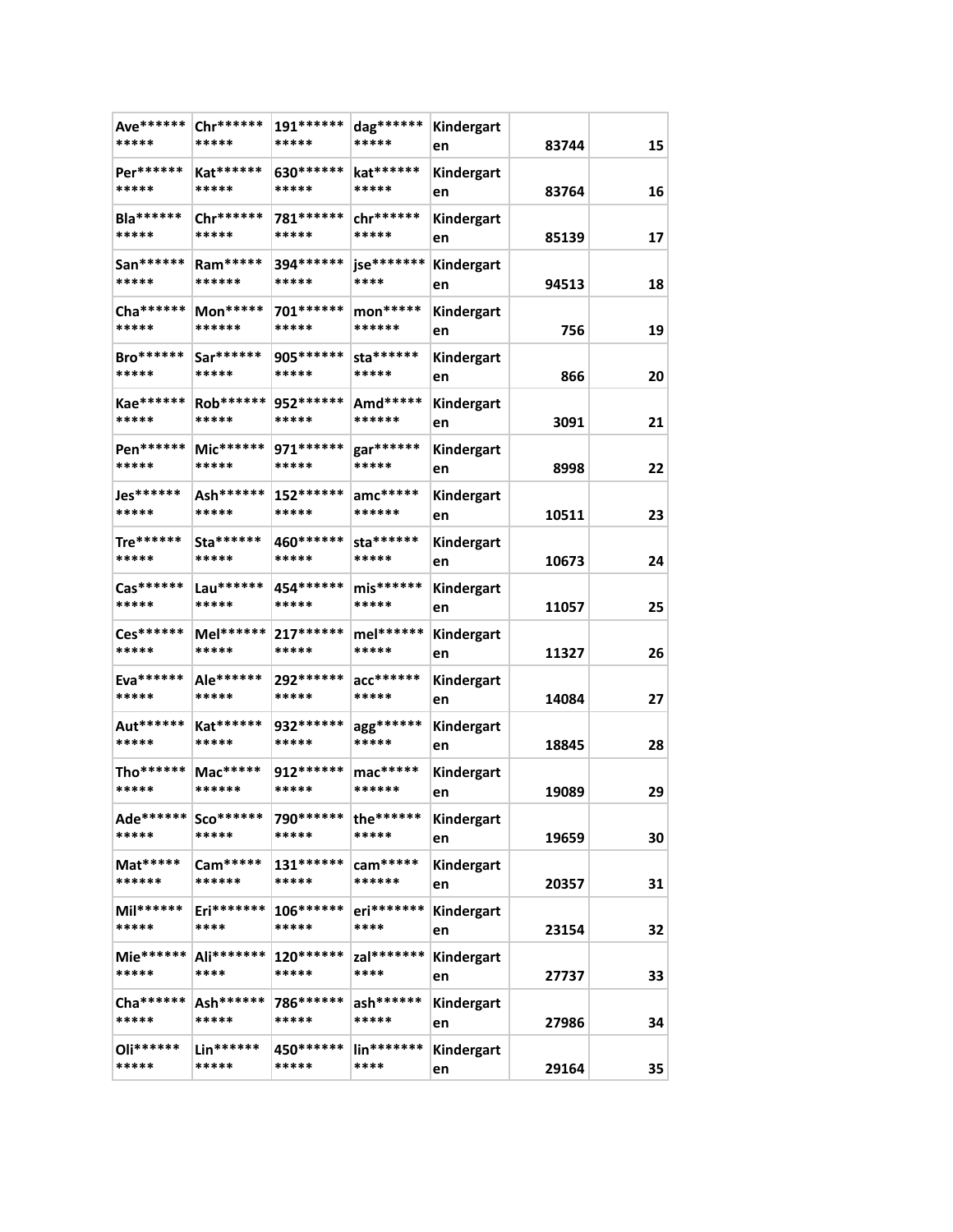| Bet******<br>*****    | <b>Kim******</b><br>***** | 352 ******<br>*****  | daz******<br>*****   | Kindergart<br>en | 34225 | 36 |
|-----------------------|---------------------------|----------------------|----------------------|------------------|-------|----|
| Dan******<br>*****    | $Joa******$<br>*****      | 103 ******<br>*****  | kuu******<br>*****   | Kindergart<br>en | 36869 | 37 |
| Hen*****<br>******    | Lau******<br>*****        | 540 ******<br>*****  | bec******<br>*****   | Kindergart<br>en | 38353 | 38 |
| Gab*****<br>******    | Vic******<br>*****        | 128 ******<br>*****  | tra******<br>*****   | Kindergart<br>en | 43893 | 39 |
| Cha ******<br>*****   | Aar******<br>*****        | 102 ******<br>*****  | kri*******<br>****   | Kindergart<br>en | 44270 | 40 |
| Lor******<br>*****    | Nic******<br>*****        | 863 ******<br>*****  | rob******<br>*****   | Kindergart<br>en | 45991 | 41 |
| Tan******<br>*****    | Kri*******<br>****        | 183 ******<br>*****  | kri*******<br>****   | Kindergart<br>en | 49954 | 42 |
| lan******<br>*****    | $Isa*******$<br>****      | 430 ******<br>*****  | tru******<br>*****   | Kindergart<br>en | 51361 | 43 |
| Lay******<br>*****    | Ste******<br>*****        | 539 ******<br>*****  | tip*******<br>****   | Kindergart<br>en | 53310 | 44 |
| Ayl******<br>*****    | Jon******<br>*****        | 827 ******<br>*****  | tif*******<br>****   | Kindergart<br>en | 53872 | 45 |
| Emm*****<br>******    | Mel******<br>*****        | 301 *******<br>***** | $mth***$<br>******   | Kindergart<br>en | 56000 | 46 |
| Eri*******<br>****    | Jes******<br>*****        | 407 ******<br>*****  | jes*******<br>****   | Kindergart<br>en | 56036 | 47 |
| Ric******<br>*****    | Ann*****<br>******        | 900 *******<br>***** | $anc*****$<br>****** | Kindergart<br>en | 56095 | 48 |
| Lou******<br>*****    | Mat*****<br>******        | 831 ******<br>*****  | lit*******<br>****   | Kindergart<br>en | 56287 | 49 |
| Aza*******<br>*****   | Wen*****<br>******        | 440 ******<br>*****  | wen*****<br>******   | Kindergart<br>en | 58182 | 50 |
| $Cha******$<br>*****  | Cha******<br>*****        | 711******<br>*****   | $sm*****$<br>*****   | Kindergart<br>en | 59894 | 51 |
| Rox******<br>*****    | Lyn******<br>*****        | 612******<br>*****   | ash******<br>*****   | Kindergart<br>en | 63938 | 52 |
| $Eme$ *****<br>****** | Ale******<br>*****        | 464******<br>*****   | all*******<br>****   | Kindergart<br>en | 64653 | 53 |
| Rub******<br>*****    | Tyl******<br>*****        | $105******$<br>***** | t.h*******<br>****   | Kindergart<br>en | 65248 | 54 |
| Jay******<br>*****    | $Mic******$<br>*****      | 591******<br>*****   | $msh***$<br>******   | Kindergart<br>en | 69500 | 55 |
| Bry******<br>*****    | And*****<br>******        | 305******<br>*****   | $nic******$<br>***** | Kindergart<br>en | 69650 | 56 |